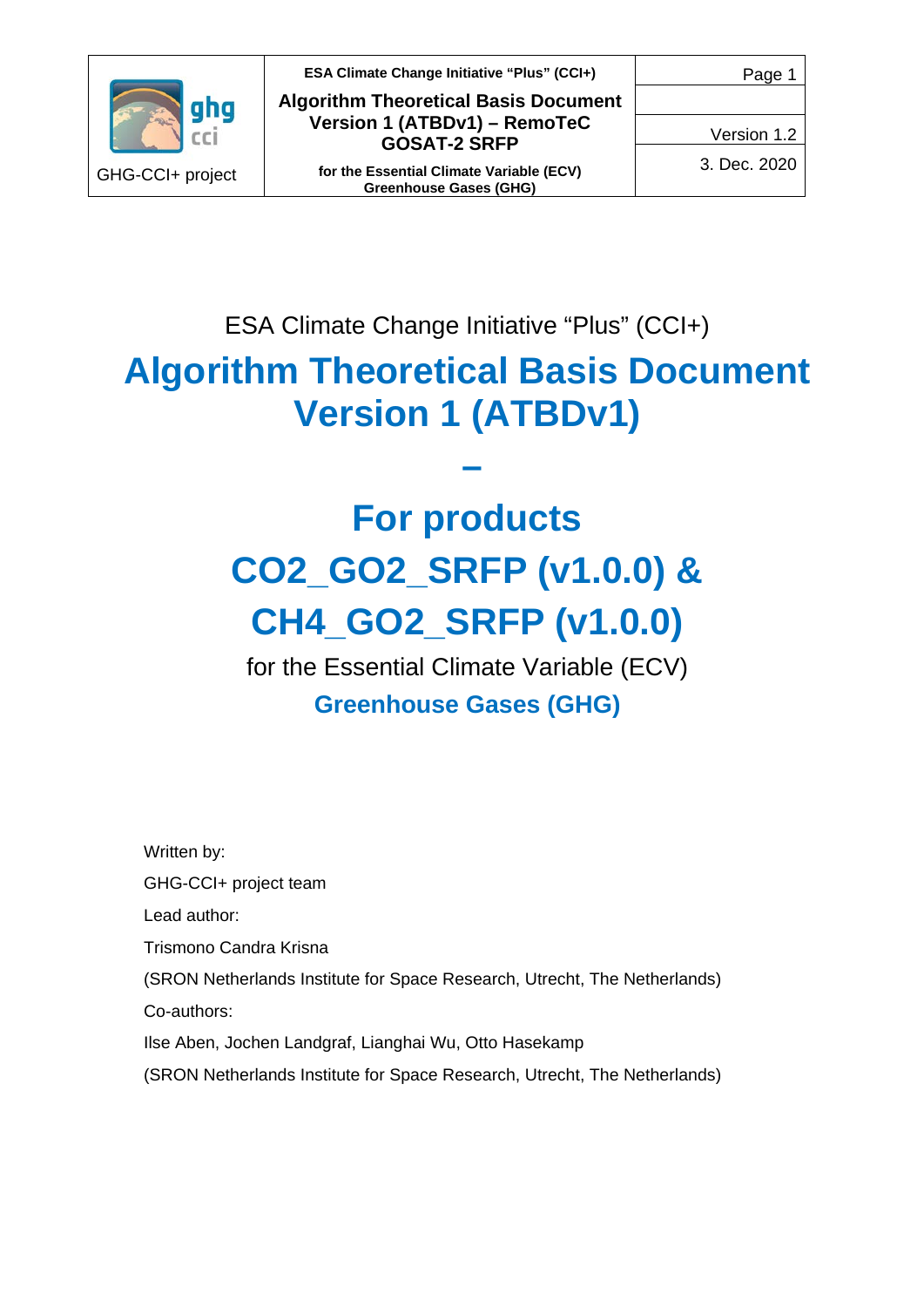

#### **ESA Climate Change Initiative "Plus" (CCI+)**

#### **Algorithm Theoretical Basis Document Version 1 (ATBDv1) – RemoTeC GOSAT-2 SRFP**

**for the Essential Climate Variable (ECV) Greenhouse Gases (GHG)**

Page 2

Version 1.2

3. Dec. 2020

# **Change log**

| <b>Version Nr.</b> | <b>Date</b>   | <b>Status</b> | Reason for change                                                                                                                |
|--------------------|---------------|---------------|----------------------------------------------------------------------------------------------------------------------------------|
| Version 1 draft    | 24. Feb. 2020 | Draft         | New document                                                                                                                     |
| Version 1          | 1. Dec. 2020  | As submitted  | Update after ESA review:<br>Definition of SRFP<br>Update equation and figure<br>numbers<br>Update aerosol filter<br>Remove typos |
| Version 1.1        | 3. Dec. 2020  | As submitted  | Add list of acronyms and<br>abbreviations<br>Correct terms<br>Remove LMD inversion (not<br>applicable)                           |
| Version 1.2        | 3. Dec. 2020  | Approved      | Minor editorial improvements                                                                                                     |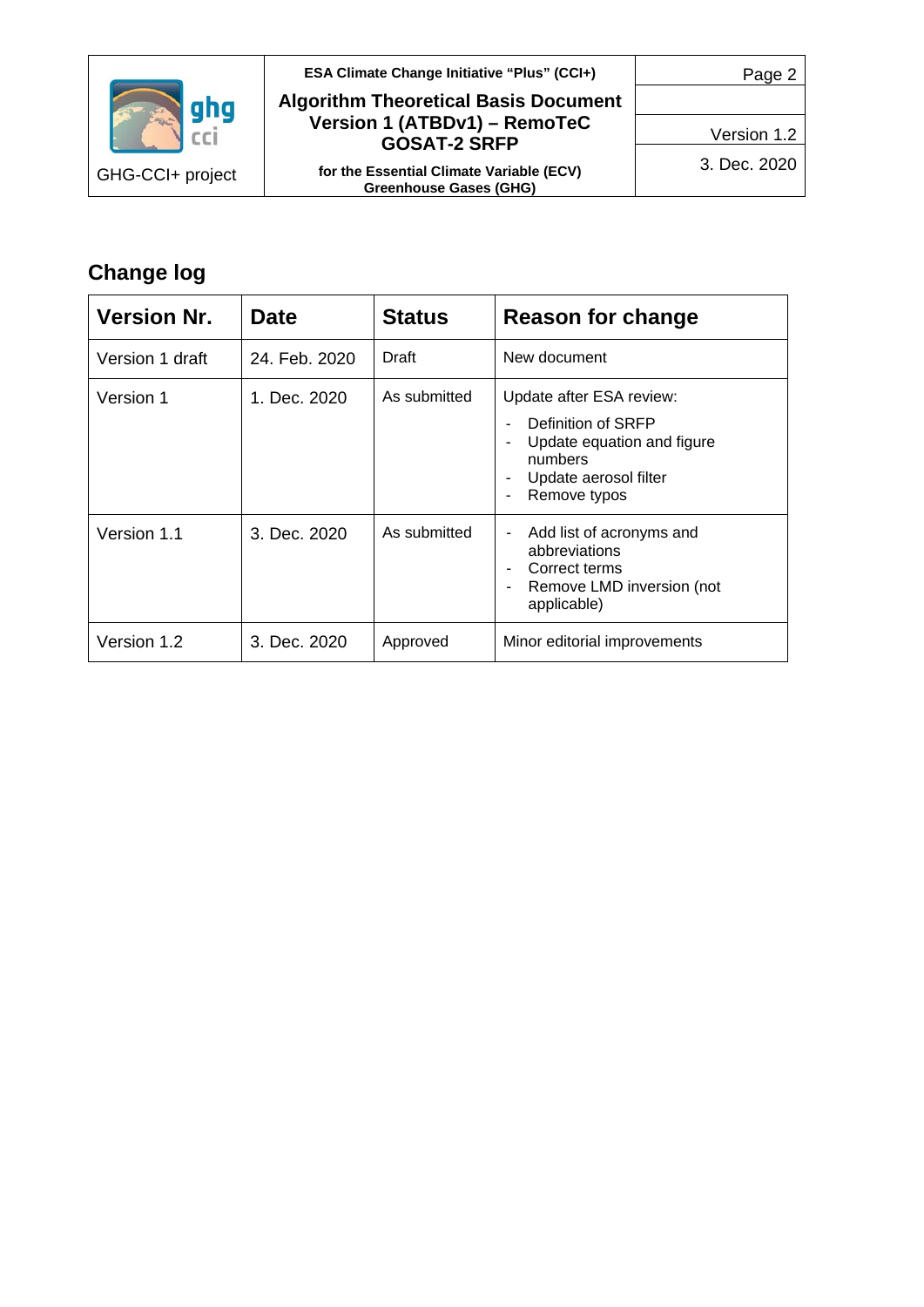|                  | ESA Climate Change Initiative "Plus" (CCI+)<br><b>Algorithm Theoretical Basis Document</b> | Page 3       |
|------------------|--------------------------------------------------------------------------------------------|--------------|
|                  | Version 1 (ATBDv1) - RemoTeC<br><b>GOSAT-2 SRFP</b>                                        | Version 1.2  |
| GHG-CCI+ project | for the Essential Climate Variable (ECV)<br><b>Greenhouse Gases (GHG)</b>                  | 3. Dec. 2020 |

#### **Table of Contents**

| 1 |       |  |
|---|-------|--|
|   | 1.1   |  |
| 2 |       |  |
|   | 2.1   |  |
|   | 2.1.1 |  |
|   | 2.2   |  |
|   | 2.2.1 |  |
|   | 2.2.2 |  |
|   | 2.2.3 |  |
|   | 2.2.4 |  |
|   | 2.3   |  |
| 3 |       |  |
|   | 3.1   |  |
|   | 3.1.1 |  |
|   | 3.1.2 |  |
|   | 3.1.3 |  |
|   | 3.1.4 |  |
|   | 3.1.5 |  |
|   | 3.1.6 |  |
|   | 3.1.7 |  |
|   | 3.1.8 |  |
|   | 3.1.9 |  |
| 4 |       |  |
|   |       |  |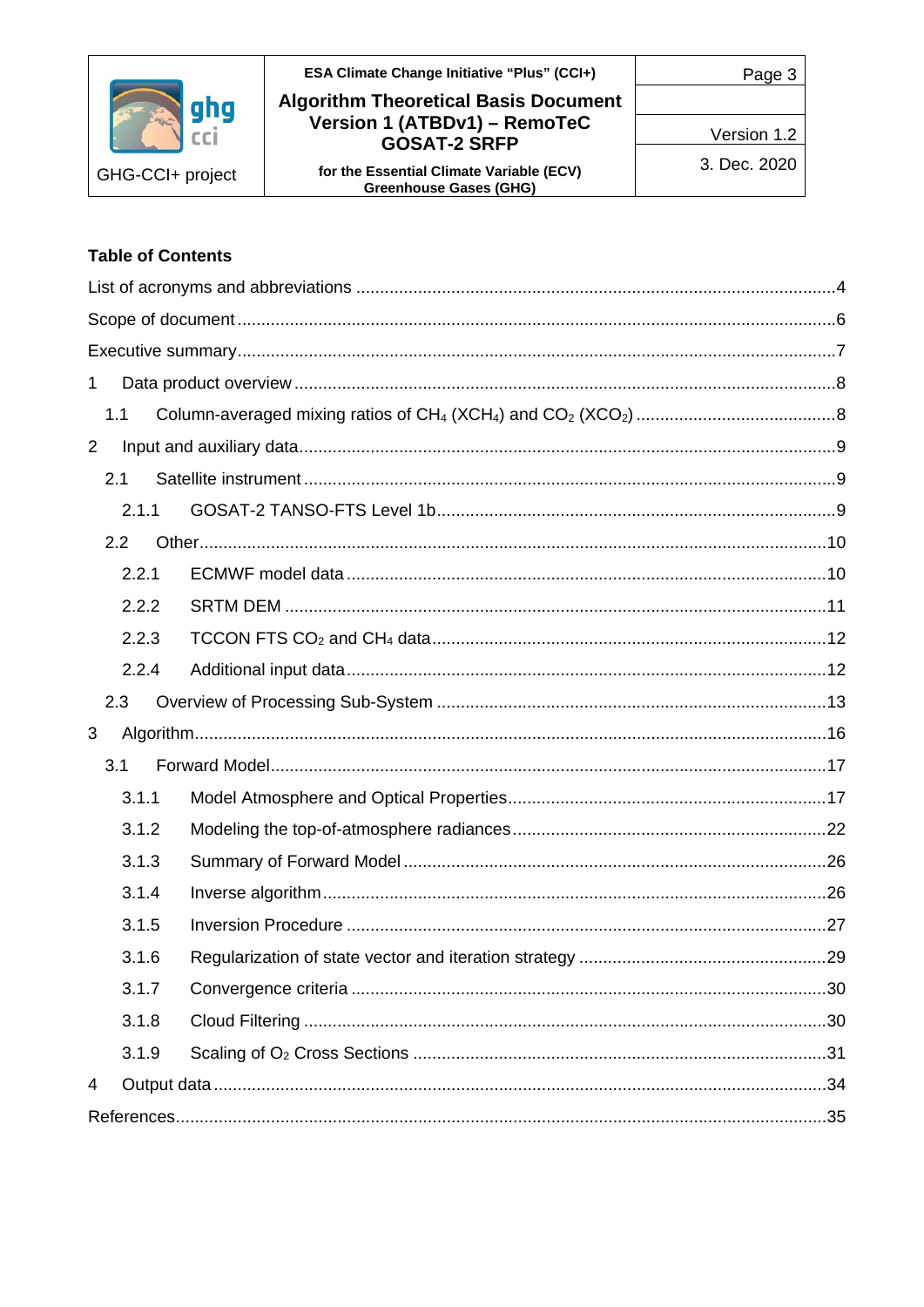

**ESA Climate Change Initiative "Plus" (CCI+)**

#### **Algorithm Theoretical Basis Document Version 1 (ATBDv1) – RemoTeC GOSAT-2 SRFP**

**for the Essential Climate Variable (ECV) Greenhouse Gases (GHG)**

Page 4

Version 1.1

3. Dec. 2020

# <span id="page-3-0"></span>**List of acronyms and abbreviations**

| <b>Acronym</b>   | <b>Definition</b>                                                       |
|------------------|-------------------------------------------------------------------------|
| <b>AOT</b>       | <b>Aerosol Optical Thickness</b>                                        |
| <b>ATBD</b>      | <b>Algorithm Theoretical Basis Document</b>                             |
| C <sub>3</sub> S | Copernicus Climate Change Service                                       |
| <b>CAMS</b>      | <b>Copernicus Atmosphere Monitoring Service</b>                         |
| CCI+             | Climate Change Initiative Plus                                          |
| CH <sub>4</sub>  | Methane                                                                 |
| CO               | <b>Carbon Monoxide</b>                                                  |
| CO <sub>2</sub>  | Carbon Dioxide                                                          |
| <b>CPU</b>       | <b>Core Processing Unit</b>                                             |
| <b>DEM</b>       | <b>Digital Elevation Map</b>                                            |
| <b>DFS</b>       | Degrees of Freedom for Signal                                           |
| <b>DHF</b>       | Data Handling Facility                                                  |
| <b>ECMWF</b>     | European Centre for Medium Range Weather Forecasting                    |
| <b>ESA</b>       | <b>European Space Agency</b>                                            |
| <b>FP</b>        | Full Physics retrieval method                                           |
| <b>FTIR</b>      | <b>Fourier Transform InfraRed</b>                                       |
| <b>FTS</b>       | Fourier Transform Spectrometer                                          |
| <b>GHG</b>       | GreenHouse Gas                                                          |
| <b>GOSAT</b>     | <b>Greenhouse Gases Observing Satellite</b>                             |
| <b>IUP</b>       | Institute of Environmental Physics of the University of Bremen, Germany |
| <b>ISRF</b>      | <b>Instrument Spectral Response Function</b>                            |
| <b>JAXA</b>      | Japan Aerospace Exploration Agency                                      |
| L1               | Level 1                                                                 |
| L2               | Level <sub>2</sub>                                                      |
| <b>LMD</b>       | Laboratoire de Météorologie Dynamique                                   |
| <b>NA</b>        | Not applicable                                                          |
| <b>NASA</b>      | National Aeronautics and Space Administration                           |
| <b>NetCDF</b>    | <b>Network Common Data Format</b>                                       |
| <b>NIR</b>       | Near Infrared                                                           |
| O <sub>2</sub>   | Oxygen                                                                  |
| ppb              | Parts per billion                                                       |
| ppm              | Parts per million                                                       |
| <b>PUG</b>       | <b>Product User Guideline</b>                                           |
| <b>RAA</b>       | <b>Relative Azimuth Angle</b>                                           |
| RemoTeC          | Remote Sensing of Greenhouse Gases for Carbon Cycle Modeling            |
| <b>RMS</b>       | Root-Mean-Square                                                        |
| <b>RTM</b>       | Radiative transfer model                                                |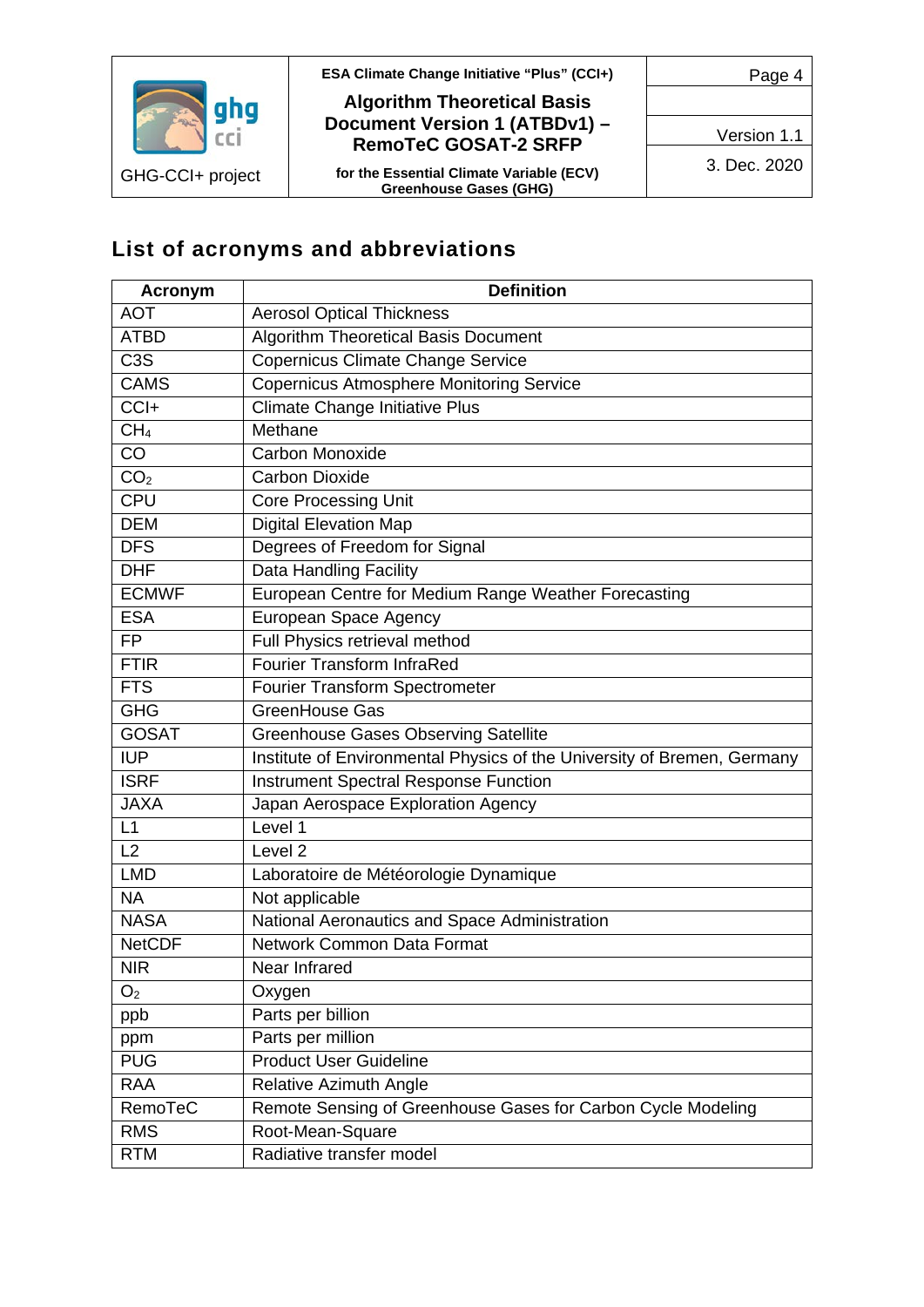

GHG-CCI+ project

**ESA Climate Change Initiative "Plus" (CCI+)**

#### **Algorithm Theoretical Basis Document Version 1 (ATBDv1) – RemoTeC GOSAT-2 SRFP**

**for the Essential Climate Variable (ECV) Greenhouse Gases (GHG)**

Version 1.1

Page 5

3. Dec. 2020

| <b>SCIAMACHY</b> | Scanning Imaging Absorption Spectrometer for Atmospheric                  |
|------------------|---------------------------------------------------------------------------|
|                  | CHartographY                                                              |
| <b>SNR</b>       | Signal-to-Noise Ratio                                                     |
| <b>SRFP</b>      | <b>SRON Full Physics</b>                                                  |
| <b>SRON</b>      | SRON Netherlands Institute for Space Research                             |
| <b>SRTM</b>      | <b>Shuttle Radar Topography Mission</b>                                   |
| <b>SWIR</b>      | <b>Short Wave Infrared</b>                                                |
| <b>SZA</b>       | Solar Zenith Angle                                                        |
| <b>TANSO</b>     | Thermal And Near infrared Sensor for carbon Observation                   |
| <b>TCCON</b>     | <b>Total Carbon Column Observing Network</b>                              |
| TIR              | <b>Thermal Infrared</b>                                                   |
| TM               | <b>Transport Model</b>                                                    |
| TR               | <b>Target Requirements</b>                                                |
| <b>TRD</b>       | <b>Target Requirements Document</b>                                       |
| <b>VZA</b>       | <b>Viewing Zenith Angle</b>                                               |
| XCO <sub>2</sub> | Column-averaged dry-air mixing ratios (mole fractions) of CO2             |
| XCH <sub>4</sub> | Column-averaged dry-air mixing ratios (mole fractions) of CH <sub>4</sub> |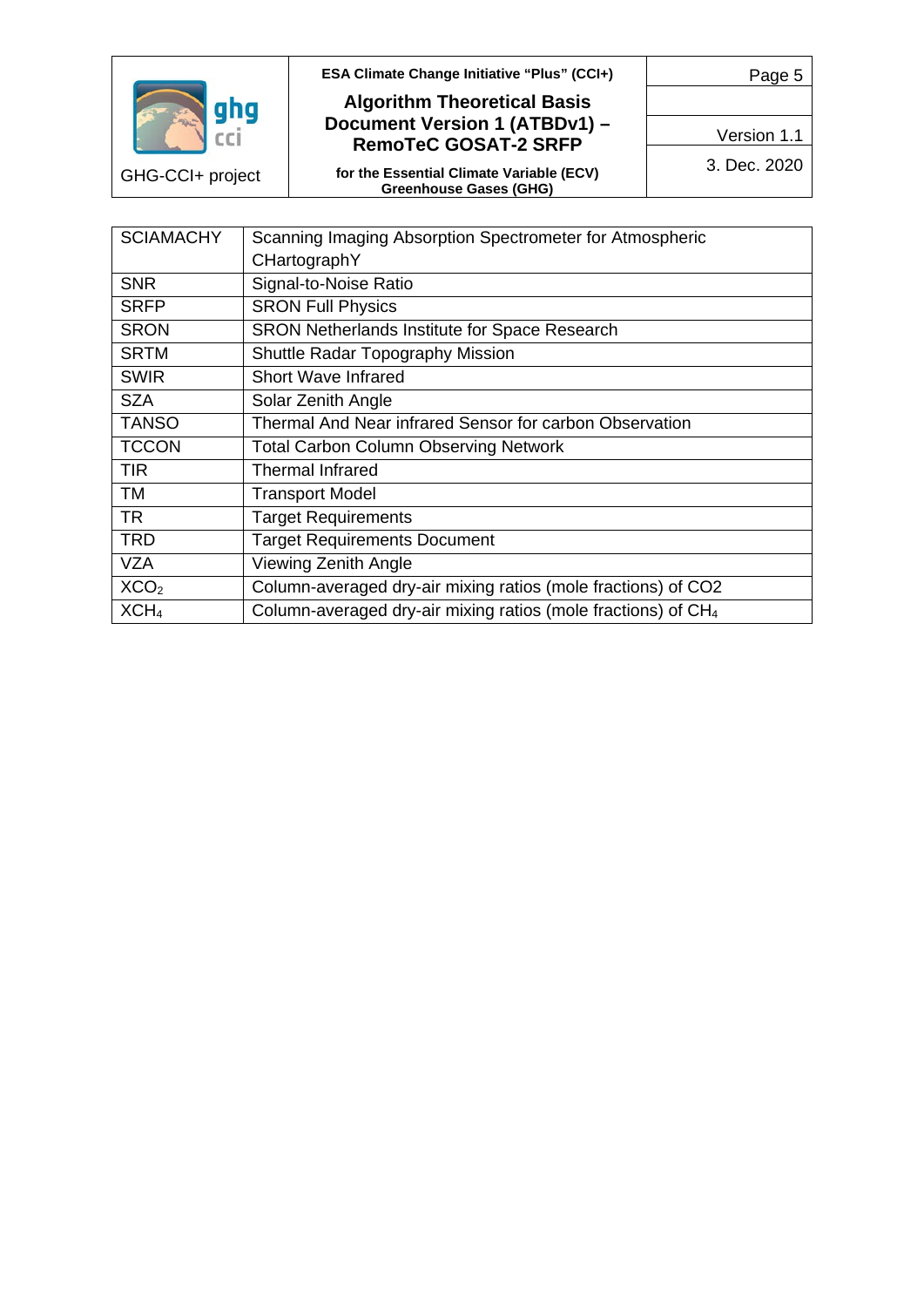

## <span id="page-5-0"></span>**Scope of document**

This Algorithm Theoretical Basis Document (ATBD) describes the SRON-RemoTeC algorithm used to generate the CO2\_GO2\_SRFP and CH4\_GO2\_SRFP products. GO2 stands for GOSAT-2 and SRFP is an abbreviation for the "SRON Full Physics" products.

The RemoTeC algorithm is used to retrieve column averaged dry air mole fraction of carbon dioxide ( $CO<sub>2</sub>$ ) and methane ( $CH<sub>4</sub>$ ), denoted as  $XCO<sub>2</sub>$  and  $XCH<sub>4</sub>$ , as well as other parameters included in the Level 2 CO2\_GO2\_SRFP and CH4\_GO2\_SRFP products generated from GOSAT-2 Level 1b spectra.

This document details various input data required for retrievals, physical theory and mathematical background underlying retrieval assumptions, and outlines retrieval implementation and limitations of the approach used.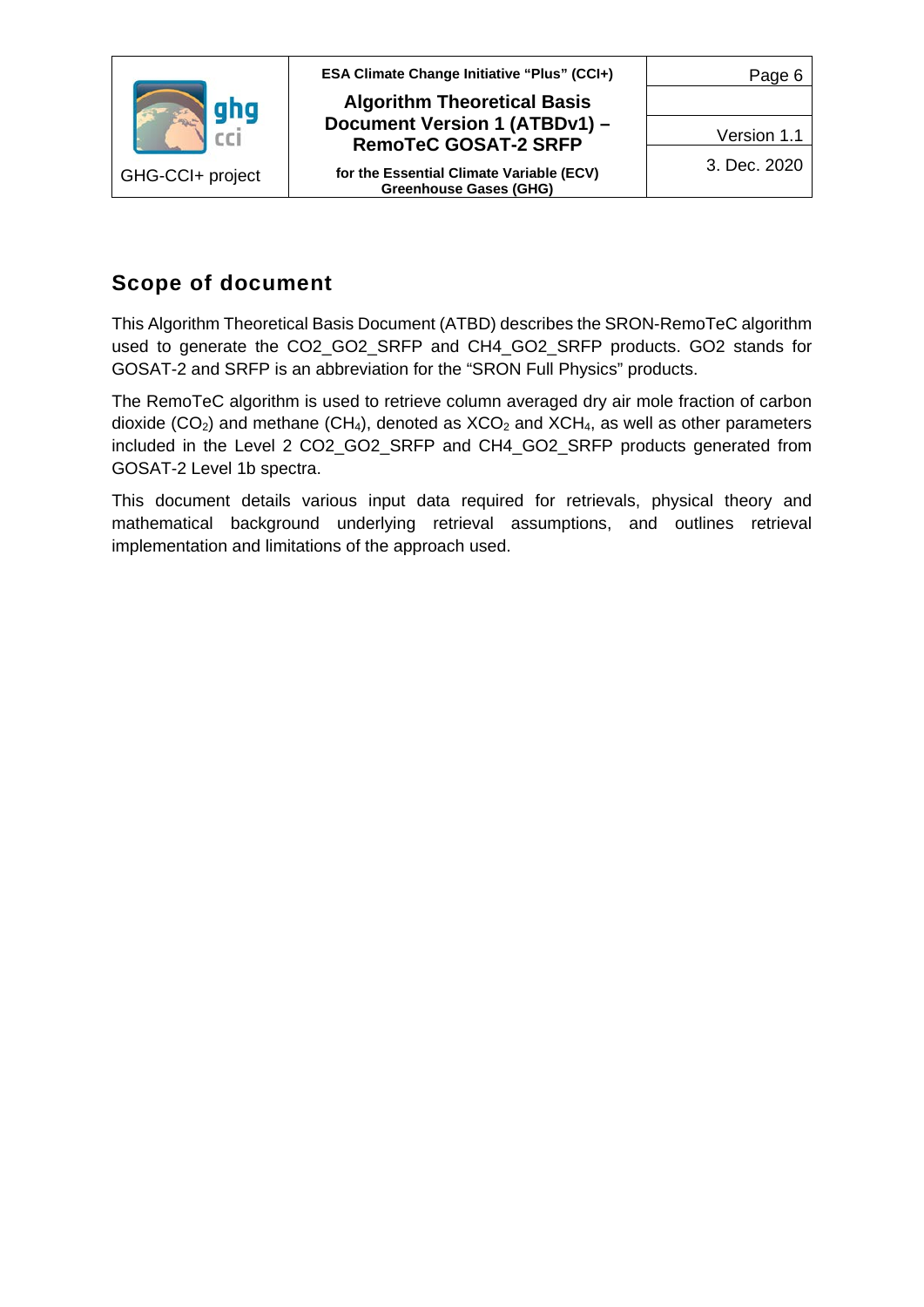

## <span id="page-6-0"></span>**Executive summary**

This document describes the RemoTeC algorithm for GHG retrieval from the GOSAT-2 instrument. The original algorithm is based on the paper of *Butz et al., 2009*. Tests of the retrieval algorithm have been performed on synthetic GOSAT data (*Butz et al., 2010*), and applied to real GOSAT data (*Butz et al., 2011; Schepers et al., 2012; Guerlet et al., 2012*). Here we apply the retrieval for the first time to GOSAT-2 data*.*

In order to account for the effect of aerosols and cirrus, the developed algorithm retrieves the methane column simultaneously with the aerosol/cirrus amount (column integrated particle number concentration), a parameter related to the particle size distribution, and a parameter describing the height distribution. Here, the particle size distribution is described by a powerlaw function, which only has two free parameters (related to amount and size). The choice of aerosol/cirrus parameters reflects the information content of the measurements as close as possible. The retrieval algorithm uses measured radiances in the Short Wave Infra-Red (SWIR) band and additionally in the Near Infra-Red (NIR,  $O<sub>2</sub>$  A-band). Additional fit parameters are the surface albedo and its 1st order spectral dependence in all bands, and the total column of water vapor, respectively.

In order to obtain a proper characterization of the retrieved XGHG, it is important to first retrieve a vertical profile (layer averaged number density in different layers of the model atmosphere) and use this retrieved vertical profile to calculate the vertical column. Here, we choose to provide the vertical column as a product, and not the full profile, because the Degrees of Freedom for Signal (DFS) of the retrieved  $CH_4$  and  $CO_2$  profile is about 1. The inversion is performed using Phillips-Tikhonov regularization in combination with a reduced step size Gauss-Newton iteration scheme.

The forward model of the retrieval algorithm uses online radiative transfer calculations, fully including multiple scattering. Here, the radiative transfer model developed by *Landgraf et al., 2001*, and *Hasekamp and Landgraf 2002, 2005* is being used. This model uses the Gauss-Seidel iterative method to solve the radiative transfer equation in a plane-parallel, vertically inhomogeneous atmosphere. To avoid time consuming line-by-line calculations we employ the linear-k method developed by *Hasekamp and Butz 2008*. Absorption cross sections of the relevant atmospheric trace gases are tabulated in a lookup table as function of pressure and temperature. Optical properties of aerosols are also calculated from lookup tables as described in *Dubovik et al. 2006.* The linear k-binning method in combination with other speed optimizations allow us to perform the GHG retrievals from GOSAT-2 with online RT calculations within ~60 seconds for a single retrieval. This makes the algorithm feasible for global processing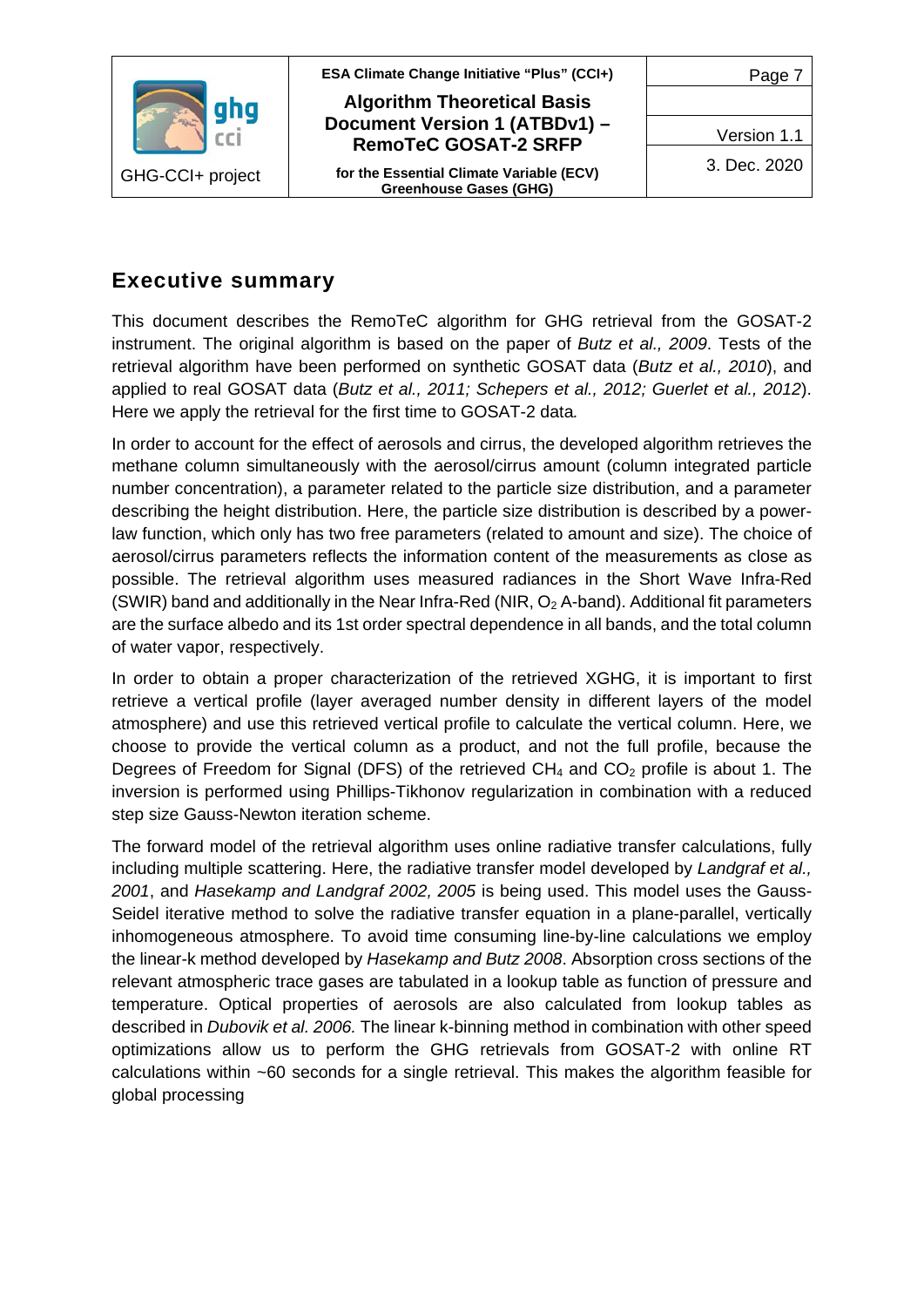

# <span id="page-7-0"></span>**1 Data product overview**

# <span id="page-7-1"></span>**1.1 Column-averaged mixing ratios of CH4 (XCH4) and CO2 (XCO2)**

In this section an overview of the data products (specified in terms of variable, its property, processing level(s) and instrument(s)) are given.

The data products:

- Column-averaged dry-air mixing ratios (mole fractions) of  $CH_4$ , denoted  $XCH_4$  (in parts per billion, ppb).
- Column-averaged dry-air mixing ratios (mole fractions) of  $CO<sub>2</sub>$ , denoted  $XCO<sub>2</sub>$  (in parts per million, ppm).

In the following, several satellite instruments are shortly described which are used or can be used to generate the  $XCH_4$  and  $XCO_2$  data products CH4  $GO2$  SRFP and CO2 GO2 SRFP.

TANSO-FTS-2 is a Fourier-Transform-Spectrometer (FTS) onboard the Japanese GOSAT-2 satellite (Nakajima et al., 2017). The Japanese Greenhouse gases Observing SATellite-2 (GOSAT-2) was launched on 29th October 2018 and started operational observations form February 2019. GOSAT-2 provides dedicated global measurements of total column  $CO<sub>2</sub>$  and CH<sub>4</sub> from its SWIR bands. GOSAT-2 covers the relevant  $CO<sub>2</sub>$ , CH<sub>4</sub> and  $O<sub>2</sub>$  absorption bands in the NIR and SWIR spectral region as needed for accurate  $XCO<sub>2</sub>$  and  $XCH<sub>4</sub>$  retrieval (in addition GOSAT-2 also covers a large part of the Thermal Infrared (TIR) spectral region). The spectral resolution of TANSO-FTS-2 is much higher compared to SCIAMACHY and also the ground pixels are smaller (9.7 km compared to several 10 km for SCIAMACHY). However, in contrast to SCIAMACHY, the GOSAT-2 scan pattern consists of non-consecutive individual ground pixels, i.e., the scan pattern is not gap-free. For a good general overview about GOSAT-2 see also http://www.GOSAT-2.nies.go.jp/.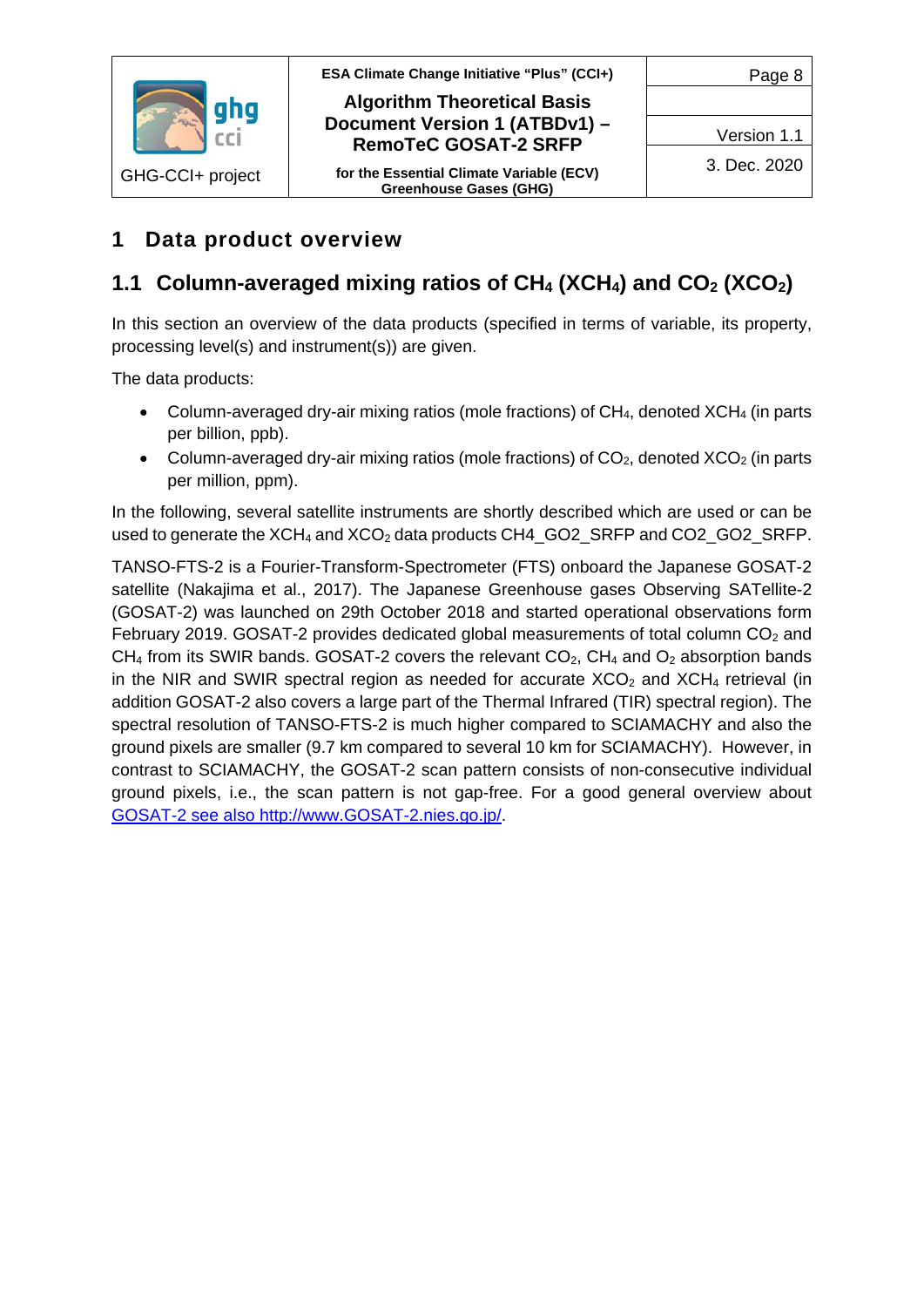

**ESA Climate Change Initiative "Plus" (CCI+) Algorithm Theoretical Basis Document Version 1 (ATBDv1) – RemoTeC GOSAT-2 SRFP**

**for the Essential Climate Variable (ECV) Greenhouse Gases (GHG)**

Page 9

Version 1.1

3. Dec. 2020

# <span id="page-8-0"></span>**2 Input and auxiliary data**

## <span id="page-8-1"></span>**2.1 Satellite instrument**

## <span id="page-8-2"></span>**2.1.1 GOSAT-2 TANSO-FTS Level 1b**

Version V101101 / 101101 of the Level 1b data of the TANSO-FTS-2 (Thermal And Nearinfrared Sensor for carbon Observation - Fourier Transform Spectrometer) onboard GOSAT-2 (Greenhouse gas Observing SATellite) are needed in the project to produce the total column CO2 and CH4 products. They serve as input for the retrieval algorithms to be used in this project.

The TANSO-FTS-2 instrument (Nakajima et al., 2017) has five spectral bands with a high spectral resolution 0.2 cm<sup>-1</sup>. Three operate in the SWIR at 0.75-0.77, 1.56-1.69 and at the extended 1.92-2.33 μm range, providing sensitivity to the near-surface absorbers. The fourth and fifth channels operating in the thermal infrared between 5.5-8.4 and 8.4-14.3 µm providing mid-tropospheric sensitivity. FTS-2 observes sunlight reflected from the earth's surface and light emitted from the atmosphere and the surface. The former is observed in the spectral bands 1 through 3 of FTS in the daytime, and the latter is captured in band 4 and 5 during both the day and the night. Within this project only level 1 data from the SWIR channels 1-3 will be used. Prior to reaching the detectors of the instrument, the light in the bands 1 through 3 is split into two orthogonally-polarized components (P and S components) and measured independently.

The measurement strategy of TANSO-FTS-2 is optimized for the characterization of continental-scale sources and sinks. TANSO-FTS-2 utilizes a pointing mirror to perform offnadir measurements at the same location on each 6-day repeat cycle. The pointing mirror allows TANSO-FTS-2 to observe up to  $\pm 35^\circ$  across track and  $\pm 40^\circ$  along-track. These measurements nominally consist of 5 across track points spaced ~160km apart with a ground footprint diameter of approximately 9.7 km and a 4 second exposure duration. The satellite has an Intelligent pointing Monitor camera which makes it possible to adjust the line of sight of the FTS to steer away from cloud contaminated areas. Whilst the majority of data is limited to measurements over land where the surface reflectance is high, TANSO-FTS-2 also observes in sunglint mode over the ocean.

| <b>Channel</b> | <b>Wavelength range [nm]</b> | <b>Resolution [cm<sup>-1</sup>]</b> |
|----------------|------------------------------|-------------------------------------|
|                | 758-775                      | ∩ י                                 |
|                | 1460-1720                    | በ 2                                 |
|                | 1920-2330*                   | በ 2                                 |
|                | 5560-8400                    |                                     |
|                | 8400-14300                   |                                     |

Table 1: GOSAT-FTS bands

**\*GOSAT-1 only had a spectral range up to 2080nm.**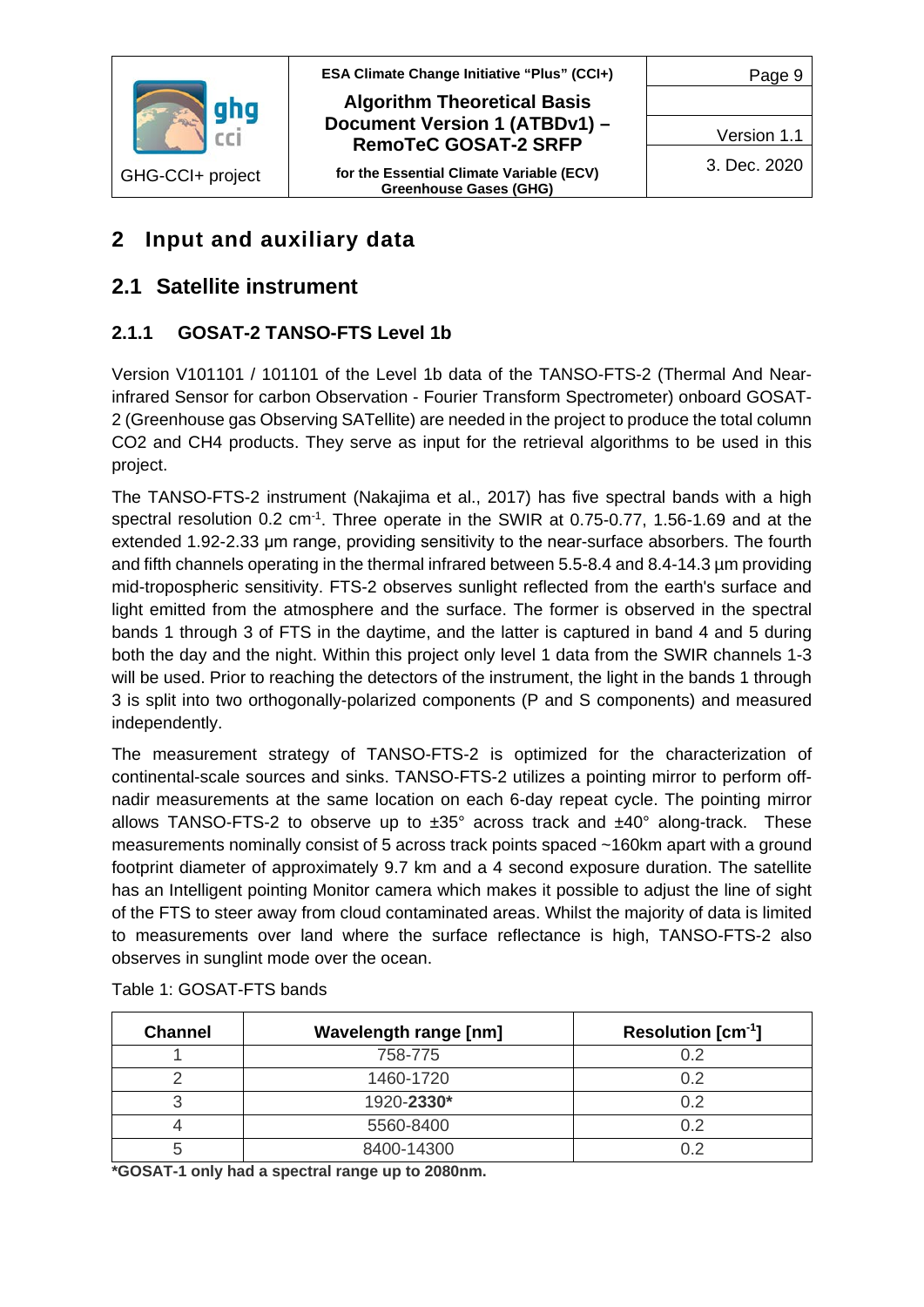

*Data availability & coverage***:** TANSO-FTS-2 level-1b data are available since February 2019.

*Source data product name & reference to product technical specification* documents: GOSAT FTS-2 L1A/L1B Product Description Document, Japan Aerospace Exploration Agency, July 2019, GST-18005, available through [https://prdct.gosat-](https://prdct.gosat-2.nies.go.jp/en/documents/JAXA_GOSAT-2_FTS-2_L1_Data_Description_Document_101101_en.pdf)[2.nies.go.jp/en/documents/JAXA\\_GOSAT-2\\_FTS-](https://prdct.gosat-2.nies.go.jp/en/documents/JAXA_GOSAT-2_FTS-2_L1_Data_Description_Document_101101_en.pdf)2 L1 Data Description Document 101101 en.pdf

*Data quality and reliability:* The quality of the retrieved CO<sub>2</sub> and CH<sub>4</sub> columns has been tested against ground-based observations (i.e. the TCCON network) and has shown to be of good quality. No Mueller matrix is yet available so we followed the advice of the JAXA team and added the polarizations through summation. The spectral bands showed some irregularities which required a shortened retrieval window ( $O<sub>2</sub>$  A-band) and spectral intensity offsets for each of the bands. This in effect worsened the cost function  $\chi^2$  of the fits compared to similar GOSAT-1 retrievals and the estimated uncertainties of the species. However, comparison to TCCON observations showed that the retrieval products of both the GOSAT-1 and GOSAT-2 are of similar quality.

## <span id="page-9-0"></span>**2.2 Other**

## <span id="page-9-1"></span>**2.2.1 ECMWF model data**

The retrieval algorithms to produce vertical columns of  $CO<sub>2</sub>$  and  $CH<sub>4</sub>$  need as input for each scene the temperature vertical profile, pressure vertical profile, specific humidity vertical profile, and wind speed. Here, temperature and pressure are needed to calculate absorption cross sections, the specific humidity vertical profile is needed to account for water vapor absorption, and the wind speed is needed to calculate the Fresnel reflection contribution on a rough ocean surface. The meteorological data mentioned above will be taken from the ECMWF model.

*Originating system*: ECMWF has developed one of the most comprehensive earth-system models available anywhere. The ECMWF model is uses the '4D-Var' data assimilation approach, which provides a physically consistent best fit to observations. For this project the ERA-5, ERA-interim archive as well as the operational archive is of importance. Here, the ERA interim data are used to produce the time series up to August 2019. From August 2019 onward the ERA-5 archive are implemented.

*Data class***:** Model *Required ECMWF data***:** *Class***:** ERA interim *Stream*: Atmospheric model *Type*: Analysis *Dates*: 01/02/2019 to 01/08/2019 *Time*: 00:00:00, 06:00:00, 12:00:00, 18:00:00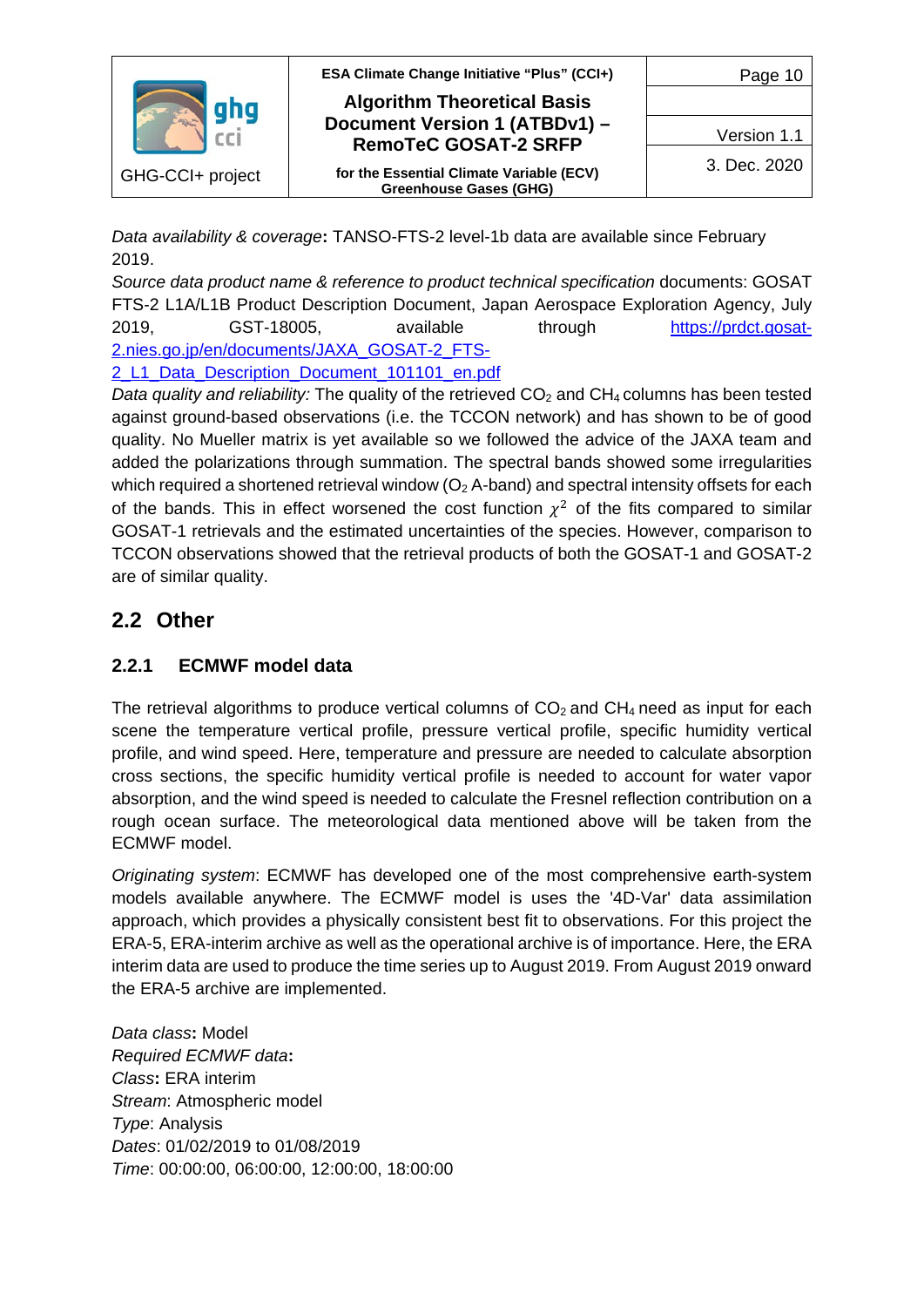

**ESA Climate Change Initiative "Plus" (CCI+)**

#### **Algorithm Theoretical Basis Document Version 1 (ATBDv1) – RemoTeC GOSAT-2 SRFP**

**for the Essential Climate Variable (ECV) Greenhouse Gases (GHG)**

Version 1.1

Page 11

3. Dec. 2020

*Spatial grid*: N128 Quasi-regular Gaussian grid (~0.7o) Parameters at model levels:

- temperature, specific humidity (all levels)
- logarithm of surface pressure, geopotential (lowest level)

Parameters at surface:

- 10 meter U wind component
- 10 meter V wind component

*Data class***:** Model *Required ECMWF data***:** *Class***:** ERA-5 *Stream*: Atmospheric model *Type*: Analysis *Dates*: 01/08/2019 to *present Time*: 00:00:00,03:00:00, 06:00:00, 09:00:00, 12:00:00, 15:00:00, 18:00:00, 21:00:00 *Spatial grid*: T639 Quasi-uniform Gaussian grid (~0.28°, 31km) Parameters at model levels:

- temperature, specific humidity (all levels)
- logarithm of surface pressure, geopotential (lowest level)

Parameters at surface:

- 10 meter U wind component
- 10 meter V wind component

*Data availability & coverage***:** All data are required on a global scale, with a typical delay of three months.

*Data quality and reliability*: The ECMWF model data sets are widely considered to be among the best available data sets for meteorological parameters. We have compared retrievals for an overlapping month (August 2019) using both ERA-5 and ERA-interim and no major effects were observed in the retrieved parameters.

## <span id="page-10-0"></span>**2.2.2 SRTM DEM**

The RemoTeC retrieval algorithm for  $CO<sub>2</sub>$  and  $CH<sub>4</sub>$  columns from GOSAT-2 use information about the surface elevation from an extended SRTM digital elevation map.

*Originating system*: The original Shuttle Radar Telemetry Mission (SRTM) was provided by the United States National Aeronautics and Space Administration (NASA). The dataset used (DEM3) is based on the SRTM dataset and includes extrapolation and gap filling from various sources.

*Data class***:** Model *Sensor type and key technical characteristics***:** n/a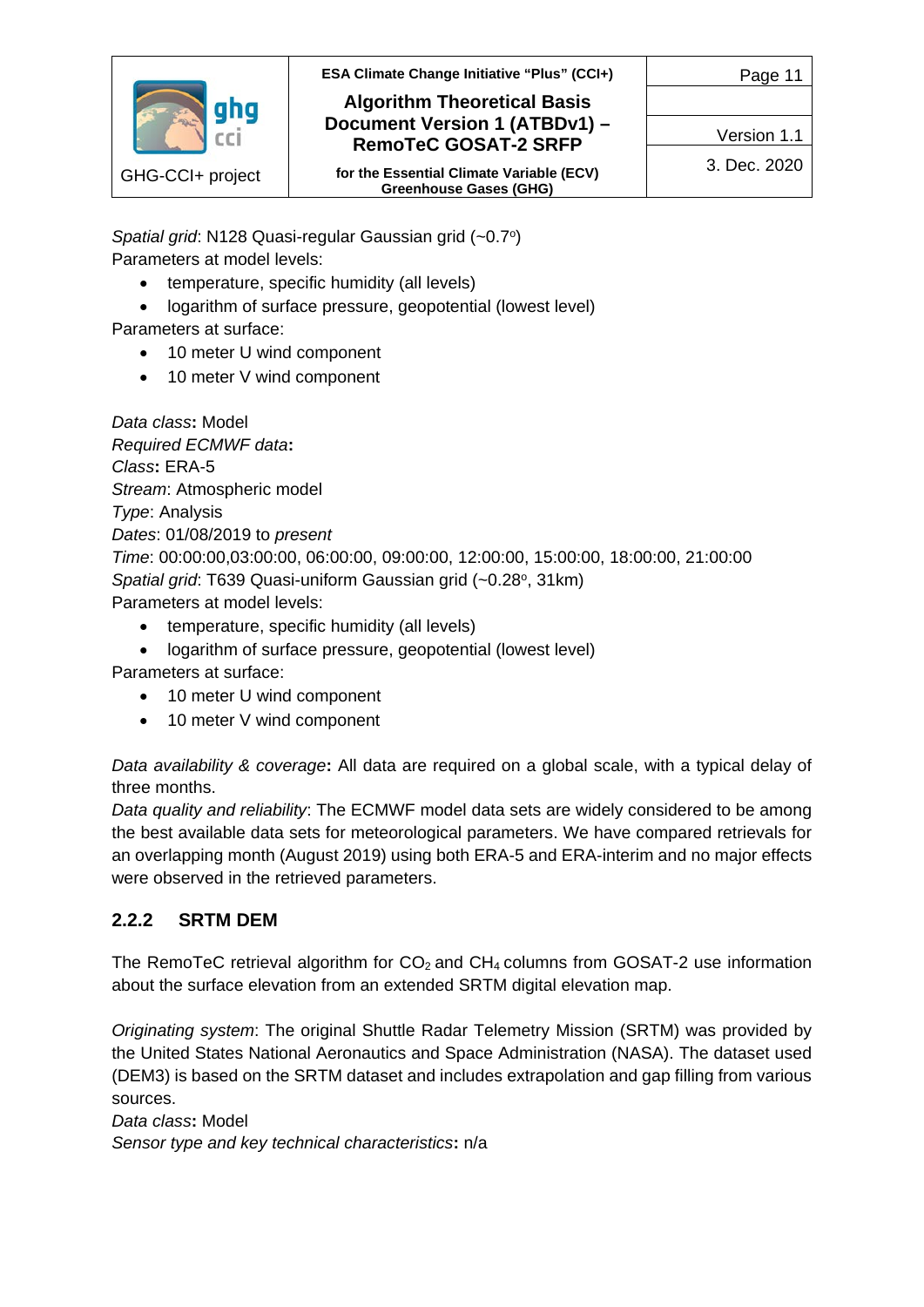

*Data availability & coverage***:** The original SRTM dataset provides elevation data ranging from 56 degrees south to 60 degrees north at a 90 meter resolution. The adjusted DEM3 dataset extends the coverage, while keeping the 90 meter resolution.

*Source data product name & reference to product technical specification documents*: [http://www.viewfinderpanoramas.org/dem3.html.](http://www.viewfinderpanoramas.org/dem3.html)

## <span id="page-11-0"></span>**2.2.3 TCCON FTS CO2 and CH4 data**

TCCON data for  $CO<sub>2</sub>$  and  $CH<sub>4</sub>$  is available publically for all TCCON stations [\(https://tccon](https://tccon-wiki.caltech.edu/)[wiki.caltech.edu/\)](https://tccon-wiki.caltech.edu/). We use the GGG2014 official release of the data product.

#### *Originating system*: Ground based

*Data class***:** Ground based

*Sensor type and key technical characteristics***:** The measurements are performed using the solar absorption spectroscopy in the near infrared using an FTS.

*Data availability & coverage***:** Coverage is limited to the locations of the TCCON stations themselves. Depending on the instrument setting (gain H, gain M or sunglint), we use different TCCON stations for validation (see Product User Guide). Data is typically available only after one year, although some stations deliver on a more regular interval (3 months).

*Source data product name & reference to product technical specification documents*: *Wunch et al., 2015* 

*Data quantity*: Individual measurements can be taken in intervals of about 20 min. The observations can only be taken with the direct sunlight. This limits the amount of data, which is different from site to site.

*Data quality and reliability*: For XCO<sub>2</sub> the precision is 0.25% (1ppm) and the systematic error (bias) is 0.2% (0.8 ppm). For  $XCH_4$  the precision is 0.40% (7ppb) and the systematic error (bias) is also 0.40% (7 ppb).

## <span id="page-11-1"></span>**2.2.4 Additional input data**

- Absorption cross sections: For the retrieval lookup-tables are used with pre-calculated absorption cross sections of the species of interest  $(O_2, CO_2, CH_4, and H_2O)$  as a function of wavenumber, temperature, and pressure. One lookup-table per species and per spectral band is being used. At the start of processing at a given CPU [\(Figure](#page-14-0)  [3\)](#page-14-0) the cross-section lookup table is read into memory.
- Aerosol optical properties: A lookup table is being used with pre-calculated aerosol optical properties (Mie and t-Matrix theory) as a function of size parameter and refractive index.
- Retrieval settings: A file is read in with retrieval settings such as fit parameters, spectral range, etc.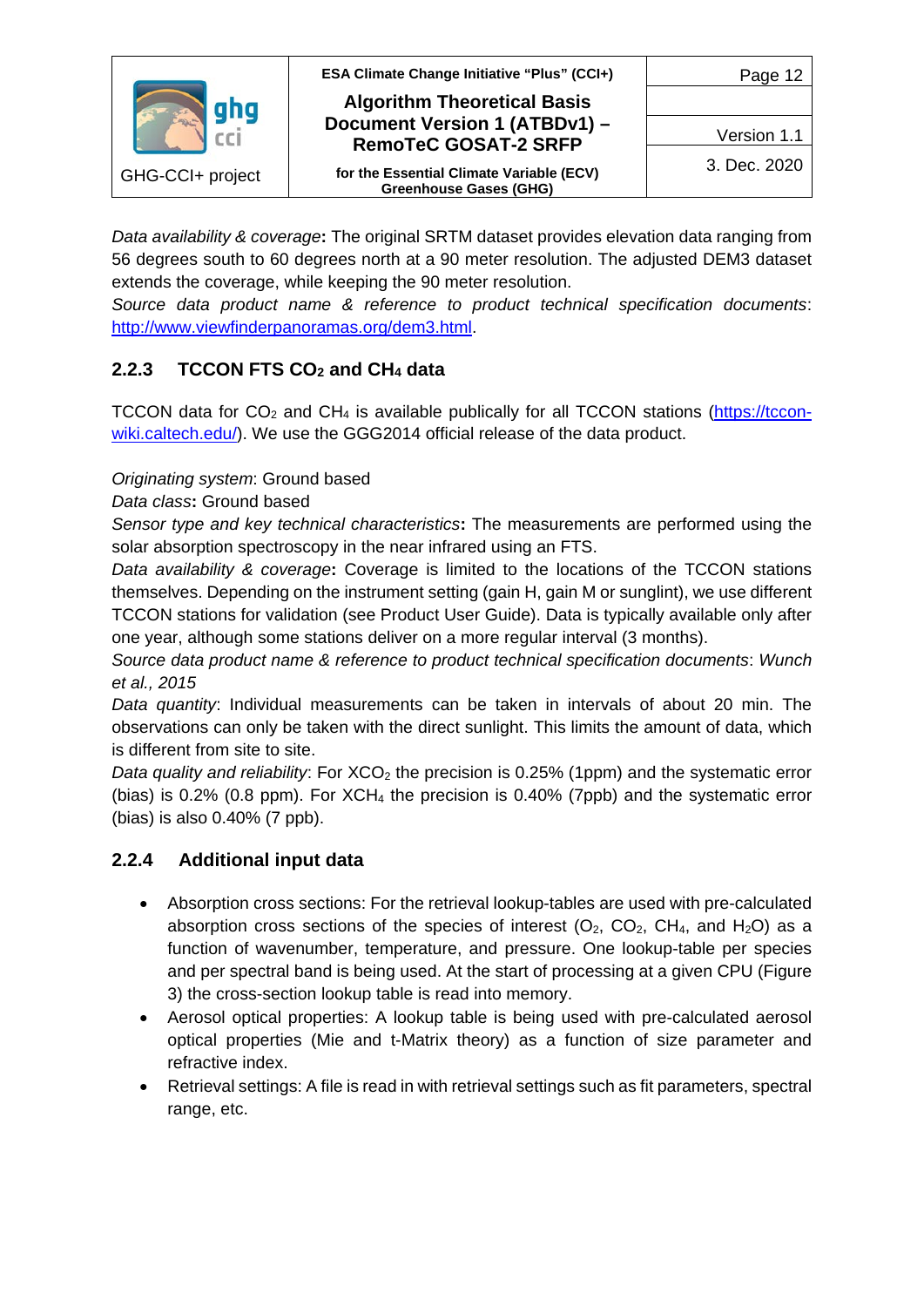

## <span id="page-12-0"></span>**2.3 Overview of Processing Sub-System**

[Figure 1](#page-12-1) provides a schematic overview of the RemoTeC GHG-CCI+ processing sub system at SRON. The first step is to download the required data from the respective data servers to SRON (GOSAT-2 data and ECMWF data are dynamic datasets that are continuously updated, SRTM topography is a static dataset). In the next step a pre-processing program is combining all relevant information per GOSAT-2 ground pixel. This includes interpolation of ECMWF data in space and time to the coordinates of the GOSAT-2 ground pixel, calculating the average height of a GOSAT-2 ground pixel and its standard deviation from the topography database.

The pre-processor produces for each GOSAT-2 L1B file an auxiliary input file, hereafter referred to as the 'retrieval ini' file that contains this information. In the next step columns of  $CO<sub>2</sub>$ , CH<sub>4</sub>, H<sub>2</sub>O, and  $O<sub>2</sub>$  are retrieved under the assumption of an atmosphere without aerosol/cirrus/cloud scattering ('RemoTeC non scattering mode' in [Figure 1\)](#page-12-1). The outcome of these retrievals (in an intermediate ASCII output file) is used to create the RemoTeC XCH4 proxy product, but also for cloud filtering to select cloud free scenes to be processed by the RemoTeC Full Physics algorithm. The Full Physics retrieval produces intermediate (ASCII) output files which go into an *a posterior* filtering procedure **\PUG 2020\**, quality check (based on non-convergence, parameter boundary hits, retrieved aerosol parameters), and bias correction and finally a NetCDF output file is created.



<span id="page-12-1"></span>Figure 1: Schematic overview of the RemoTeC algorithm processing sub-system.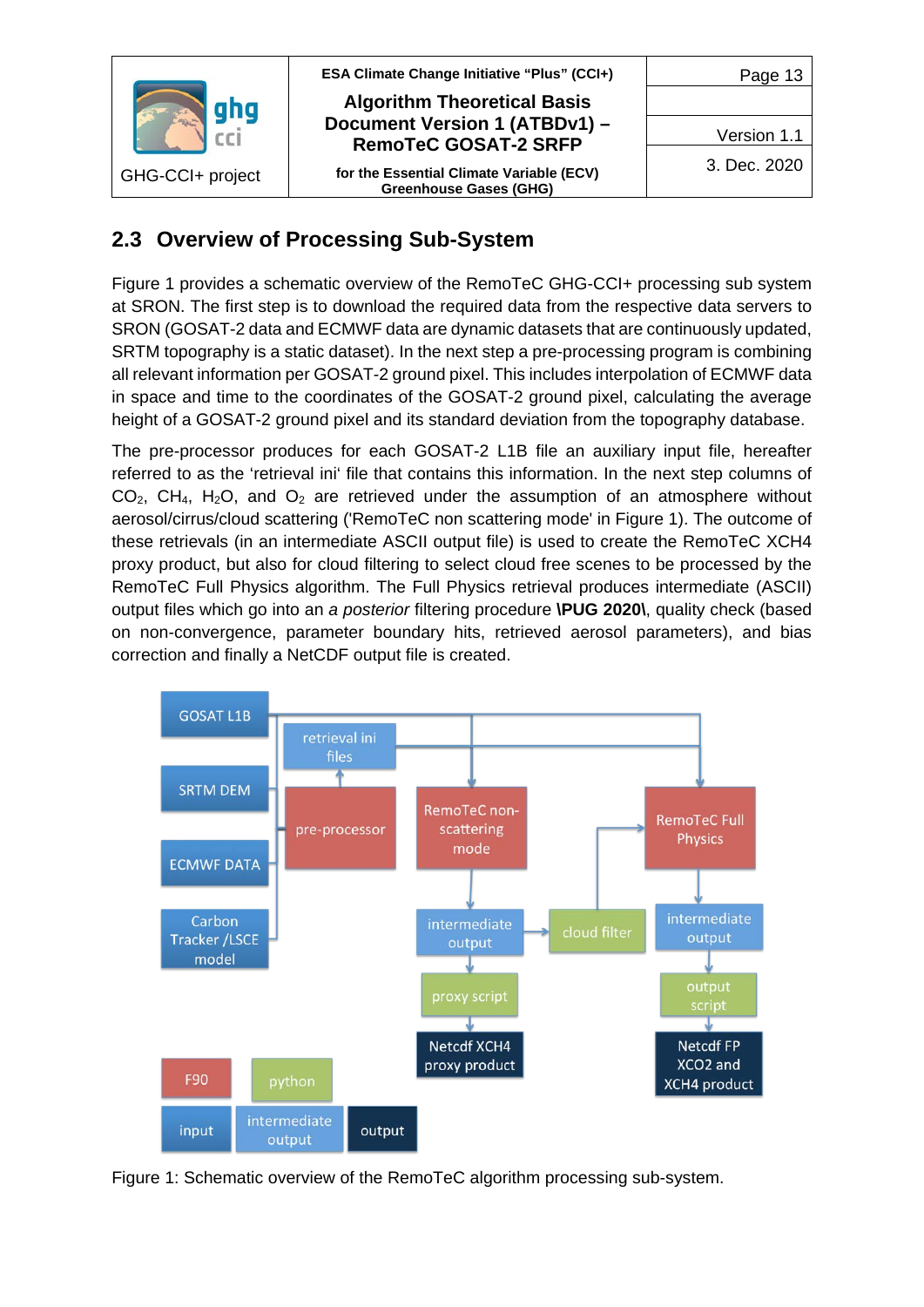

[Figure 1](#page-12-1) gives a schematic overview of the core RemoTeC retrieval algorithm (same for nonscattering and Full Physics). Here, multi-threading capability is implemented using *openMP,*  where different ground pixels are divided over multiple threads. [Figure 2](#page-13-0) shows the processing per ground pixel (i.e. for a single thread) in more detail.

The static input that is required is a lookup table with the relevant absorption cross sections (read into memory at beginning of processing), a lookup table with aerosol optical properties, and a file indicating the retrieval settings (i.e. fit parameters, spectral range, etc.). Further, the auxiliary retrieval input files that are produced by the pre-processor are needed for each GOSAT-2 ground pixel to be processed, together with the GOSAT-2-FTS Level 1b data. The retrieval per pixel is then run (iterative scheme with forward model and inversion module) and after convergence an intermediate (ASCII) output file is created that is used in the a posteriori filtering and quality check (see [Figure 3\)](#page-14-0) and the processing of the next ground pixel starts.



<span id="page-13-0"></span>Figure 2: Schematic overview of the RemoTeC retrieval procedure including multi-threading.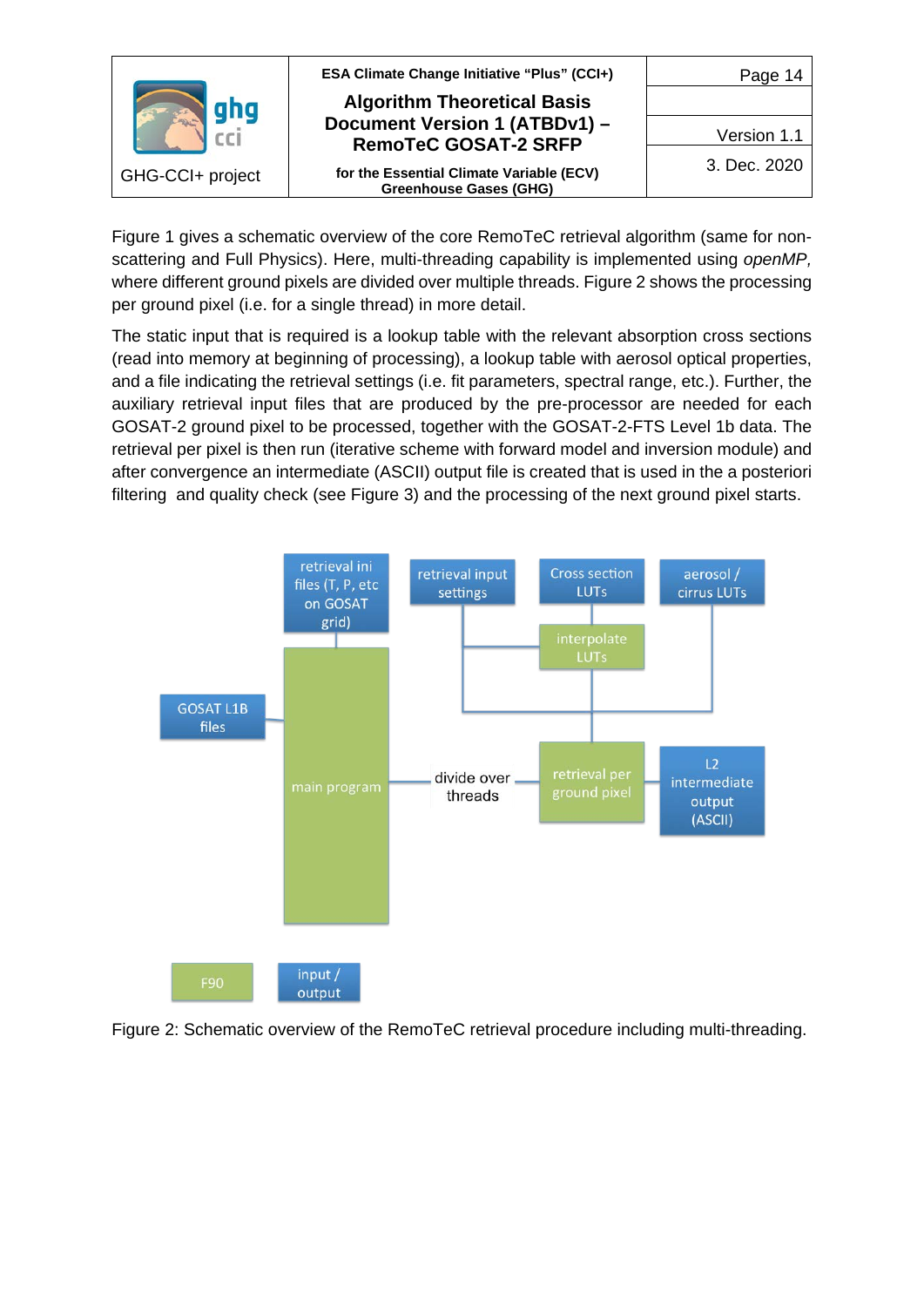

converged

output: state vector and

diagnostics

<span id="page-14-0"></span>Figure 3: Overview of RemoTeC processing per ground pixel.

Cross section **LUTs** aerosol / cirrus

LUTs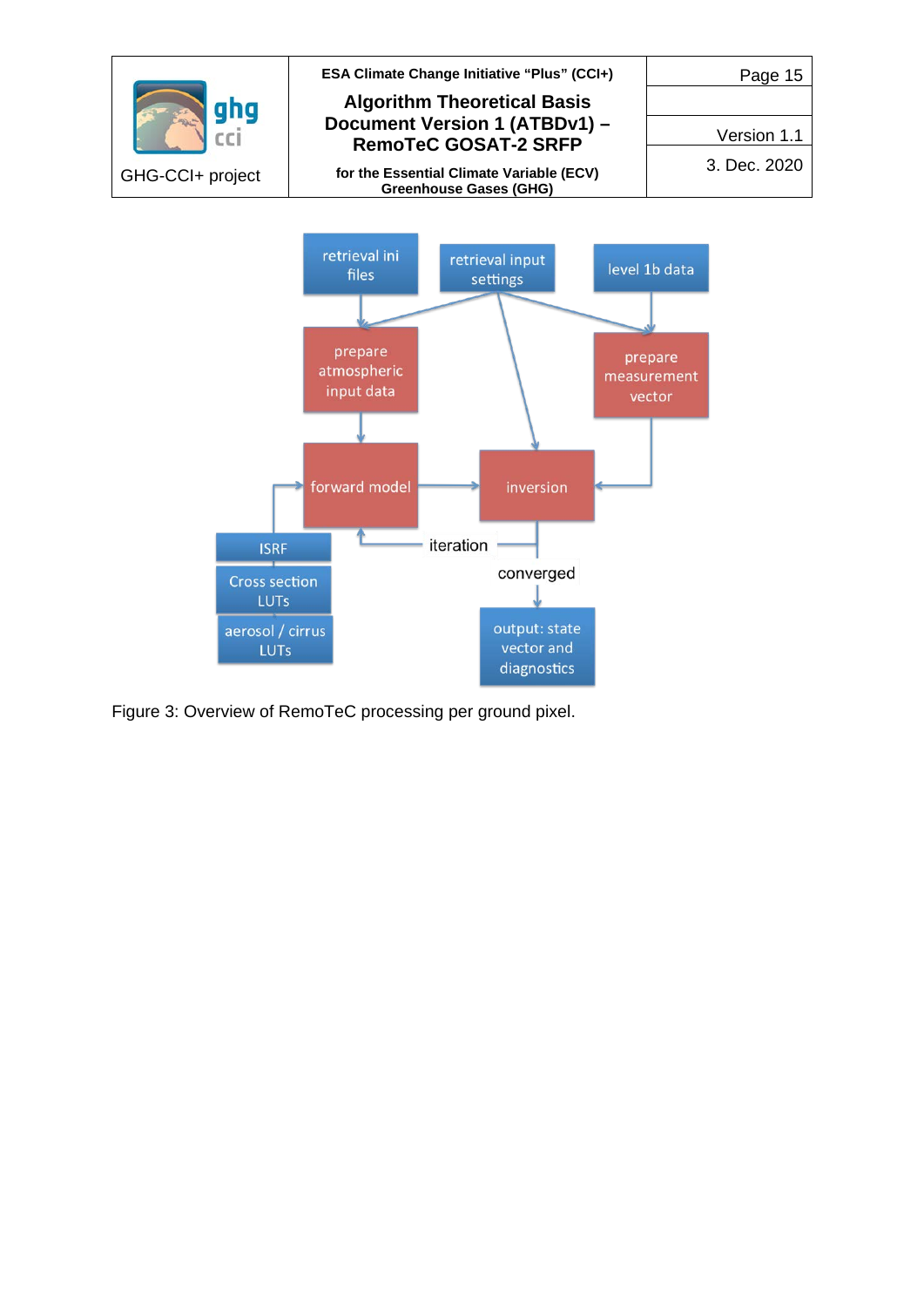

# <span id="page-15-0"></span>**3 Algorithm**

Any retrieval algorithm aims at inferring an atmospheric state vector  $x$  from a measurement vector y. The state vector is linked to the measurement vector through the true forward model  $f(x, b)$  that depends on the state vector x and the vector **b** containing ancillary parameters that are not retrieved,

$$
y = f(x, b) + e_y \tag{1}
$$

Where  $\mathbf{e}_y$  represents the measurement noise vector. A retrieval method approximates the true forward model f by a retrieval forward model F, with a forward model error vector  $\mathbf{e}_F$ ,

$$
\mathbf{y} = \mathbf{F}(\mathbf{x}, \mathbf{b}) + \mathbf{e}_y + \mathbf{e}_F \tag{2}
$$

For full physics retrieval from the GOSAT-2 FTS instrument the measurement vector contains the measured intensities in the NIR and SWIR (see [Table 2\)](#page-15-1).

<span id="page-15-1"></span>

|  |  | Table 2: Spectral ranges from the NIR and SWIR band included in the measurement vector. |
|--|--|-----------------------------------------------------------------------------------------|
|  |  |                                                                                         |

| <b>Band</b>            | <b>Used spectral range</b>        |
|------------------------|-----------------------------------|
| 1 (O <sub>2</sub> a)   | $12950* - 13195$ cm <sup>-1</sup> |
| 2 (CO <sub>2</sub> )   | $6170 - 6277$ cm <sup>-1</sup>    |
| $3$ (CH <sub>4</sub> ) | $6045 - 6138$ cm <sup>-1</sup>    |
| 4 $(CO2)$              | $4806 - 4896$ cm <sup>-1</sup>    |

**\* This is slightly different compared to the GOSAT-1 retrieval as it has been shortened from 12920 to 12950.**

For the retrieval procedure it is needed that the non-linear forward model is linearized so that the retrieval problem can be solved iteratively. For iteration step  $n$  the forward model is approximated by

$$
\mathbf{F}(\mathbf{x}, \mathbf{b}) \approx \mathbf{F}(\mathbf{x}_n, \mathbf{b}) + \mathbf{K}(\mathbf{x}_n - \mathbf{x})
$$
\n(3)

where  $x_n$  is the state vector for the *n*-th iteration step and **K** is the Jacobian matrix

$$
K = \frac{\partial F}{\partial x} \tag{4}
$$

Below, we will describe the retrieval forward model, state vector, ancillary parameter vector, and the inversion method in more detail.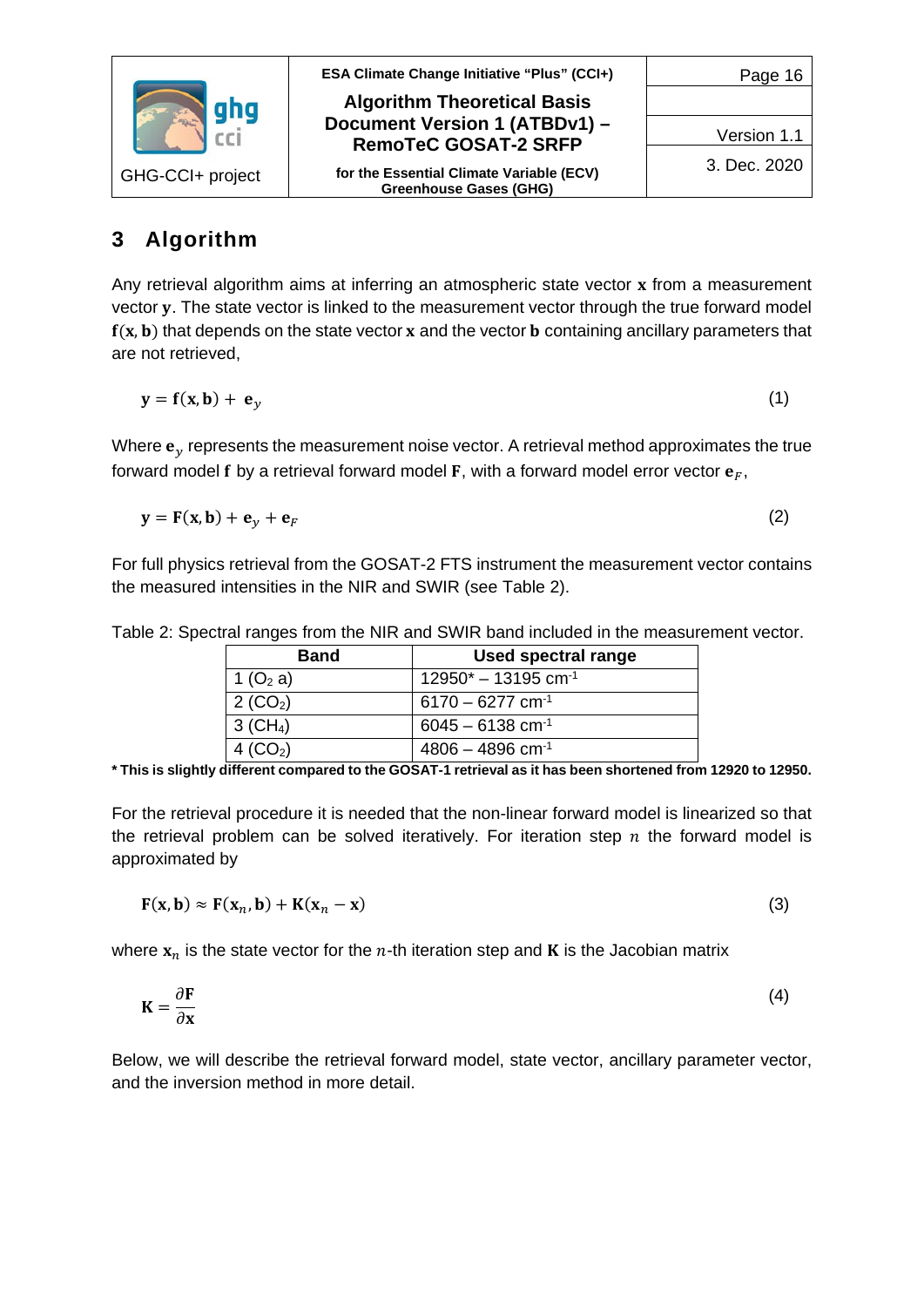

## <span id="page-16-0"></span>**3.1 Forward Model**

The retrieval forward model  $F$  simulates the measurement vector  $v$  for a given model atmosphere defined by the state vector **x** and the ancillary parameter vector **b**. The simulated intensity for a given spectral pixel  $i$  is given by

$$
I_i = \int_{\lambda_{min}}^{\lambda_{max}} I(\lambda) S_i(\lambda) d\lambda
$$
 (5)

where  $I(\lambda)$  is the modeled intensity at high spectral resolution and  $S_i(\lambda)$  is the Instrument Spectral Response Function (ISRF) for spectral pixel  $i$ . In the NIR and SWIR channel  $I(\lambda)$  contains many fine spectral structures due to molecular absorption, so it has to be calculated at fine spectral resolution (0.1 cm<sup>-1</sup> in the NIR band and 0.02 cm<sup>-1</sup> in the SWIR).

## <span id="page-16-1"></span>**3.1.1 Model Atmosphere and Optical Properties**

For the RemoTeC algorithm described here the model atmosphere is defined for  $NLAY = 36$ homogeneous vertical layers that are equidistant in pressure, the lowest pressure level being defined by the surface pressure. The absorbing trace gases of interest are  $O<sub>2</sub>$  (in the NIR band) and CH4, H2O, and CO in the SWIR band. The layer sub-columns of these gases are for the first iteration step of each retrieval calculated from the input profiles of CH4, CO (TM5) and  $H<sub>2</sub>O$  (ECMWF) and the temperature and pressure profiles (ECMWF). They are obtained on the grid of the model atmosphere by linear interpolation. Here, first the surface pressure  $p_{\text{surf}}$  is obtained by interpolation of the input pressure profile as function of height to the surface height (input) for the corresponding ground pixel. Next the pressure values at the layer boundaries are calculated, with the pressure  $p_k$  at the lower boundary of layer k (counting from top to bottom) is given by:

$$
p_{lev,k} = p_{min} + \Delta p. k \tag{6}
$$

$$
\Delta p = (p_{\text{surf}} - p_{\text{min}}) / N L A Y \tag{7}
$$

where  $p_{\min}$  is the pressure value of the upper boundary of the input (ECMWF) atmosphere. The different atmospheric profiles are constructed on this pressure grid. For example, the methane sub-column DV\_CH<sub>4k</sub> for the layer bounded by pressure levels  $p_{\text{lev}, k}$  and  $p_{\text{lev}, k+1}$  is given by:

$$
DV\_CH_{4k} = XCH_{4k} DV\_AIR_k
$$
\n(8)

where  $XCH_{4k}$  is the methane dry air mixing ratio linearly interpolated from the input pressure grid to the pressure at the 'middle' of layer k defined by  $(p_k + p_{k+1})/2$ . DV\_AIR<sub>k</sub> is the subcolumn of air in layer  $k$ , given by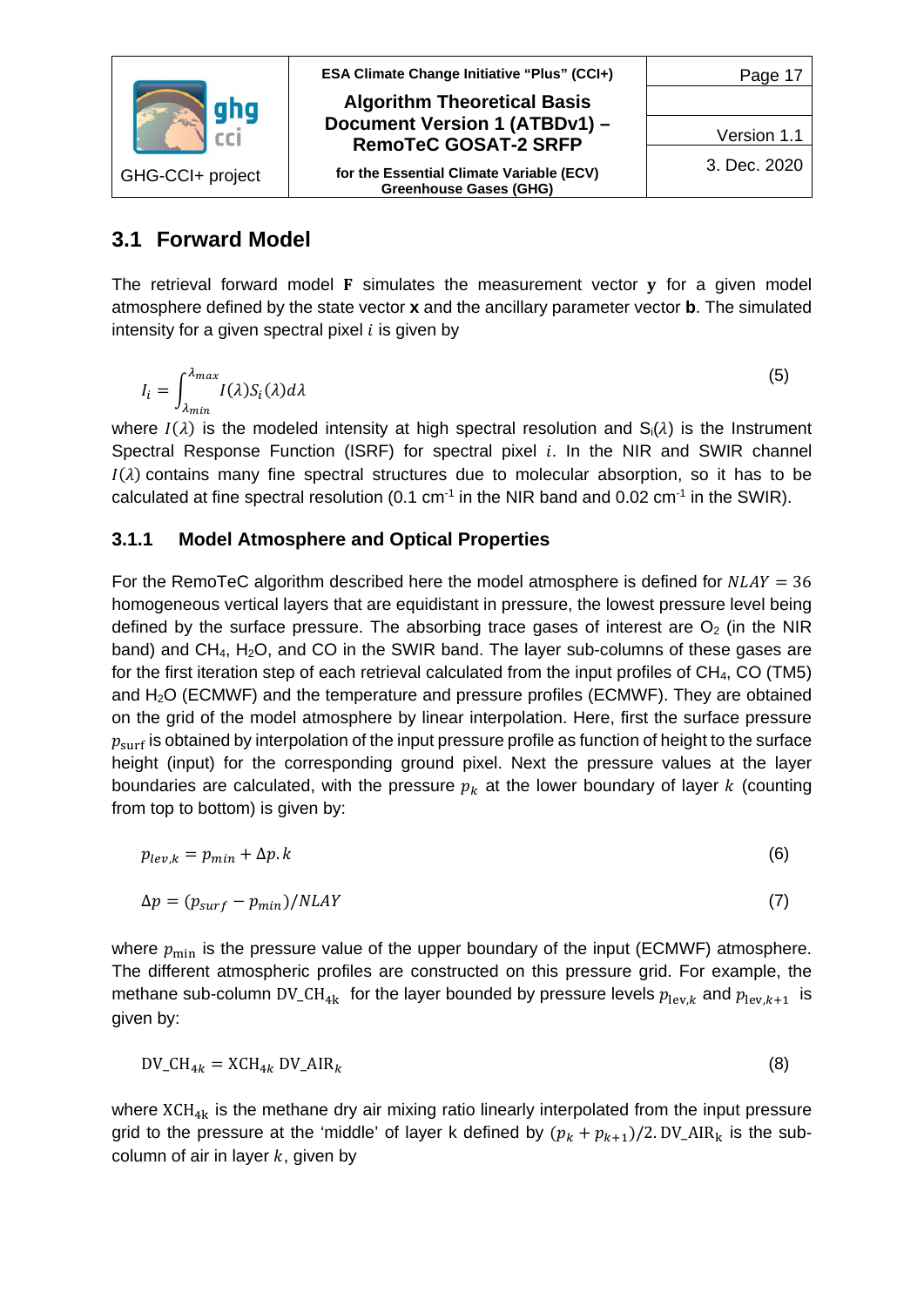|                  | <b>ESA Climate Change Initiative "Plus" (CCI+)</b>                        | Page 18      |
|------------------|---------------------------------------------------------------------------|--------------|
|                  | <b>Algorithm Theoretical Basis</b>                                        |              |
|                  | Document Version 1 (ATBDv1) -<br><b>RemoTeC GOSAT-2 SRFP</b>              | Version 1.1  |
| GHG-CCI+ project | for the Essential Climate Variable (ECV)<br><b>Greenhouse Gases (GHG)</b> | 3. Dec. 2020 |

$$
DV_AIR_k = (p_{\text{lev},k+1} - p_{\text{lev},k}) R / (M g_k \left(1 + \frac{XH_2O_k}{1.60855}\right))
$$
\n(9)

where R is Avogadro's number, M is the molecular mass of air,  $g_k$  is the gravity constant in altitude layer k, and 1.60855 is the mass of air relative to the mass of water (*Wunch et al.*, 2010). The sub columns of CO and H<sub>2</sub>O are calculated in the same manner as for CH<sub>4</sub>, and the  $O<sub>2</sub>$  sub-column is obtained by multiplying the air sub-column by the  $O<sub>2</sub>$  mixing ratio (=0.2095).

For a radiative transfer calculation at a given wavelength the layer absorption optical thickness, scattering optical thickness, and scattering phase function for each model layer are needed. For layer  $k$  of the model atmosphere the CH<sub>4</sub> absorption optical thickness at wavelength  $\lambda_i$  is calculated by:

$$
\tau_{\text{abs,CH}_4}(\lambda_j) = \frac{1}{N} \sum_{i=1}^N \sigma(p_i, T_i, \lambda_j) \text{ DV\_CH}_4
$$
\n(10)

where N is the number of sub-layers in which the model atmosphere layers are divided (set at  $N = 2$ ) and  $\sigma$  is the absorption cross-section of CH<sub>4</sub> at wavelength  $\lambda_i$  and the pressure  $p_i$  and temperature  $T_i$  for the middle of model sub-layer i. The absorption optical thickness for the other trace gases is calculated in the same way. Pre-calculated absorption cross-sections for  $CH<sub>4</sub>, CO, H<sub>2</sub>O, and O<sub>2</sub> are stored as lookup-table as a function of pressure, temperature, and$ wavenumber. These cross-section lookup-tables are calculated from the latest spectroscopic databases (*Jenouvrier et al., 2007; Rothman et al.*, *2009*) assuming Voigt line shapes. For water vapor, an updated spectroscopic line list has been developed by *Scheepmaker et al*. 2012. In the NIR spectral range the absorption cross sections of  $O<sub>2</sub>$  are calculated according to *Tran et al. 2006* taking into account line mixing and collision induced absorption. The crosssection for pressure  $p_i$ , temperature  $T_i$  and wavelength  $\lambda_i$  are obtained by linear interpolation from the tabulated values. The reason that each of the  $NLAY$  lavers of the model atmosphere is further divided into  $N$  sub-layers, is to properly account for the strong dependence of temperature and pressure of the absorption cross-sections. So, the absorption cross-sections are needed for  $NLAY \times N = 36 \times 2 = 72$  vertical layers equidistant in pressure. The total molecular absorption optical thickness is obtained by summing the contribution of the different trace gases. The Rayleigh scattering optical thickness for layer  $k$  and wavelength  $\lambda_i$  is given by

$$
\tau_{\text{ray},k}(\lambda_j) = \sigma_{\text{ray}}(\lambda_j) \text{ DV\_AIR}_k \tag{11}
$$

where  $\sigma_{\text{rav}}$  is the Rayleigh scattering cross section given by (*Buchholtz, 1995*)

$$
\sigma_{\text{ray}}(\lambda) = A\lambda^{-(4+X)}\tag{12}
$$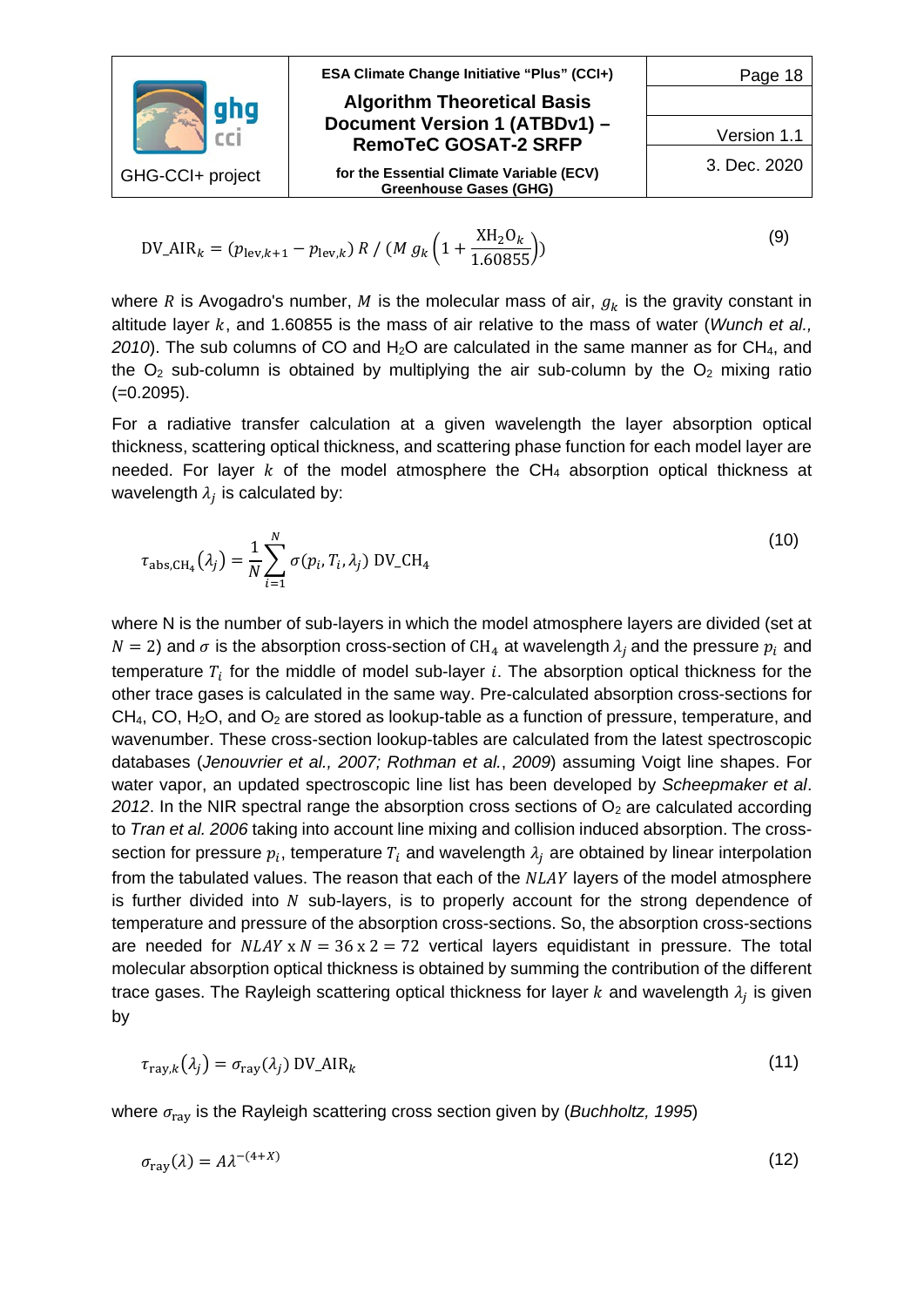|                  | <b>ESA Climate Change Initiative "Plus" (CCI+)</b>                        | Page 19      |
|------------------|---------------------------------------------------------------------------|--------------|
|                  | <b>Algorithm Theoretical Basis</b>                                        |              |
|                  | Document Version 1 (ATBDv1) -<br><b>RemoTeC GOSAT-2 SRFP</b>              | Version 1.1  |
| GHG-CCI+ project | for the Essential Climate Variable (ECV)<br><b>Greenhouse Gases (GHG)</b> | 3. Dec. 2020 |

$$
X = B\lambda + \frac{C}{\lambda} - D \tag{13}
$$

with  $A = 4.02E-28$ ,  $B = 0.389$ ,  $C = 0.04926$ ,  $D = 0.3228$ . The Rayleigh scattering phase function is given by (e.g. *Hansen and Travis, 1974*)

$$
P(\Theta) = \frac{3}{4} (1 + \cos^2 \Theta) \frac{(1 - \delta)}{(1 + \delta/2)}
$$
 (14)

where  $\delta$  is the depolarization ratio and  $\Theta$  is the scattering angle defined by

$$
\cos(\Theta) = -u_0 u_v + \sqrt{(1 - u_v)^2} \sqrt{(1 - u_0)^2} \cos(\phi_0 - \phi_v)
$$
\n(15)

where  $u_0$  and  $u_v$  are the cosines of the solar and viewing zenith angle, respectively (absolute values) and  $\phi_0$  and  $\phi_\nu$  are the solar and viewing azimuth angles.



<span id="page-18-0"></span>Figure 4: Aerosol size distribution  $n_{\text{aer}}(r)$  as a function of particle radius r. The retrieval method relies on a power law (red solid) size distribution. Also shown are more realistic Multimodal lognormal size distributions for a fine mode (black dashed) and a coarse mode (black dotted) dominated aerosol type.

In addition to trace gases, aerosols are present in the model atmosphere. In our algorithm, aerosols are described by the following parameters (following *Butz et al. (2009; 2010*)):

1. Number of particles in each layer of the model atmosphere. This is provided by the total amount of particles,  $N_{\text{aer}}$ , and a normalized altitude distribution described by a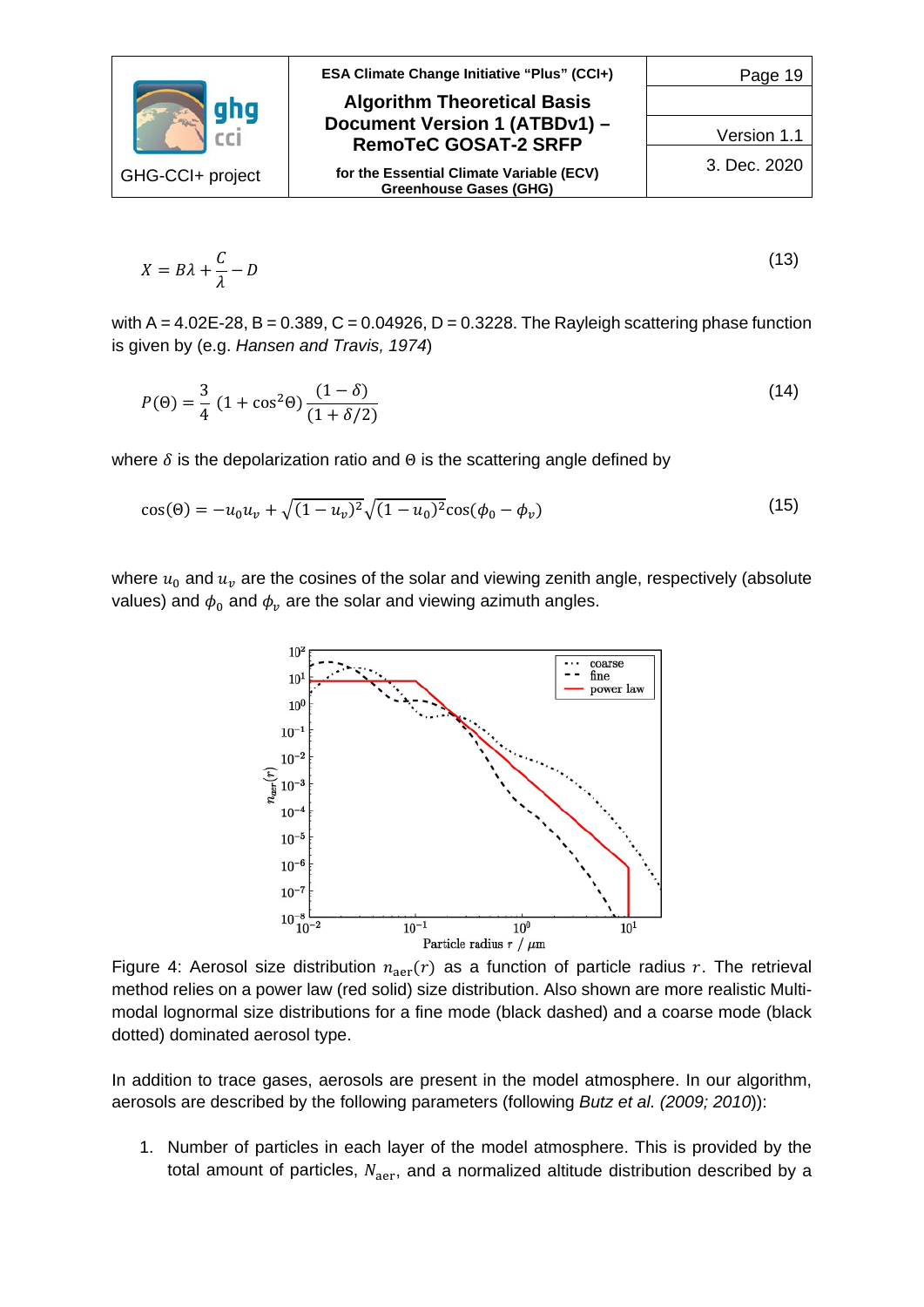|                  | ESA Climate Change Initiative "Plus" (CCI+)                  | Page 20      |
|------------------|--------------------------------------------------------------|--------------|
|                  | <b>Algorithm Theoretical Basis</b>                           |              |
|                  | Document Version 1 (ATBDv1) -<br><b>RemoTeC GOSAT-2 SRFP</b> | Version 1.1  |
| GHG-CCI+ project | for the Essential Climate Variable (ECV)                     | 3. Dec. 2020 |
|                  | <b>Greenhouse Gases (GHG)</b>                                |              |

Gaussian function of center height  $z_{\text{aer}}$  and width  $w_0$ . Hence, in model layer k with central height  $z_k$ , the number of particles is given by

$$
h(z_k) = N_{\text{aer}} \exp\left[-\frac{4\ln(z_k - z_{\text{aer}})^2}{(2\,w_0)^2}\right] \tag{16}
$$

2. A size distribution of  $n_{\text{aer}}(r)$ , described by a power law size function, characterized by power law exponent and upper and lower cut-off (e.g. *Mishchenko et al*., *1999*).

$$
n(r) = \begin{cases} A & \text{for } r \le r_1 \\ A(r/r_1)^{-\alpha} & \text{for } r_1 < r \le r_2 \\ 0 & \text{for } r > r_2 \end{cases}
$$
 (17)

The cut-offs are  $r_1 = 0.1 \mu m$ ,  $r_2 = 10 \mu m$  and the constant *A* is determined from normalization of the size distribution. [Figure 4](#page-18-0) illustrates  $n_{\text{aer}}(r)$  and compares it to a more realistic multimodal lognormal size distribution (*Stier et al., 2005*). Through its parameter  $\alpha$ , the aerosol size distribution controls the spectral dependence of aerosol optical properties among the considered retrieval windows.

3. The complex refractive index  $m = m_r + i m_i$ , which is assumed independent of wavelength within a retrieval window.

From the aerosol size distribution, refractive index, and number of particles of each layer the aerosol scattering optical thickness  $\tau_{\text{scatter}}$  and aerosol absorption optical thickness  $\tau_{\text{abs.}a\text{er}}$ are calculated

$$
\tau_{\text{scat,aer}}(z_k) = \sigma_{\text{scat,aer}} h(z_k)
$$
\n(18)

$$
\tau_{\text{abs,}_}(z_k) = \sigma_{\text{abs,}_} h(z_k) \tag{19}
$$

where  $\sigma_{\text{scat,aer}}$  and  $\sigma_{\text{abs,aer}}$  are the aerosol scattering and absorption cross-section, respectively. They are obtained by:

$$
\sigma_{\text{scat,aer}} = \sum_{i=1}^{M} K_{\text{scat},i}(m) \, r_i \, n_{\text{aer}}(r_i) \, \nu(r_i) \tag{20}
$$

$$
K_{\text{scat},i}(m) = \int_{\Delta \ln r_i} \frac{\sigma_{\text{scat}}(r,m)}{v(r)} \, d\ln r \tag{21}
$$

where  $v$  denotes particle volume and  $K_{scat,i}$ , representative for particle radius  $r_i$ , is precalculated for *M* size bins according *to Dubovik et al., 2006* and stored in a lookup table as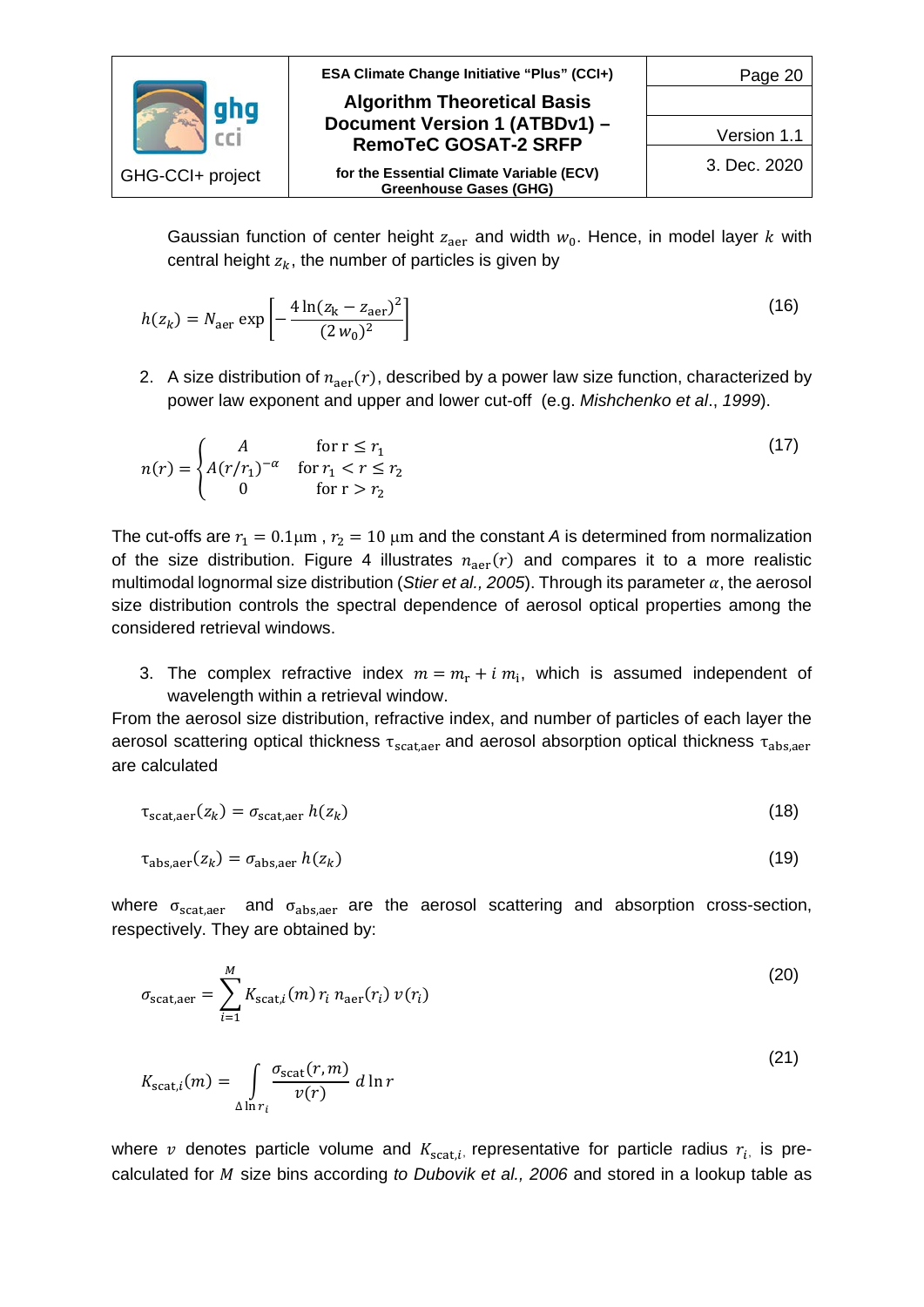

function of aerosol size parameter  $x = 2\pi r/\lambda$ , real refractive index, and imaginary refractive index. The values for the actual aerosol refractive index are obtained by linear interpolation from the tabulated values. The lookup table contains values for spheres (Mie calculations) as well as for spheroids with a pre-defined axis ratio distribution (*Dubovik et al, 2006*) but in our algorithm baseline we only consider spherical particles. Similar expressions hold for the absorption cross-section and the aerosol scattering phase function.

Finally, the total optical properties per layer in the model atmosphere are obtained by combining the contribution of gases and aerosols:

$$
\tau_{\rm abs} = \tau_{\rm abs, mol} + \tau_{\rm abs, aer} \tag{22}
$$

$$
\tau_{\rm sca} = \tau_{\rm sca, mol} + \tau_{\rm sca, aer} \tag{23}
$$

$$
P(\Theta) = \frac{\tau_{\text{scanol}} P_{\text{mol}}(\Theta) + \tau_{\text{sca,aer}} P_{\text{aer}}(\Theta)}{\tau_{\text{sca,mol}} + \tau_{\text{sca,aer}}}
$$
(24)

For multiple scattering calculations the scattering phase function is needed in the form of expansion coefficients for generalized spherical functions, where expansion coefficient  $\alpha^{l}$  with index  $l$  is given by:

$$
\alpha^l = \frac{2l+1}{2} \int_{-1}^1 P_{0,0}^l(\cos\Theta) P(\Theta) d\cos\Theta
$$
 (25)

Where  $P_{0,0}^l$  is element (1,1) of the Generalized Spherical Function matrix (e.g. *de Haan et al., 1987*).

To summarize, the forward model needs the following inputs:

- Surface pressure to define the equidistant pressure grid
- Sub-columns of CH<sub>4</sub>, CO, H<sub>2</sub>O, O<sub>2</sub>, and air for the vertical layers of the model atmosphere.
- Pressure and temperature at the middle of the model sub-layers for absorption crosssections.
- The aerosol column  $N_{\text{aer}}$ .
- The aerosol size parameter  $\alpha$  (power of the power law size distribution function).
- The central height  $z_{\text{aer}}$  and width  $w_0$  of the Gaussian aerosol altitude distribution.
- Solar Zenith Angle (SZA).
- Viewing Zenith Angle (VZA).
- Relative Azimuth Angle (RAA).
- The aerosol complex refractive index  $m = m_r + i m_i$ .
- A high spectral resolution solar reference spectrum.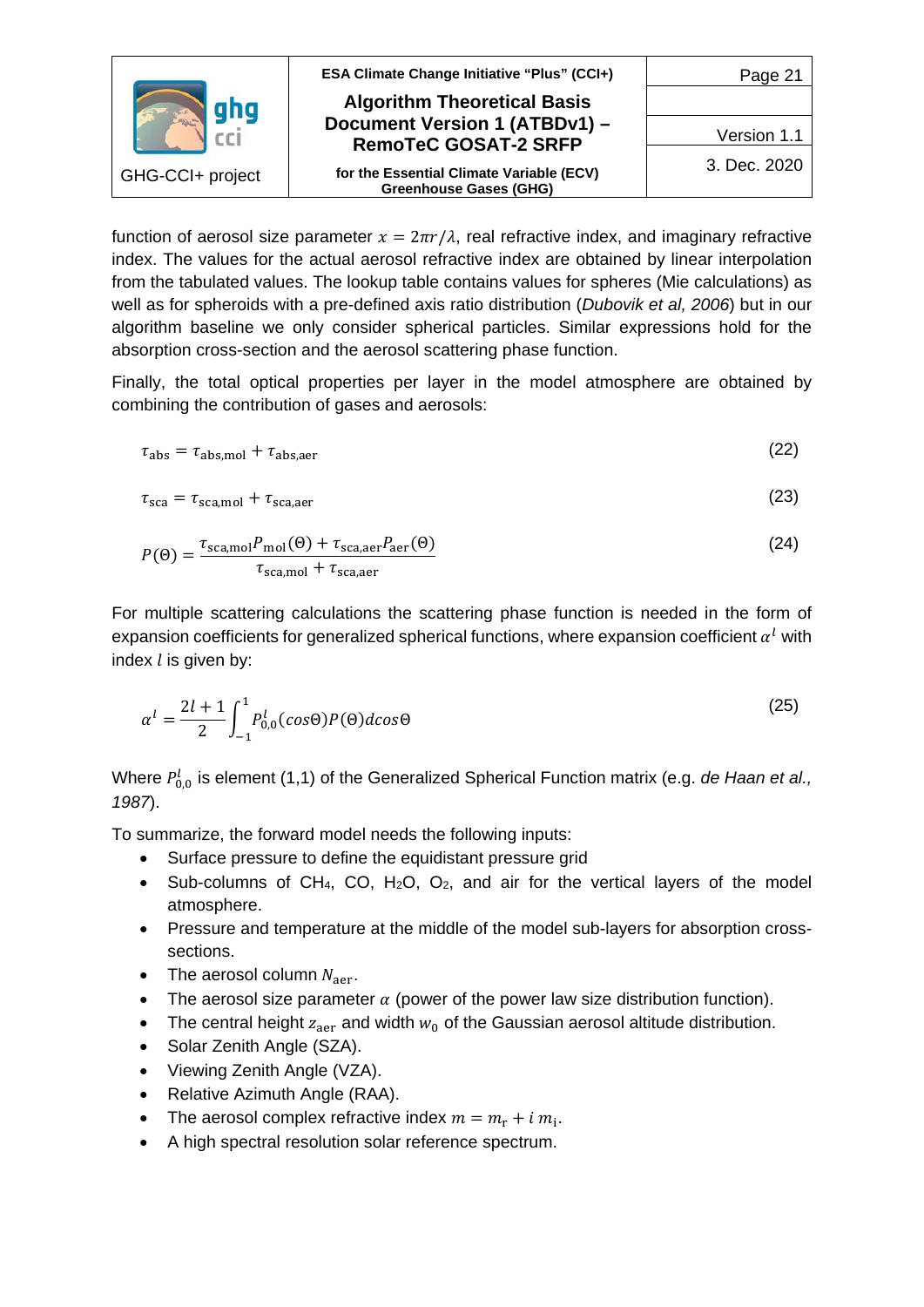

- Lookup tables with absorption cross-sections of  $CH_4$ , CO, H<sub>2</sub>O, and O<sub>2</sub> as function of pressure, temperature, and wavenumber.
- Lookup tables with pre-calculated aerosol properties as function of aerosol size parameter, real refractive index, and imaginary refractive index (cross sections and phase functions integrated over each size parameter bin).

Based on these inputs the optical properties can be calculated for each layer of the model atmosphere.

#### <span id="page-21-0"></span>**3.1.2 Modeling the top-of-atmosphere radiances**

Based on the optical properties ( $\tau_{abs}$ ,  $\tau_{sca}$ ,  $P(\theta)$ ) defined for each wavelength and layer of the model atmosphere we can compute the top-of-atmosphere radiance as measured by the instrument. The first step is to separate the radiation field in a singly scattered component  $I_{ss}$ and a multiply scattered component  $I_{\text{ms}}$ , respectively:

$$
I = I_{\rm ss} + I_{\rm ms} \tag{26}
$$

The computation of  $I_{ss}$  for a given wavelength is straightforward:

$$
I_{ss} = F_0 \sum_{k=1}^{NLAY} \omega_k P_k(\Theta) \left[ 1 - e^{-(\tau_{\text{tot},k} \left( \frac{1}{u_0} + \frac{1}{u_v} \right))} \right] \frac{u_0}{4\pi (u_0 + u_v)} e^{-\sum_{i=1}^k \tau_{\text{tot},i} \left( \frac{1}{u_0} + \frac{1}{u_v} \right)} + e^{-\frac{1}{u_0} \sum_{i=1}^{NLAY} \tau_{\text{tot},i} \left( \frac{1}{u_0} + \frac{1}{u_v} \right)} R_{\text{surf}}
$$
(27)

where  $F_0$  is the incoming total flux,  $\tau_{tot} = \tau_{abs} + \tau_{sca}$ ,  $\omega = \tau_{sca}/\tau_{tot}$ ,  $u_o$  is the cosine of the solar zenith angle,  $u_v$  is the cosine of the viewing zenith angle, and  $R_{\text{surf}}$  is the surface reflection for the specific solar and viewing geometry under consideration. Besides the  $I_{ss}$  itself, also the derivatives with respect to  $\tau_{\text{sc}a,k}$ ,  $\tau_{\text{abs},k}$ ,  $\omega_k$ , and  $P_k$  are needed:

$$
\frac{\partial I_{SS}}{\partial \tau_{\text{tot},k}} = F_0 \omega_k P_k(\Theta) \left[ e^{-(\tau_{\text{tot},k} \left( \frac{1}{u_0} + \frac{1}{u_v} \right))} \right] \frac{u_0}{4\pi (u_0 + u_v)} e^{-\sum_{i=1}^k \tau_{\text{tot},i} \left( \frac{1}{u_0} + \frac{1}{u_v} \right)} \n- \sum_{i=1}^k \omega_k P_k(\Theta) \left[ 1 - e^{-\tau_{\text{tot},k} \left( \frac{1}{u_0} + \frac{1}{u_v} \right)} \right] \frac{u_0}{4\pi (u_0 + u_v)} e^{-\sum_{i=1}^k \tau_{\text{tot},i} \left( \frac{1}{u_0} + \frac{1}{u_v} \right)} \tag{28}
$$

$$
\frac{\partial I_{\rm ss}}{\partial P_k} = F_0 \frac{u_0}{4\pi (u_0 + u_v)} e^{-\sum_{i=1}^k \tau_{\rm tot, i} (\frac{1}{u_0} + \frac{1}{u_v})} \left[ 1 - e^{-(\tau_{\rm tot, k} (\frac{1}{u_0} + \frac{1}{u_v}))} \right] \omega_k
$$
(29)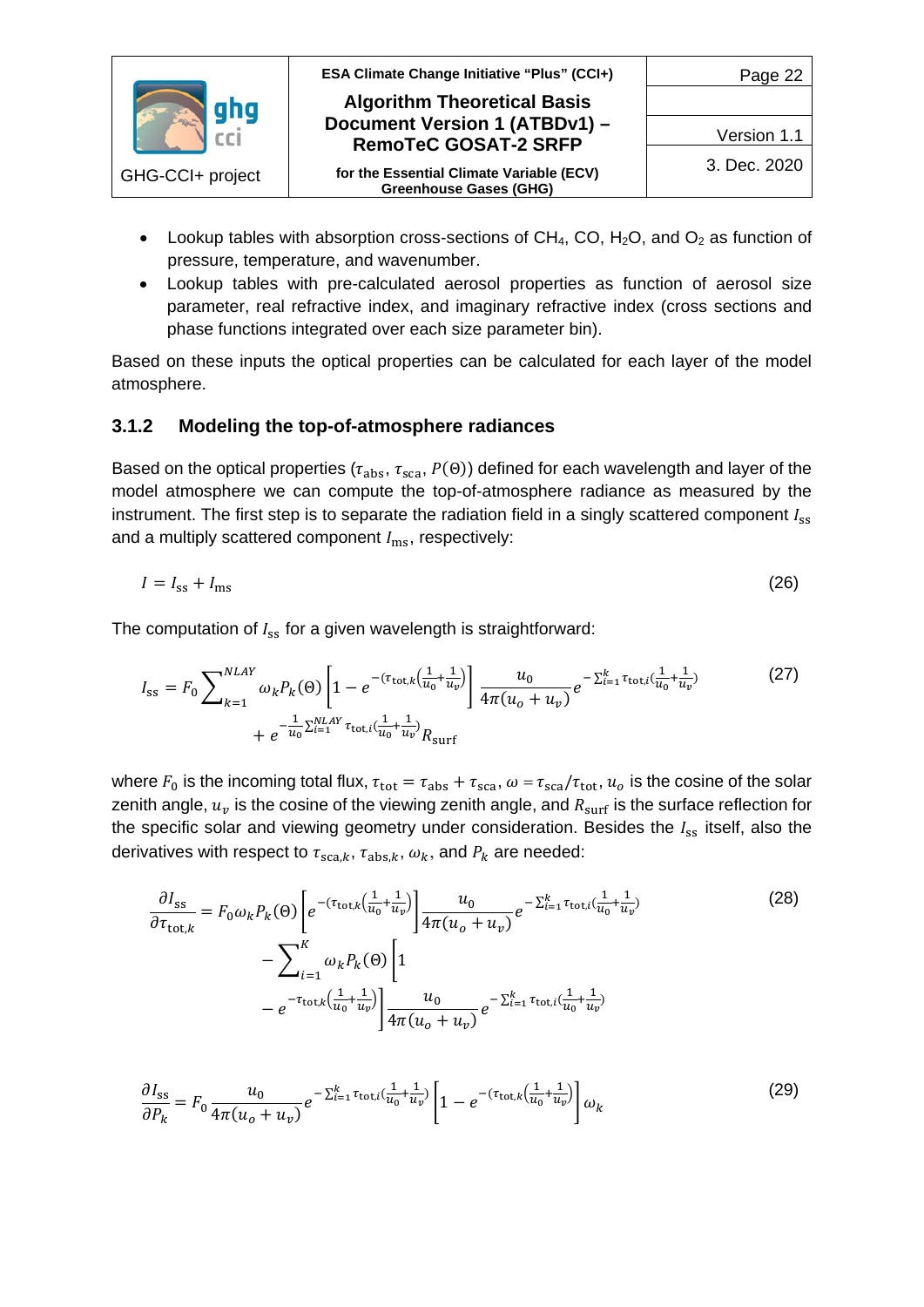|                  | <b>ESA Climate Change Initiative "Plus" (CCI+)</b>                        | Page 23      |
|------------------|---------------------------------------------------------------------------|--------------|
|                  | <b>Algorithm Theoretical Basis</b>                                        |              |
|                  | Document Version 1 (ATBDv1) -<br><b>RemoTeC GOSAT-2 SRFP</b>              | Version 1.1  |
| GHG-CCI+ project | for the Essential Climate Variable (ECV)<br><b>Greenhouse Gases (GHG)</b> | 3. Dec. 2020 |
|                  |                                                                           |              |

$$
\frac{\partial I_{\rm ss}}{\partial \omega_k} = F_0 \frac{u_0}{4\pi (u_0 + u_v)} e^{-\sum_{i=1}^k \tau_{\rm tot, i} (\frac{1}{u_0} + \frac{1}{u_v})} \left[ 1 - e^{-(\tau_{\rm tot, k} (\frac{1}{u_0} + \frac{1}{u_v})} \right] P_k \tag{30}
$$

$$
\frac{\partial I_{\rm ss}}{\partial \tau_{\rm sca,k}} = \frac{\partial I_{\rm ss}}{\partial \omega_k} \frac{1}{\omega_k} - \frac{\partial I_{\rm ss}}{\partial \tau_{\rm tot,k}}
$$
(31)

$$
\frac{\partial I_{\rm ss}}{\partial \tau_{\rm abs,k}} = \frac{\partial I_{\rm ss}}{\partial \tau_{\rm tot,k}} - \frac{\omega_k}{\tau_{\rm tot,k}} \frac{\partial I_{\rm ss}}{\partial \omega_k}
$$
(32)

The computation of the multiply scattered radiation for a given wavelength involves the solution of the plane-parallel radiative transfer equation. We solve this equation using the Gauss-Seidel iterative method. The solution is described in detail by *Landgraf et al., 2001* and will not be repeated here. The calculation of the derivatives with respect to optical properties per layer  $k$  of the model atmosphere is performed using the forward adjoint perturbation theory and is described in detail by *Hasekamp and Landgraf 2005a*.

The radiative transfer calculations yield the derivatives of the radiance with respect to the optical parameters  $\tau_{\rm abs}$ ,  $\tau_{\rm sca}$ , and P or its expansion coefficients  $\alpha^l$ . From these derivatives, the derivatives with respect to a physical parameter  $x$  can be calculated in a straightforward manner by the derivative chain rule

$$
\frac{\partial I_{\rm ss}}{\partial x} = \sum_{k=1}^{NLAY} \frac{\partial I_{\rm ss}}{\partial \tau_{\rm sca,k}} \frac{\partial \tau_{\rm sca,k}}{\partial x} + \frac{\partial I_{\rm ss}}{\partial \tau_{\rm abs,k}} \frac{\partial \tau_{\rm abs,k}}{\partial x} + \frac{\partial I_{\rm ss}}{\partial P_k} \frac{\partial P_k}{\partial x}
$$
(33)

$$
\frac{\partial I_{\rm ms}}{\partial x} = \sum_{k=1}^{NLAY} \frac{\partial I_{\rm ms}}{\partial \tau_{\rm sca,k}} \frac{\partial \tau_{\rm sca,k}}{\partial x} + \frac{\partial I_{\rm ms}}{\partial \tau_{\rm abs,k}} \frac{\partial \tau_{\rm abs,k}}{\partial x} + \sum_{l=0}^{M} \frac{\partial I_{\rm ms}}{\partial \alpha_k^l} \frac{\partial \alpha_k^l}{\partial x}
$$
(34)

In order to avoid time consuming multiple scattering calculations on the high spectral resolution line-by-line grid we aim at reducing the number of spectral calculations, following the approach of *Hasekamp and Butz 2008*. For this purpose, we consider the intensity  $I_{\text{ms}}$  as a function of total absorption optical thickness  $\tau_{\text{abs}}$  and its normalized vertical distribution n (similar to  $k$ -distribution and spectral mapping methods),

 $I_{\text{ms}}(\lambda) = I_{\text{ms}}(\tau_{\text{abs}}(\lambda), n(\lambda))$  (35)

where we assume that the atmospheric scattering properties and surface reflection properties are constant over the spectral range under consideration. Here, the explicit separation between total absorption optical thickness and its vertical distribution is chosen for later convenience. Element  $n_k$  of the vector **n** represents the relative contribution of the absorption optical thickness of altitude layer  $k$  of the model atmosphere to the total absorption optical thickness of the atmosphere, such that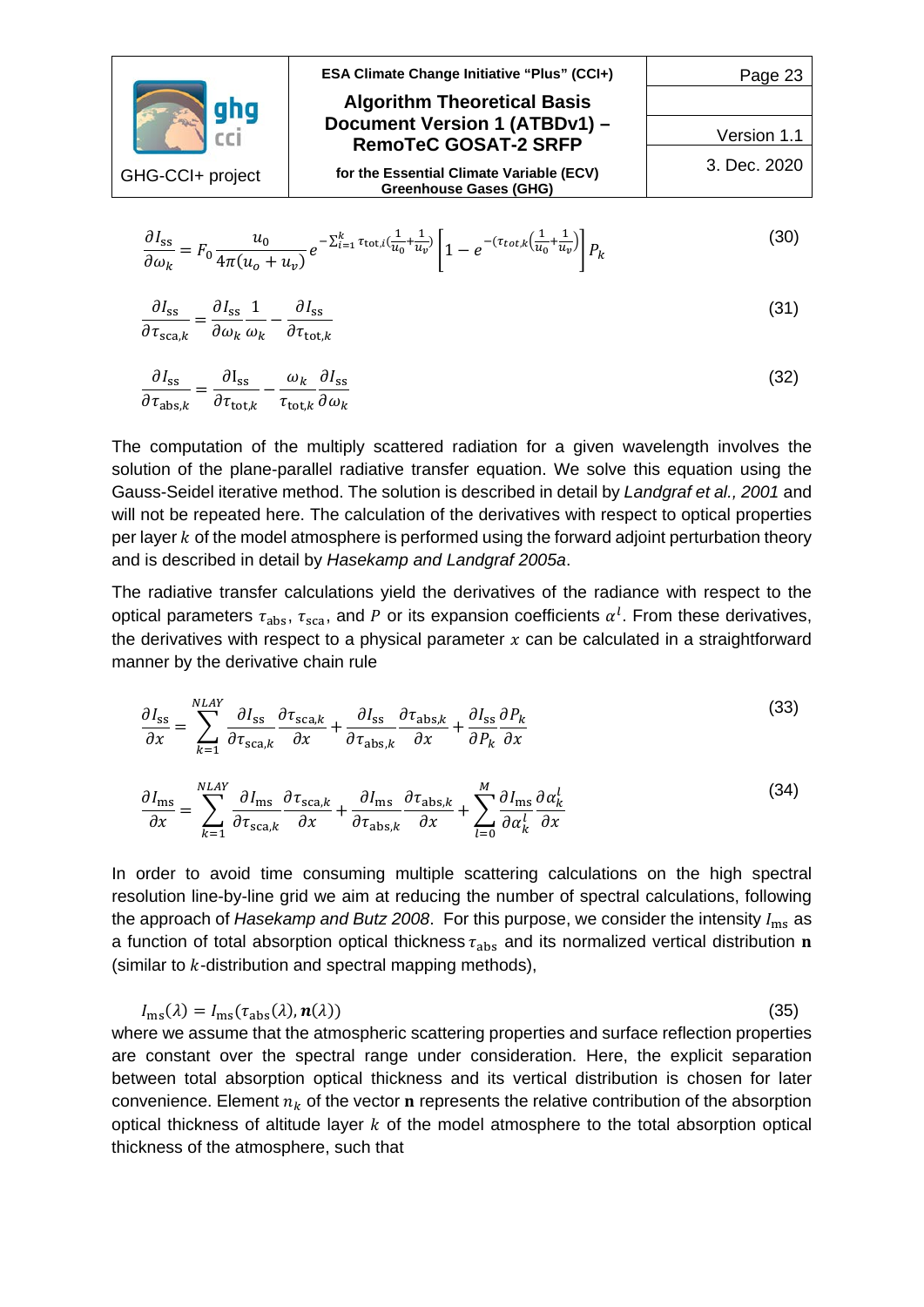

 $\tau_{\text{abs}}^k(\lambda) = n_k(\lambda)\tau_{\text{abs}}(\lambda)$  (36)

where  $\tau_{\text{abs},k}$  is the absorption optical thickness of layer k of the model atmosphere.

For a vertically homogeneous atmosphere the advantage of the description as function of absorption optical thickness is obvious. Namely, the intensity depends smoothly on absorption optical thickness, which means that only calculations at a limited number of values of  $\tau_{\text{abs}}$  are needed from which the Stokes parameters at other values of  $\tau_{\text{abs}}$  can be obtained by interpolation (see e.g. *van Diedenhoven et al., 2006*). Finally, the Stokes parameters can be mapped back into wavelength space. To apply this procedure for a non-homogeneous atmosphere, one has to assume that the vertical distribution  $n(z)$  of  $\tau_{abs}$  can be approximated by a vertical distribution that is independent of wavelength in the spectral interval under consideration. This is the underlying assumption of the correlated  $k$  method. For the simulation of moderate- or high resolution spectra in the near- and shortwave infrared spectral ranges, this assumption may cause errors of several percent in reflectance spectra for realistic inhomogeneous terrestrial atmospheres (see e.g. *Duan et al., 2005*).

Clearly, an efficient radiative transfer model is needed that accounts for the vertical distribution of absorption optical thickness at different wavelengths. For this purpose we use the transformation into absorption optical thickness space, and perform calculations for a limited number N values of  $\tau_{\text{abs},k}$  of the absorption optical thickness and corresponding vertical distributions  $\mathbf{n_k}$ , with  $k = 1, ..., N$ . From the reference calculations  $I_{\text{ms}}(\tau_{\text{abs}})$  we want to obtain the multiply scattered intensity vector  $I_{\text{ms}}(\lambda_j)$  at any wavelength  $\lambda_j$  in the spectral range under consideration with absorption optical thickness  $\tau_{abs}(\lambda_i)$  and its vertical distribution  $\mathbf{n}(\lambda_i)$ .

The basic principle of our linear- $k$  method is to account for differences between the actual vertical distribution  $\mathbf{n}(\lambda_i)$  and the vertical distributions  $\mathbf{n}^k$  used in the reference calculations, by employing the linear approximation:

$$
I_{\rm ms}\left(\tau_{\rm abs,k}, \mathbf{n}(\lambda_j)\right) \approx I_{\rm ms}\left(\tau_{\rm abs,k}, \mathbf{n}^k\right) + \frac{\partial I_{\rm ms}}{\partial \mathbf{n}}\left[\mathbf{n}(\lambda_j) - \mathbf{n}^k\right],\tag{37}
$$

where the derivatives with respect to  $n$  follow from the forward adjoint perturbation theory (*Hasekamp and Landgraf, 2005*). Applying this equation yields the intensity vector of the multiply scattered radiation at the grid points  $\tau_{\text{abs},k}$ , corrected for the actual vertical distribution. In order to obtain the intensity  $I_{\text{ms}}$  at  $\tau_{\text{abs}}(\lambda_i)$  we fit a second order polynomial to the logarithm of the (absorption profile corrected) intensities at the grid points, using the grid points closest to  $\tau_{\text{abs}}(\lambda_i)$  and the two neighbouring points. In order to correct for variation of scattering properties and surface albedo within the spectral range under consideration, also a linear correction is used.

The grid points are chosen equidistant on a logarithmic scale. For grid point  $k$  the total absorption optical thickness is given by: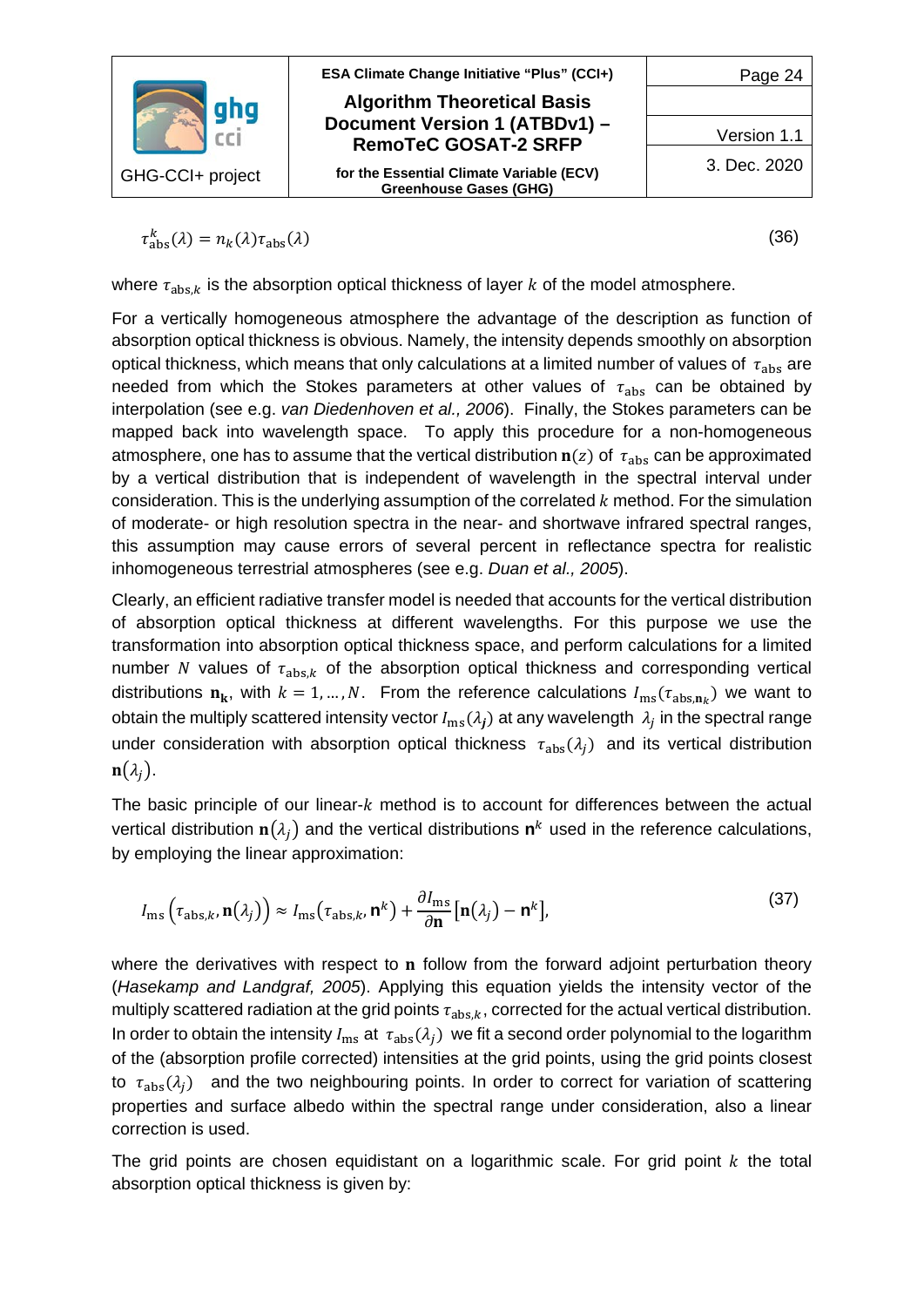

$$
\tau_{\text{grid},k} = e^{\log(\tau_{\text{min}}) + \frac{(k-1)}{N} [\log(\tau_{\text{max}}) - \log(\tau_{\text{min}})]}
$$
(38)

where  $\tau_{\min}$  and  $\tau_{\max}$  are respectively the minimum and maximum absorption optical thickness in the spectral window under consideration. If  $\tau_{\text{max}}$  is larger than 15 its value is set to 15, because for larger values of the absorption optical thickness the radiation field is dominated by single scattering (being calculated exactly) and hence interpolation errors are of minor importance. The rationale of choosing a logarithmic scale is to obtain more grid points at small values of absorption optical thickness, where multiple scattering effects are most important. If a certain spectral range is influenced by considerable absorption by two or more species we use 2 grids: one for the target absorber and one for the total of other absorbers. For the radiative transfer calculations in the methane retrieval algorithm we use 10 grid points in the NIR band and  $5 \times 4 = 20$  grid points (5 for CH<sub>4</sub> and 4 for H<sub>2</sub>O and CO combined) in the SWIR band. Figure 5: [Relative difference between a spectrum calculated using the linear-](#page-24-0) $k$  method [and a spectrum obtained using line-by-line calculations. Upper panel shows the intensity and](#page-24-0)  [the lower panel the degree of linear polarization. The solid and dashed lines correspond to](#page-24-0)  [spectral resolutions of S5P and GOSAT-2, respectively . For the](#page-24-0) calculations a boundary layer [aerosol was used with an optical thickness of 0.3 at 765 nm. Furthermore, we used a solar](#page-24-0)  zenith angle (SZA) of 50o [and a viewing zenith angle of 0o.](#page-24-0) illustrates the accuracy of the linear- $k$  method for the NIR spectral range. For more information on the linear- $k$  method we refer to the paper of *Hasekamp and Butz 2008*.



<span id="page-24-0"></span>Figure 5: Relative difference between a spectrum calculated using the linear- $k$  method and a spectrum obtained using line-by-line calculations. Upper panel shows the intensity and the lower panel the degree of linear polarization. The solid and dashed lines correspond to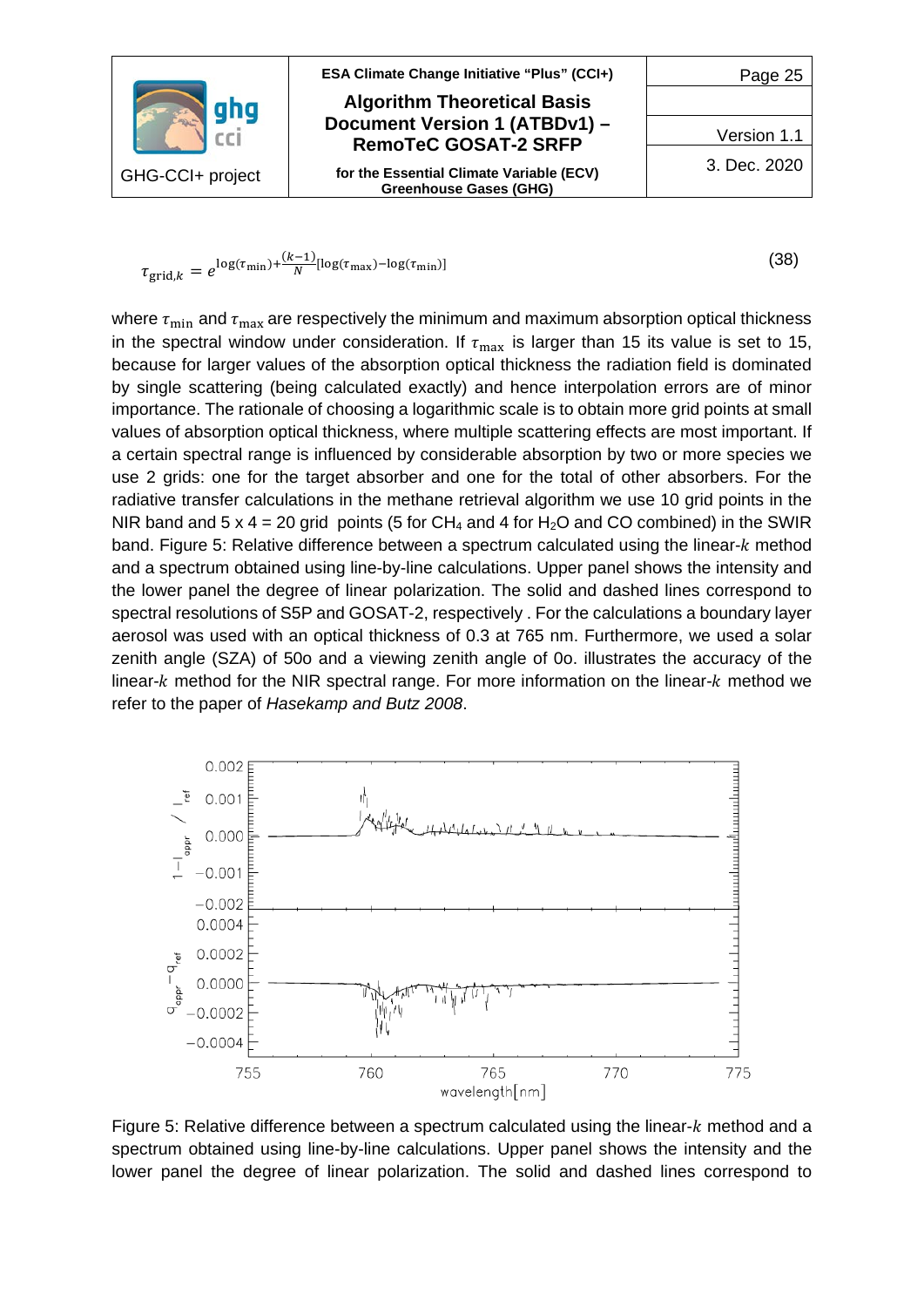|                  | ESA Climate Change Initiative "Plus" (CCI+)                               | Page 26      |
|------------------|---------------------------------------------------------------------------|--------------|
|                  | <b>Algorithm Theoretical Basis</b>                                        |              |
|                  | Document Version 1 (ATBDv1) -<br><b>RemoTeC GOSAT-2 SRFP</b>              | Version 1.1  |
| GHG-CCI+ project | for the Essential Climate Variable (ECV)<br><b>Greenhouse Gases (GHG)</b> | 3. Dec. 2020 |

spectral resolutions of S5P and GOSAT-2, respectively . For the calculations a boundary layer aerosol was used with an optical thickness of 0.3 at 765 nm. Furthermore, we used a solar zenith angle (SZA) of  $50^\circ$  and a viewing zenith angle of  $0^\circ$ .

## <span id="page-25-0"></span>**3.1.3 Summary of Forward Model**

The different steps of the forward model calculation are summarized in [Figure 6.](#page-25-2)



<span id="page-25-2"></span>Figure 6: Overview of forward model.

## <span id="page-25-1"></span>**3.1.4 Inverse algorithm**

Definition of state vector and ancillary parameters are given as follows. The **state vector x** contains the following elements (between brackets are optional elements):

- $CO<sub>2</sub>$  sub-columns in 12 vertical layers (layer interfaces coincide with  $NLAY$  layers of forward model grid).
- CH<sub>4</sub> sub-columns in 12 vertical layers (layer interfaces coincide with NLAY layers of forward model grid).
- $\bullet$  H<sub>2</sub>O total column.
- Aerosol parameter  $N_{\text{a}er}$  (number column).
- Aerosol parameter  $\alpha$  (size parameter).
- Aerosol parameter  $z_{\text{aer}}$  (central height of Gaussian height distribution).
- Lambertian surface albedo in all bands band.
- First order spectral dependence of surface albedo in all bands.
- Spectral shift of Earth radiances in all bands (higher orders optional).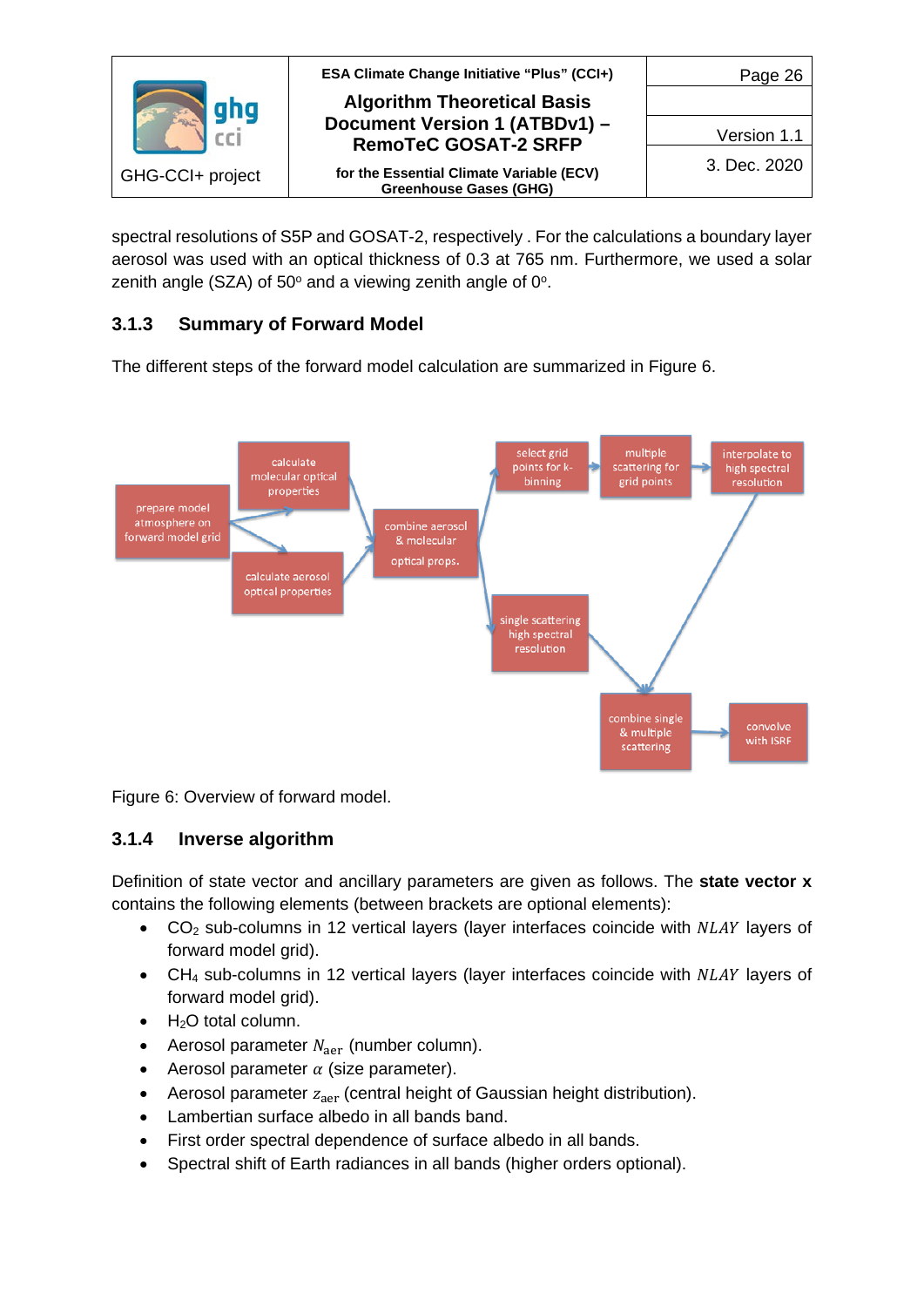

- Intensity offset in each of the bands (in the GOSAT-1 retrieval only the  $O<sub>2</sub>$  A-Band has an intensity offset).\*
- (Offset in input temperature profile.)
- (Surface pressure.)

**\*For convergence it was essential to include intensity offsets to each of the individual spectral windows. Potentially there are still irregularities in the quality of the individual spectral bands.**

The **ancillary parameter vector b** contains the following parameters:

- H<sub>2</sub>O sub-columns in 36 vertical layers of forward model grid.
- Temperature vertical profile at 72 layers of cross-section vertical grid.
- Pressure vertical profile at 72 layers of cross-section vertical grid.
- The aerosol complex refractive index, fixed at  $m = 1.4 0.01i$  for NIR and  $m = 1.47 0.01i$  $0.008i$  for SWIR.
- The width  $w_0$  of the Gaussian aerosol height distribution (fixed at 2000 meter).

| <b>State vector element</b> | A priori value                                        |
|-----------------------------|-------------------------------------------------------|
| $CH4$ sub-columns           | TM4                                                   |
| $CO2$ sub-columns           | Carbontracker                                         |
| $H2O$ total column          | <b>ECMWF</b>                                          |
| $N_{\text{a}er}$            | Aerosol Optical Thickness (AOT) at 0.76 $\mu$ m = 0.1 |
| $\alpha$                    | fixed at 3.5                                          |
| $Z_{\text{a}er}$            | fixed at 5000 meter                                   |
| surface albedo (NIR + SWIR) | no prior value needed (first guess at maximum of      |
|                             | measured reflectance)                                 |
| spectral shifts             | no prior needed (first guess $= 0$ )                  |
| temperature offset          | no prior needed (first guess $= 0$ )                  |
| surface pressure            | <b>ECMWF + SRTM DEM</b>                               |

<span id="page-26-1"></span>Table 3: A priori values for the different state vector elements.

## <span id="page-26-0"></span>**3.1.5 Inversion Procedure**

The inverse method optimizes the state vector  $x$  with respect to the measurements  $y$  after applying the forward model  $F$  to  $x$ . The inverse method is based by default on a Phillips-Tikhonov regularization scheme (*Phillips, 1962; Tikhonov, 1963; Hasekamp and Landgraf, 2005a*). Regularization is required because the inverse problem is ill-posed, i.e., the measurements y typically contain insufficient information to retrieve all state vector elements independently. The inverse algorithm finds  $x$  by minimizing the cost function that is the sum of the least-squares cost function and a side constraint weighted by the regularization parameter  $\gamma$  according to

$$
\hat{\mathbf{x}} = \min_{x} (||\mathbf{S}_y^{-\frac{1}{2}} (\mathbf{F}(\mathbf{x}) - \mathbf{y})||^2 + \gamma ||\mathbf{W}(\mathbf{x} - \mathbf{x}_a)||^2)
$$
(39)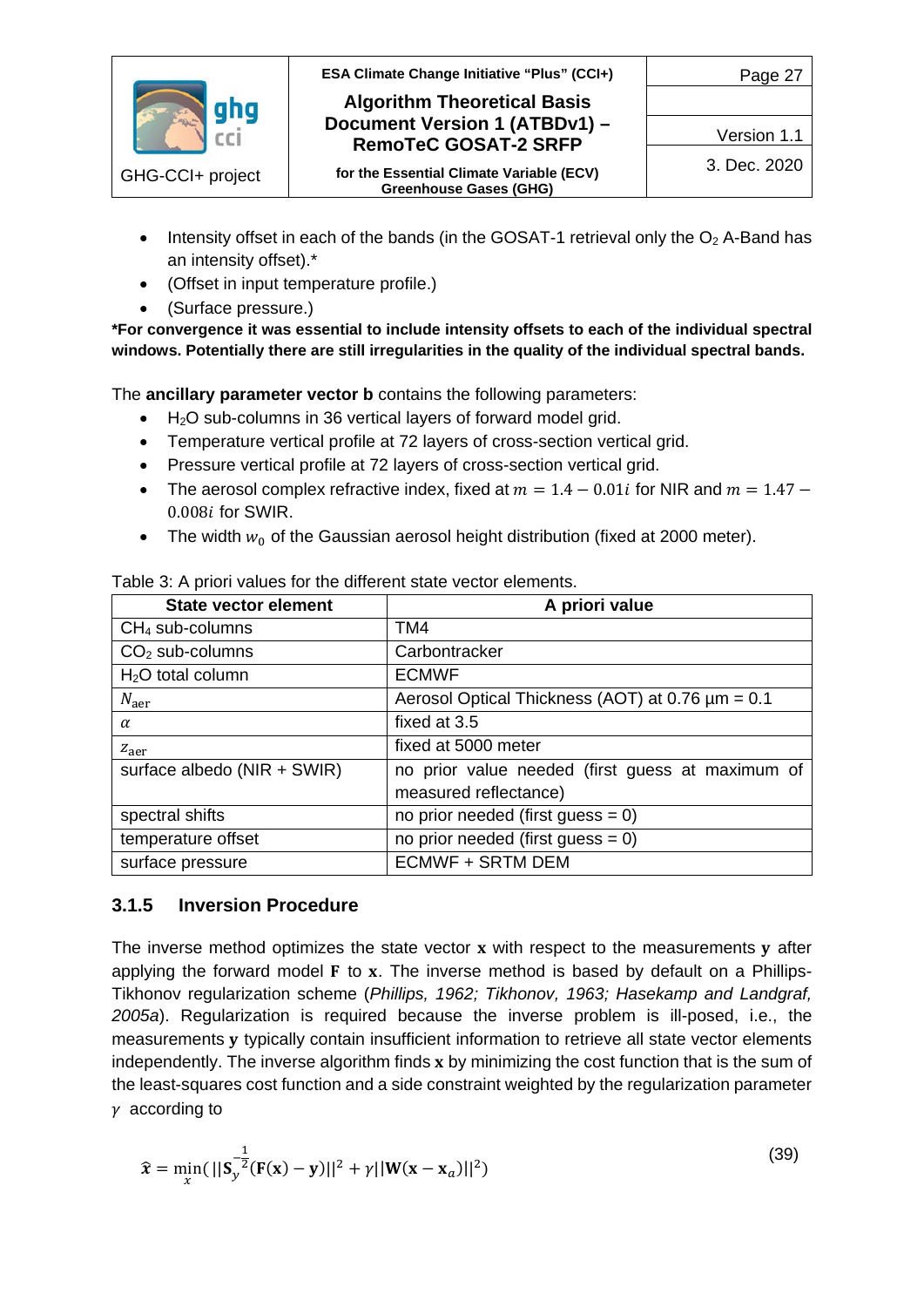|                  | <b>ESA Climate Change Initiative "Plus" (CCI+)</b>                        | Page 28      |
|------------------|---------------------------------------------------------------------------|--------------|
|                  | <b>Algorithm Theoretical Basis</b>                                        |              |
|                  | Document Version 1 (ATBDv1) -<br><b>RemoTeC GOSAT-2 SRFP</b>              | Version 1.1  |
| GHG-CCI+ project | for the Essential Climate Variable (ECV)<br><b>Greenhouse Gases (GHG)</b> | 3. Dec. 2020 |

where  $S_y$  is the diagonal measurement error covariance matrix, which contains the noise estimate.  $x_a$  is an a priori state vector (see [Table 3](#page-26-1)), and W is a weighting matrix (see below). For the linearized forward model for iteration step  $n$ , the equation for the updated state vector  $x_{n+1}$  reduces to

$$
\mathbf{x}_{n+1} = \min_{x} {\| \mathbf{K}'(\mathbf{x}' - \mathbf{x}'_n) - \mathbf{y}' \|^2 + \gamma \| \mathbf{x}' - \mathbf{x}'_a \|} \tag{40}
$$

with the weighted quantities  $\mathbf{x}' = \mathbf{W}\mathbf{x}$ ,  $\mathbf{y}' = \mathbf{S}_y$  $-\frac{1}{2}$  $^{2}$ (**y**-**F**(**x**<sub>n</sub>)), and **K**<sup> $\prime$ </sup> = **S**<sub>*y*</sub>  $-\frac{1}{2}$ <sup>2</sup>**KW<sup>-1</sup>.** 

The solution reads

$$
\mathbf{x}_{n+1} = \mathbf{G}'\mathbf{y}' + \mathbf{A}'\mathbf{x}'_n + (\mathbf{I} - \mathbf{A})\mathbf{x}'_{\text{apr}}
$$
(41)

with  $A'$  the averaging kernel matrix and  $G'$  the contribution function matrix given by  $A' = G'K'$ and  $G' = (K'^T K' + \gamma I)^{-1} K'^T$ . If the retrieval converges after a given number of steps N (typically 7-8), the final state vector  $x_{\text{ret}} = x_N$  is related to the true state vector and to the prior via

$$
\mathbf{x}_{\text{ret}} = \mathbf{A} \, \mathbf{x}_{\text{true}} + (\mathbf{I} - \mathbf{A}) \, \mathbf{x}_a + \mathbf{G} \mathbf{e}_y + \mathbf{G} \mathbf{e}_f \tag{42}
$$

The covariance matrix  $S<sub>x</sub>$  describing the retrieval noise  $Ge<sub>v</sub>$  is given by

$$
\mathbf{S}_x = \mathbf{G} \mathbf{S}_y \mathbf{G}^T \tag{43}
$$

The target retrieval quantity is the column averaged dry air greenhouse gas mixing ratio, XGHG, where GHG denotes either  $CO<sub>2</sub>$  or CH<sub>4</sub>. This quantity is obtained from the  $CO<sub>2</sub>$  and CH4 entries of the retrieved state vector through

$$
XGHG = \frac{1}{V_{\text{air,dry}}} \mathbf{h}^T \mathbf{x}_{\text{retr}} \tag{44}
$$

where h is the total column operator for methane (summing up the partial columns in the state vector) and  $V_{\text{air,dry}}$  is the dry air column calculated from the surface pressure and water vapor profile, both obtained from a meteorological model (required as input). The retrieval noise  $\Delta$ XCH<sub>4</sub> is given by

$$
\Delta XCH_4 = \frac{\sum_{i,j=1}^{12} S_{x,i,j}}{V_{\rm air, dry}}\tag{45}
$$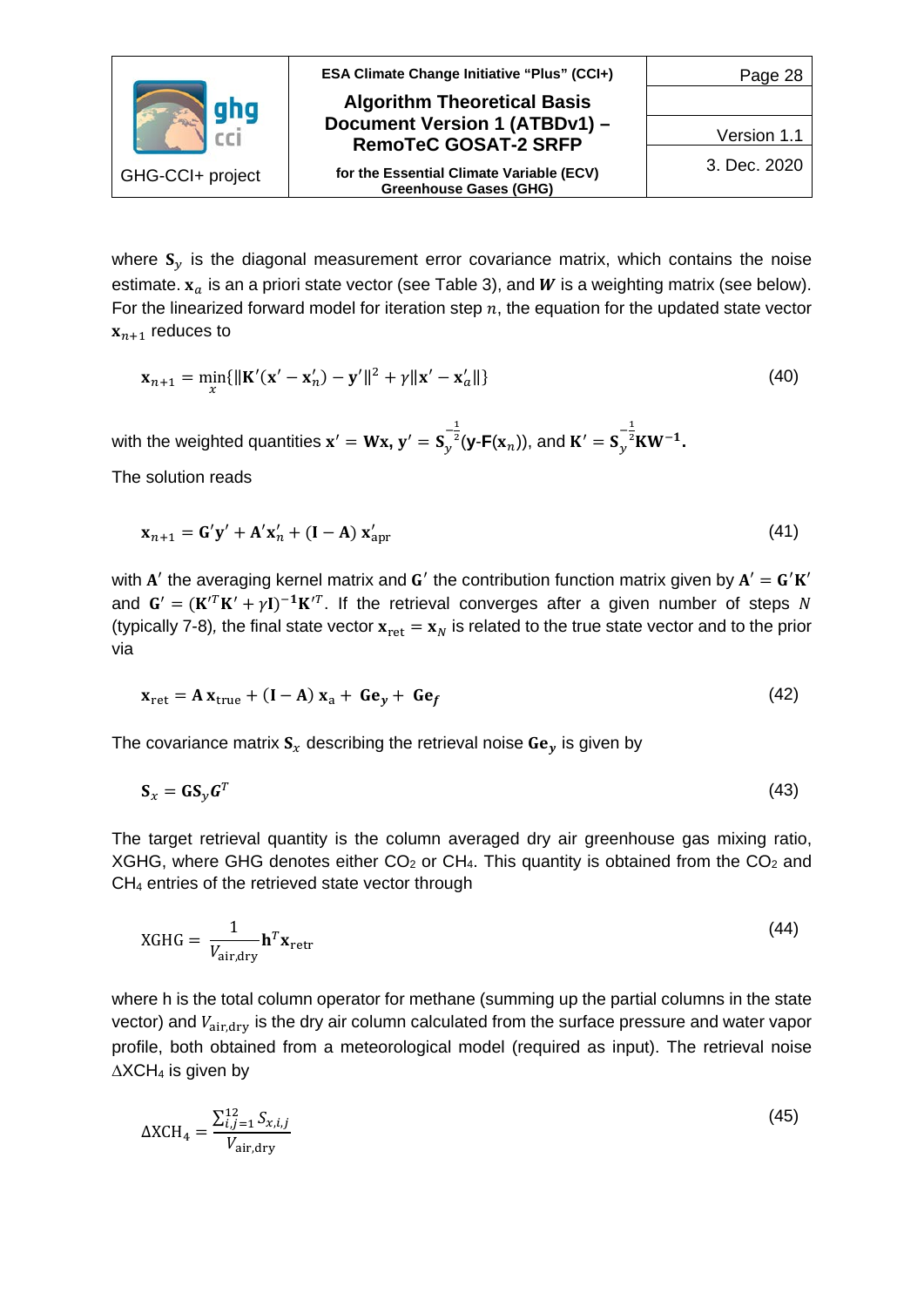

and  $\Delta XCO_2$  can be obtained by a similar expression. For validation and application purposes it is important to realize that the retrieved  $XCH_4$  or  $XCO_2$  is in fact a representation of  $ax_{true}/V_{air, dry}$ , where the quantity

$$
\mathbf{a} = \mathbf{h}^T \mathbf{A} \tag{46}
$$

is referred to as the column averaging kernel (*Rodgers and Connor*, *2003*)

#### <span id="page-28-0"></span>**3.1.6 Regularization of state vector and iteration strategy**

To retrieve a meaningful state vector  $x$ , the side-constrain in the minimization equation should be chosen in a way that contributions from measurement noise are minimized while retaining all valuable information in the first part of the merit-function. The inverse algorithm relies on a regularized Phillips-Tikhonov scheme. The diagonal weighting matrix **W** is given by

$$
W = LW'
$$
 (47)

with

 $\mathbf{r} =$  $\lambda$  $\mathsf{L}$  $\mathsf{L}$  $\mathsf{L}$  $\mathsf{I}$ 1 −1 ⋯ −1 2 −1  $\ddot{\textbf{i}}$ −1 1  $\cdots$  1 ⋱  $1<sup>′</sup>$  $\overline{\phantom{a}}$  $\blacksquare$ ⎟ ⎞ (48)

The upper left 12 by 12 sub matrix works on the state vector elements that contain the  $CH<sub>4</sub>$ sub-columns in the 12 altitude layers of the retrieval vertical grid. This sub-matrix corresponds to the matrix product

$$
\mathbf{L}_1^T \mathbf{L}_1 \tag{49}
$$

where  ${\bf L_1}$  is the first derivative matrix. The  ${\bf W}_{jj}'$  is given by  $1/{\rm MAX}[{\rm K}(1:12,1:12)]$  for the state vector elements corresponding to the 12 sub-columns of methane,  $1/MAX[K(:, j)]$  for the aerosol parameters, and 0 for all other parameters (which means they are not constrained by the side constraint and are retrieved in a least-squares sense). The value for  $\gamma$  is fixed such that the Degrees of Freedom for Signal (DFS) for the methane profile is in the range 1.0-1.5. This value is found empirically.

If the true solution is far from the current iteration  $x_n$  and the forward model  $F(x_n)$  far from being linear, the linear approximation may fail and yield a solution  $x_{n+1}$  that is further away from the true solution than  $x_n$ . To avoid diverging retrievals, we use a Gauss-Newton scheme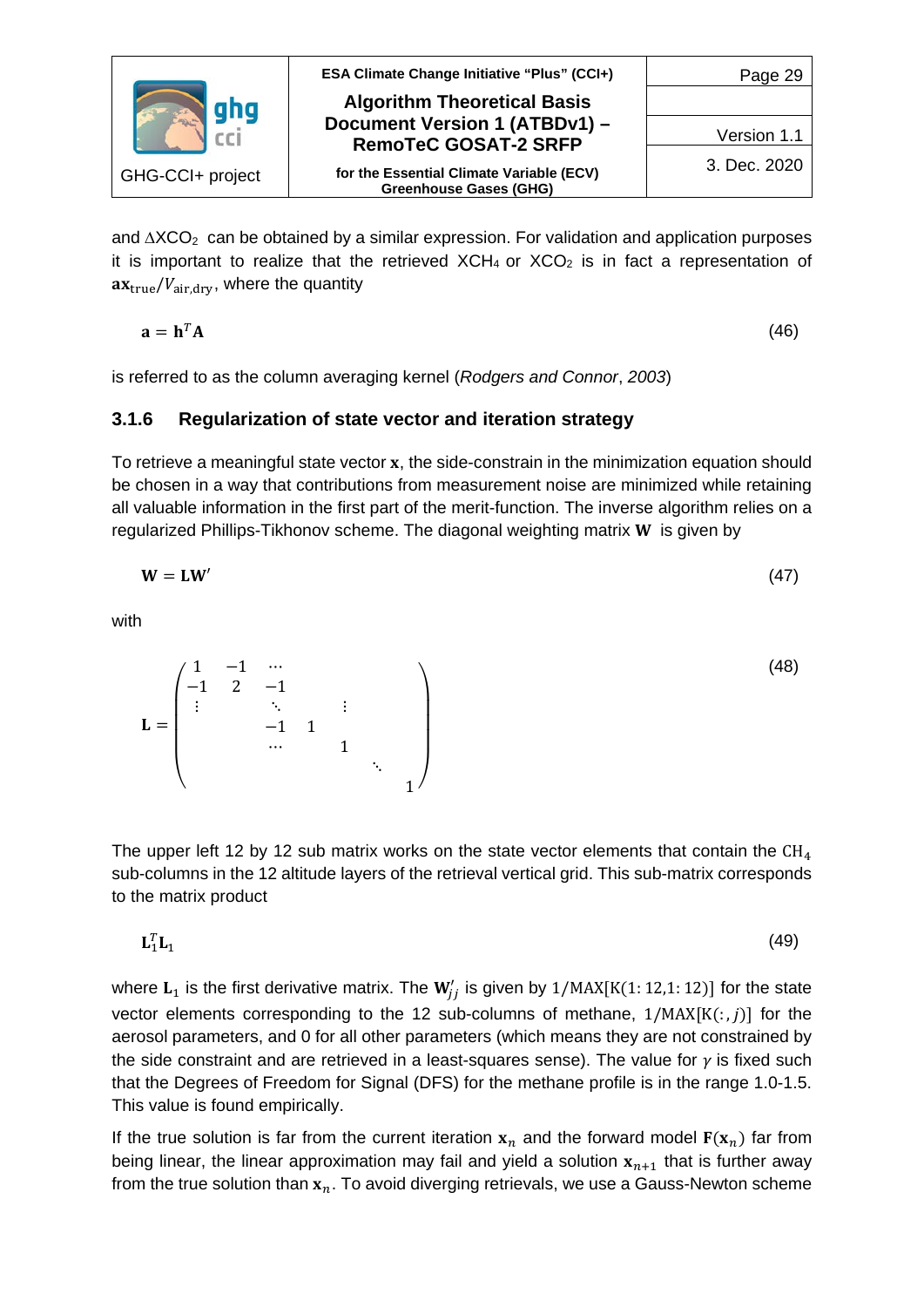|                  | <b>ESA Climate Change Initiative "Plus" (CCI+)</b>           | Page 30      |
|------------------|--------------------------------------------------------------|--------------|
|                  | <b>Algorithm Theoretical Basis</b>                           |              |
|                  | Document Version 1 (ATBDv1) -<br><b>RemoTeC GOSAT-2 SRFP</b> | Version 1.1  |
| GHG-CCI+ project | for the Essential Climate Variable (ECV)                     | 3. Dec. 2020 |
|                  | <b>Greenhouse Gases (GHG)</b>                                |              |

(see for instance *Rodgers 2000*) with reduced step-size by introducing a filter factor that limits the update per iteration step of the state vector. The updated state vector is then given by:

$$
\mathbf{x}_{n+1} = \Lambda \mathbf{G}' \mathbf{y}' + \mathbf{A}' \mathbf{x}'_n + (\mathbf{I} - \mathbf{A}') \mathbf{x}'_{\text{apr}}
$$
(50)

with the filter factor  $\Lambda$  given by

$$
\Lambda = \frac{1}{1+\xi}, \xi > 0 \tag{51}
$$

If  $\xi$  is large the update of the state vector is small. If  $\xi = 0$ , the equation for the updated state vector is equivalent to the pure Phillips-Tikhonov equation. The iteration is started with a large  $\xi$ , typically on the order of 10. It is then reduced or increased in the following iteration steps according to an empirically found scheme similar to Levenberg-Marquardt strategies (*Rodgers, 2000*). We accept solution  $x'_{n+1}$  and decrease  $\xi$  by a factor of 2.5 if the least squares norm of iteration  $n+1$  is smaller than 1.1 times the least squares norm of iteration  $n$ . Otherwise, we discard the solution of iteration  $n+1$ , increase  $\xi$  by a factor of 2.5 and solve again for  $x'_{n+1}$ . If  $\xi$  is smaller than a threshold value of 0.05, it is set to zero and the iteration is continued without a reduction in step size, assuming that the current state vector is sufficiently close to the true solution to finally converge.

#### <span id="page-29-0"></span>**3.1.7 Convergence criteria**

The iteration is terminated and the retrieval is considered to have converged to a valid solution  $x_{\text{ref}}$  if the following four conditions are all met:

- 1. The update of the state vector has become smaller than its theoretical uncertainty.
- 2. The state vector corresponding to  $CO<sub>2</sub>$  and/or  $CH<sub>4</sub>$  entries have never reached unrealistic values during the retrieval (negative methane densities for instance).
- 3. The merit-function has not increased for the current iteration step, and the step-size factor has reached 0.
- 4. The merit-function divided by the degrees of freedom is smaller than 2.0.

## <span id="page-29-1"></span>**3.1.8 Cloud Filtering**

Cloud filtering in RemoTeC is based on retrieved columns of  $VO<sub>2</sub>$ , VCO<sub>2</sub> and VH<sub>2</sub>O retrieved independently from the 0.75 µm, 1.6 µm, and 2.0 µm bands, respectively, under the assumption of a non-scattering atmosphere:

$$
0.95 < \frac{VO_{2,ret}}{VO_{2,ECMWF}} < 1.02 \tag{52}
$$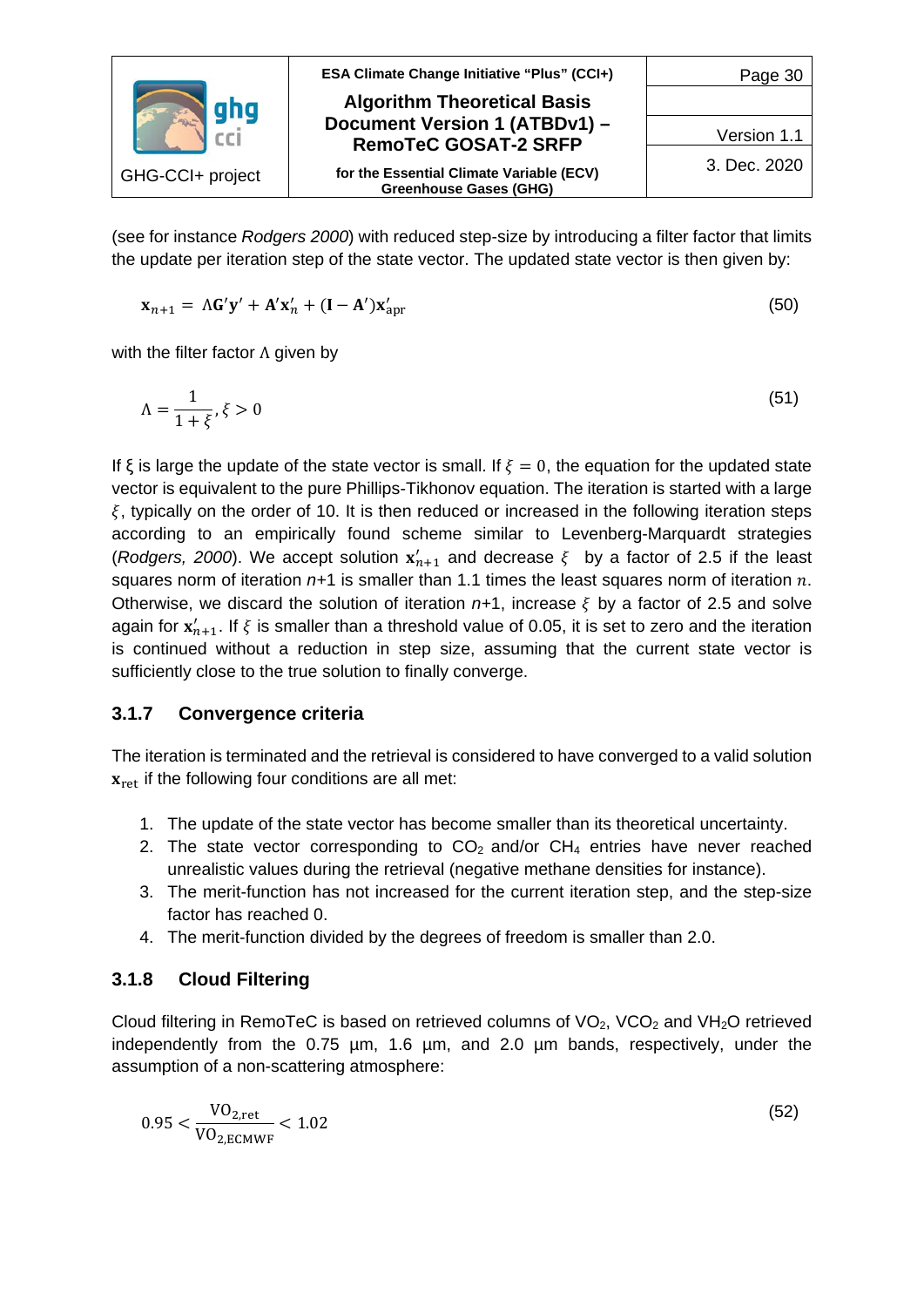|                                             | ESA Climate Change Initiative "Plus" (CCI+)                               | Page 31      |
|---------------------------------------------|---------------------------------------------------------------------------|--------------|
| ghg                                         | <b>Algorithm Theoretical Basis</b>                                        |              |
|                                             | Document Version 1 (ATBDv1) -<br><b>RemoTeC GOSAT-2 SRFP</b>              | Version 1.1  |
| GHG-CCI+ project                            | for the Essential Climate Variable (ECV)<br><b>Greenhouse Gases (GHG)</b> | 3. Dec. 2020 |
| $VCO_{2.1.6~\mu m}$<br>$\sim$ $\sim$ $\sim$ |                                                                           | 53           |

$$
0.99 < \frac{\text{VCO}_{2,1.6\,\mu\text{m}}}{\text{VCO}_{2,2.0\,\mu\text{m}}} < 1.01
$$
\n
$$
\text{VH} \cdot \text{O} \tag{53}
$$

$$
0.95 < \frac{\text{VH}_2\text{O}_{1.6\,\mu\text{m}}}{\text{VH}_2\text{O}_{2.0\,\mu\text{m}}} < 1.07 \tag{54}
$$

The rationale for these cloud filters is that scenes with a large light path deviation with respect to a non-scattering atmosphere will result in different  $CO<sub>2</sub>$  and  $H<sub>2</sub>O$  columns retrieved (without scattering) from the 1.6 and 2.0 µm band due to different light path sensitivities in the two bands. Also, the retrieved  $O_2$  column will deviate more from the ECMWF  $O_2$  column for large light path differences with a non-scattering atmosphere. In addition to those filters based on non-scattering retrievals, we also make use of the aerosol filter  $f$ .

$$
f = A O T_{0.76 \, \mu \text{m}} \times \frac{Z_{\text{aer}}}{\alpha} \tag{55}
$$

Scenes with  $f > 300$  are filtered, which indicate optically thick and high altitude aerosol in the atmosphere. They are the most difficult cases in terms of light path adjustment. In this way we aim to discard difficult aerosol cases and scenes contaminated with clouds (e.g., cirrus).

#### <span id="page-30-0"></span>**3.1.9 Scaling of O2 Cross Sections**

*Butz et al. 2011* proposed a method to discriminate between errors related to unaccounted light scattering effects and other sources of error using ocean-glint observations. The method has been demonstrated using measurements of the TANSO-FTS onboard GOSAT. [Figure 7](#page-32-0) (adapted from *Butz et al., 2013*) motivates the general concept by comparing the total column concentration of molecular oxygen ( $[O_2]$ ) retrieved from TANSO-FTS  $O_2$  A-band (~13 100 cm−1) spectra to [O<sub>2</sub>] calculated with high accuracy from meteorological support data. The retrievals neglect any (particulate as well as molecular) light scattering effects and, thus, deviations between meteorological and retrieved  $[O<sub>2</sub>]$  are to be expected. [Figure 7,](#page-32-0) however, shows that these deviations exhibit a quite different pattern for land-nadir and ocean-glint observations. For land nadir, the distribution scatters rather symmetrically about the occurrence peak with a long tail to strong overestimation as well as underestimation. For ocean glint, in contrast, the distribution exhibits a sharp "upper edge" and wide lower tail. The occurrence peak for ocean glint is offset to lower retrieved [O2] with respect to the land-nadir retrievals. The rationale to explain the observed pattern assumes that, for ocean glint, virtually all scattering effects result in a shortening of the light path while, for land nadir, scattering effects can have a light path enhancing as well as a light path shortening effect. Light path enhancement typically requires a scattering event at the Earth's surface, which, however, is dark for the off-glint ocean. Retrievals of  $[O_2]$  from ocean glint observations therefore virtually always suffer from unaccounted net light path shortening and, thus, yield an underestimation of the true  $[O_2]$  if the retrieval algorithm neglects light scattering effects. For land nadir, the trade-off between light path shortening and light path enhancement is largely controlled by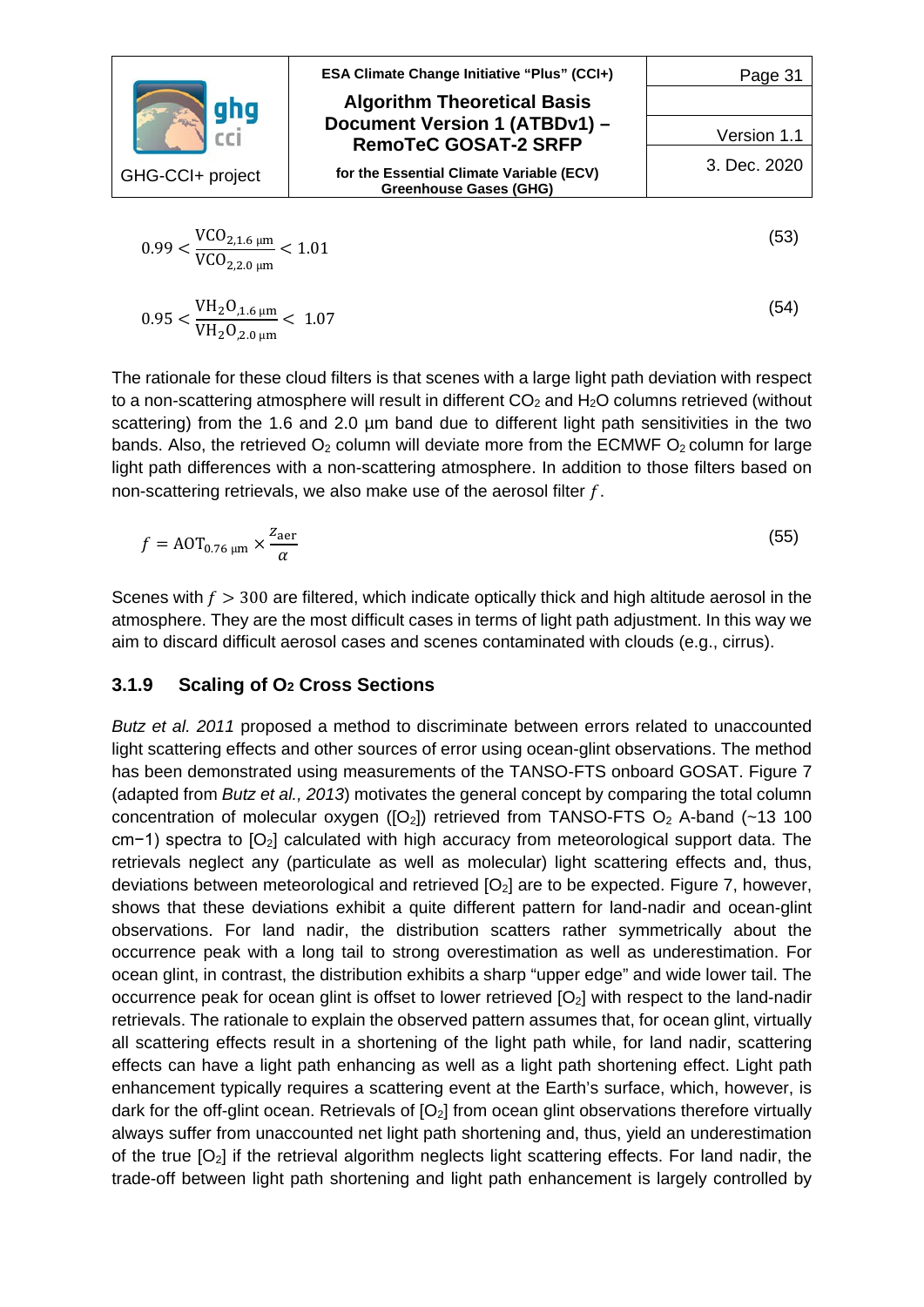|                  | <b>ESA Climate Change Initiative "Plus" (CCI+)</b>           | Page 32      |
|------------------|--------------------------------------------------------------|--------------|
|                  | <b>Algorithm Theoretical Basis</b>                           |              |
|                  | Document Version 1 (ATBDv1) -<br><b>RemoTeC GOSAT-2 SRFP</b> | Version 1.1  |
| GHG-CCI+ project | for the Essential Climate Variable (ECV)                     | 3. Dec. 2020 |
|                  | <b>Greenhouse Gases (GHG)</b>                                |              |

surface albedo, which typically varies substantially for land surfaces. This rationale fits the pattern observed in [Figure 7,](#page-32-0) explaining the sharp upper edge and wide lower tail for ocean glint as well as the rather symmetric distribution for land nadir.

If this argument is true, simple "non-scattering"  $[O_2]$  retrievals from the  $O_2$  A-band can be used to find an ensemble of clean ocean-glint scenes where light path modification due to scattering effects is negligible. Following our rationale above, the upper edge of ocean-glint retrievals, i.e. the retrievals which show the least underestimation of the expected meteorological  $O<sub>2</sub>$ concentration, are the scenes with the least contamination by scattering effects. For the upper edge ensemble, light scattering as a source of error is negligible, making it a good candidate ensemble to examine other sources of error such as spectroscopic uncertainties or instrumental deficiencies. Using this method, we found the need to scale the  $O<sub>2</sub>$  absorption cross sections by a factor 1.03 in order to find agreement with the  $O<sub>2</sub>$  column inferred from ECMWF data.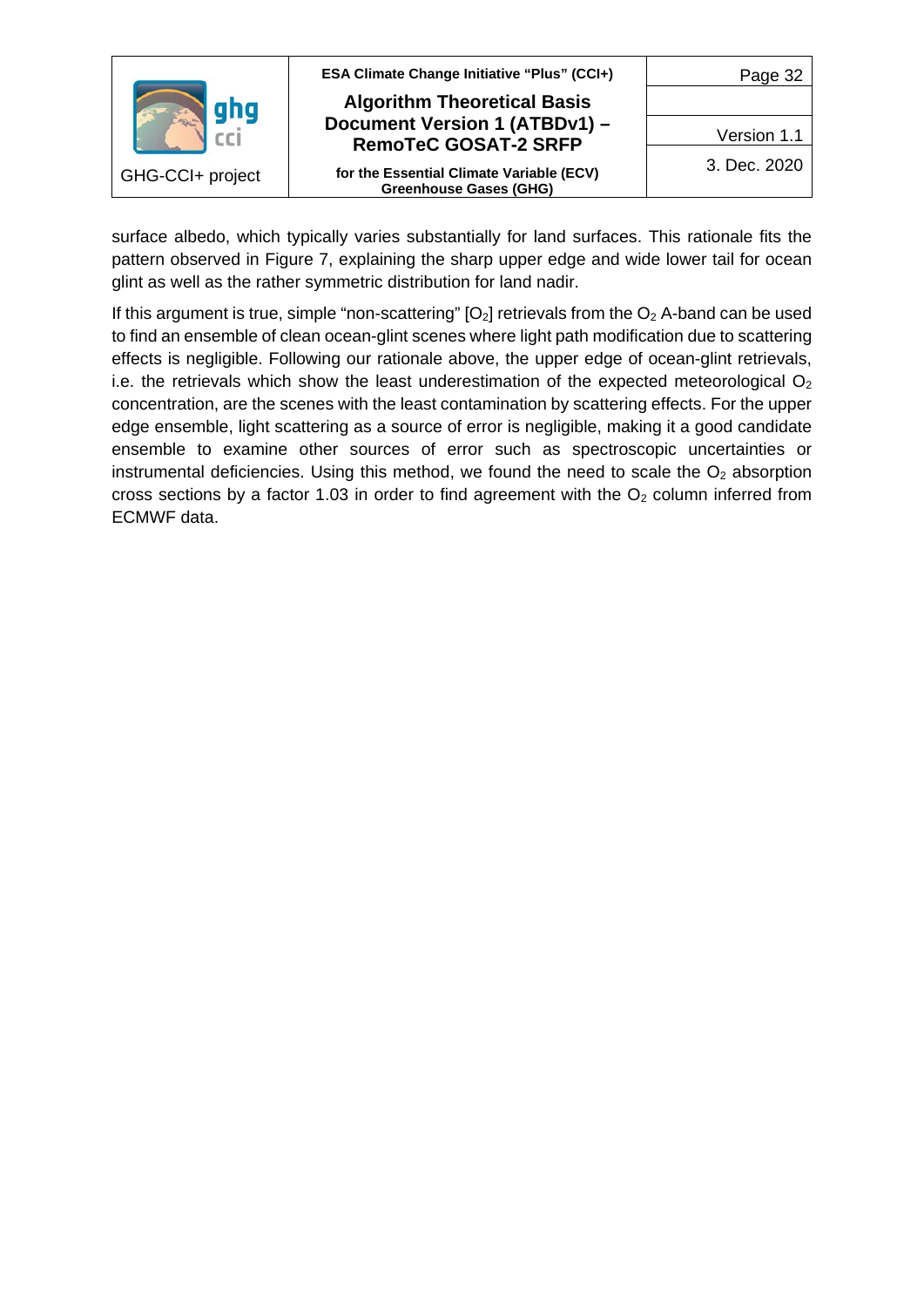



<span id="page-32-0"></span>Figure 7: Histogram of the ratio between the total column  $O<sub>2</sub>$  concentration retrieved from TANSO-FTS  $O_2$  A-band spectra ( $[O_2]$ ) and the expected meteorological  $O_2$  total column concentration ( $[O_2,$ meteo]). Histograms are shown separately for retrievals from nadir soundings over land (green lines, black fill) and from glint spot soundings over the ocean (red lines, grey fill). The horizontal lines depict the 99th and 95th percentiles and the occurrence peak (from top to bottom). Retrievals neglect molecular as well as particulate light scattering effects and cover more than 3 yr of GOSAT operations from June 2009 to September 2012 (1 million nadir soundings, 0.3 million glint soundings). Basic quality screening is based on convergence of the iterative algorithm, instrument anomaly flagging, goodness of fit, and cirrus contamination detectable at the 5160 cm**<sup>−</sup>**<sup>1</sup> water vapor absorption band.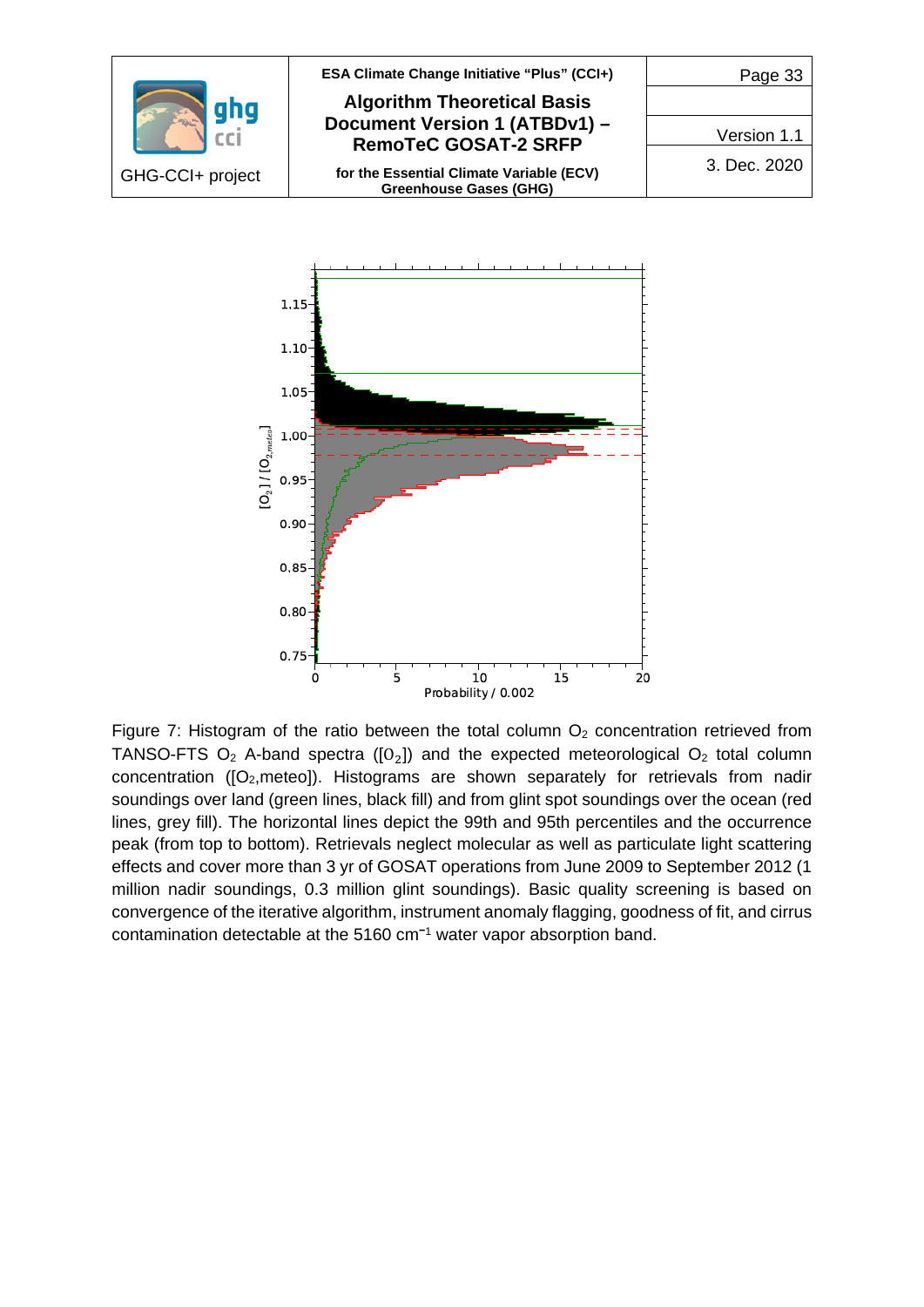|                  | ESA Climate Change Initiative "Plus" (CCI+)                  | Page 34      |
|------------------|--------------------------------------------------------------|--------------|
|                  | <b>Algorithm Theoretical Basis</b>                           |              |
|                  | Document Version 1 (ATBDv1) -<br><b>RemoTeC GOSAT-2 SRFP</b> | Version 1.1  |
| GHG-CCI+ project | for the Essential Climate Variable (ECV)                     | 3. Dec. 2020 |
|                  | <b>Greenhouse Gases (GHG)</b>                                |              |

# <span id="page-33-0"></span>**4 Output data**

The output data are stored in one NetCDF file per day. The file size varies between 1 and 5 Mb. Separate output files are generated for the  $XCH<sub>4</sub>$  and the  $XCO<sub>2</sub>$  Full Physics products. The format of the main output data, which are the Level 2 data products, is described in the separate document **\PUG 2020\**.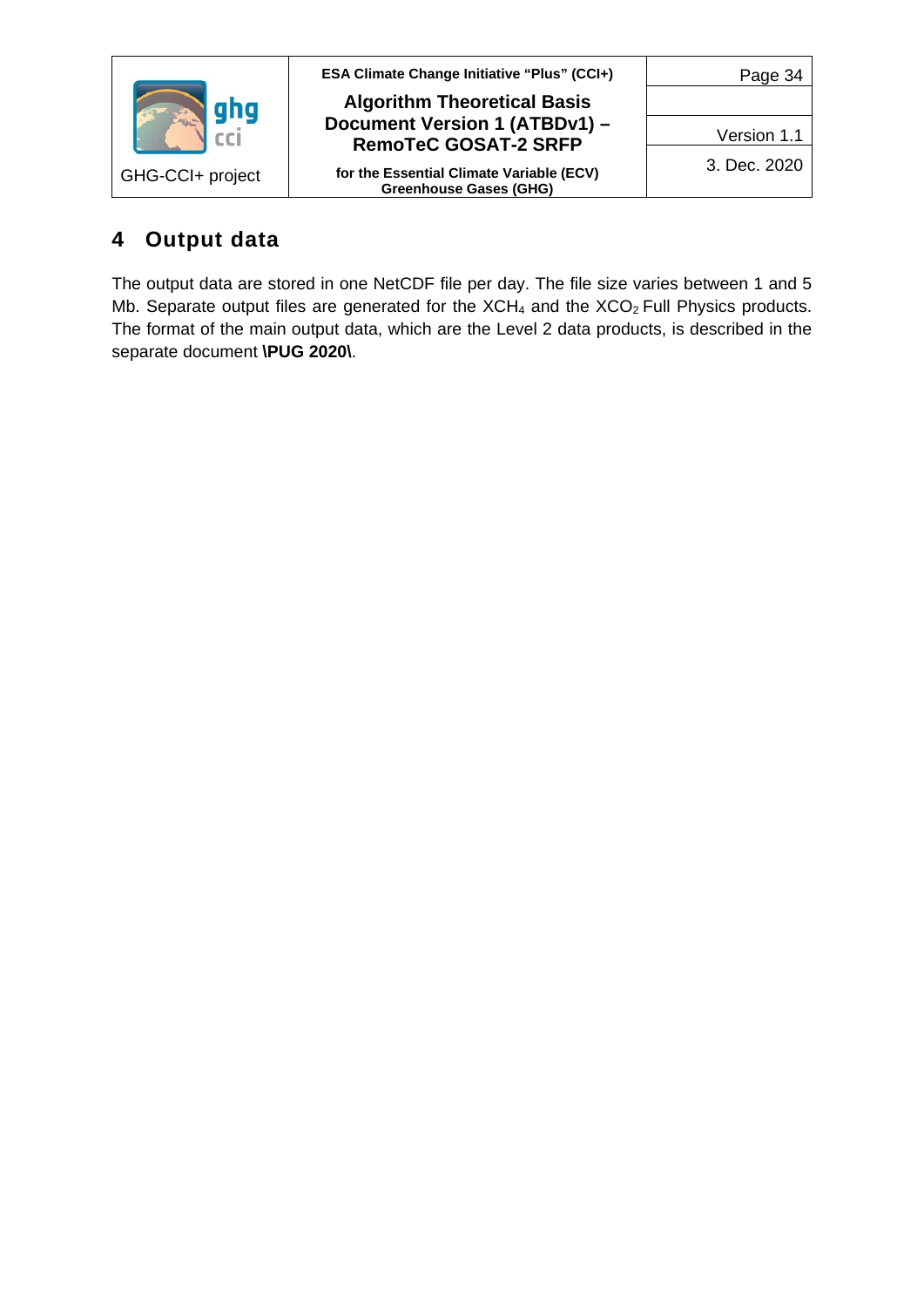

## <span id="page-34-0"></span>**References**

**Bucholz et al., 1995:** Bucholz, A., Rayleigh-scattering calculations for the terrestrial atmosphere," Appl. Opt. 34, 2765-2773, 1995.

**Buchwitz et al., 2013a:** Buchwitz, M., M. Reuter, O. Schneising, H. Boesch, S. Guerlet, B. Dils, I. Aben, R. Armante, P. Bergamaschi, T. Blumenstock, H. Bovensmann, D. Brunner, B. Buchmann, J. P. Burrows, A. Butz, A. Chédin, F. Chevallier, C. D. Crevoisier, N. M. Deutscher, C. Frankenberg, F. Hase, O. P. Hasekamp, J. Heymann, T. Kaminski, A. Laeng, G. Lichtenberg, M. De Mazière, S. Noël, J. Notholt, J. Orphal, C. Popp, R. Parker, M. Scholze, R. Sussmann, G. P. Stiller, T. Warneke, C. Zehner, A. Bril, D. Crisp, D. W. T. Griffith, A. Kuze, C. O'Dell, S. Oshchepkov, V. Sherlock, H. Suto, P. Wennberg, D. Wunch, T. Yokota, Y. Yoshida, The Greenhouse Gas Climate Change Initiative (GHG-CCI): comparison and quality assessment of near-surface-sensitive satellite-derived CO<sub>2</sub> and CH<sub>4</sub> global data sets, *Remote Sensing of Environment*, doi:10.1016/j.rse.2013.04.024, [http://authors.elsevier.com/sd/article/S0034425713003520,](http://authors.elsevier.com/sd/article/S0034425713003520) 2013.

**Buchwitz et al., 2015:** Buchwitz, M., Reuter, M., Schneising, O., Boesch, H., Guerlet, S., Dils, B., Aben, I., Armante, R., Bergamaschi, P., Blumenstock, T., Bovensmann, H., Brunner, D., Buchmann, B., Burrows, J.P., Butz, A., Chédin, A., Chevallier, F., Crevoisier, C.D., Deutscher, N.M., Frankenberg, C., Hase, F., Hasekamp, O.P., Heymann, J., Kaminski, T., Laeng, A., Lichtenberg, G., De Mazière, M., Noël, S., Notholt, J., Orphal, J., Popp, C., Parker, R., Scholze, M., Sussmann, R., Stiller, G.P., Warneke, T., Zehner, C., Bril, A., Crisp, D., Griffith, D.W.T., Kuze, A., O'Dell, C., Oshchepkov, S., Sherlock, V., Suto, H., Wennberg, P., Wunch, D., Yokota, T., Yoshida, Y., The Greenhouse Gas Climate Change Initiative (GHG-CCI): comparison and quality assessment of near-surface-sensitive satellite-derived CO2 and CH4 global data sets. Remote Sens. Environ. 162:344–362, [http://dx.doi.org/10.1016/j.rse.2013.04.024,](http://dx.doi.org/10.1016/j.rse.2013.04.024) 2015.

**Buchwitz et al., 2016:** Buchwitz, M., Reuter, M., Schneising, O., Hewson, W., Detmers, R. G., Boesch, H., Hasekamp, O. P., Aben, I., Bovensmann, H., Burrows, J. P., Butz, A., Chevallier, F., Dils, B., Frankenberg, C., Heymann, J., Lichtenberg, G., De Mazière, M., Notholt, J., Parker, R., Warneke, T., Zehner, C., Griffith, D. W. T., Deutscher, N. M., Kuze, A., Suto, H., and Wunch, D.:, Global satellite observations of column-averaged carbon dioxide and methane: The GHG-CCI XCO<sub>2</sub> and XCH<sub>4</sub> CRDP3 data, Remote Sensing of Environment (in press), Special Issue on Essential Climate Variables, DOI: 10.1016/j.rse.2016.12.027, (link: http://dx.doi.org/10.1016/j.rse.2016.12.027), 2016.

**Buchwitz et al., 2017:** ESA Climate Change Initiative (CCI) Product Validation and Intercomparison Report (PVIR) for the Essential Climate Variable (ECV) Greenhouse Gases (GHG) for data set Climate Research Data Package No. 4 (CRDP#4), Version 5.0, 9. Feb. 2017, link: [http://www.esa-ghg-cci.org/?q=webfm\\_send/352,](http://www.esa-ghg-cci.org/?q=webfm_send/352) 2017.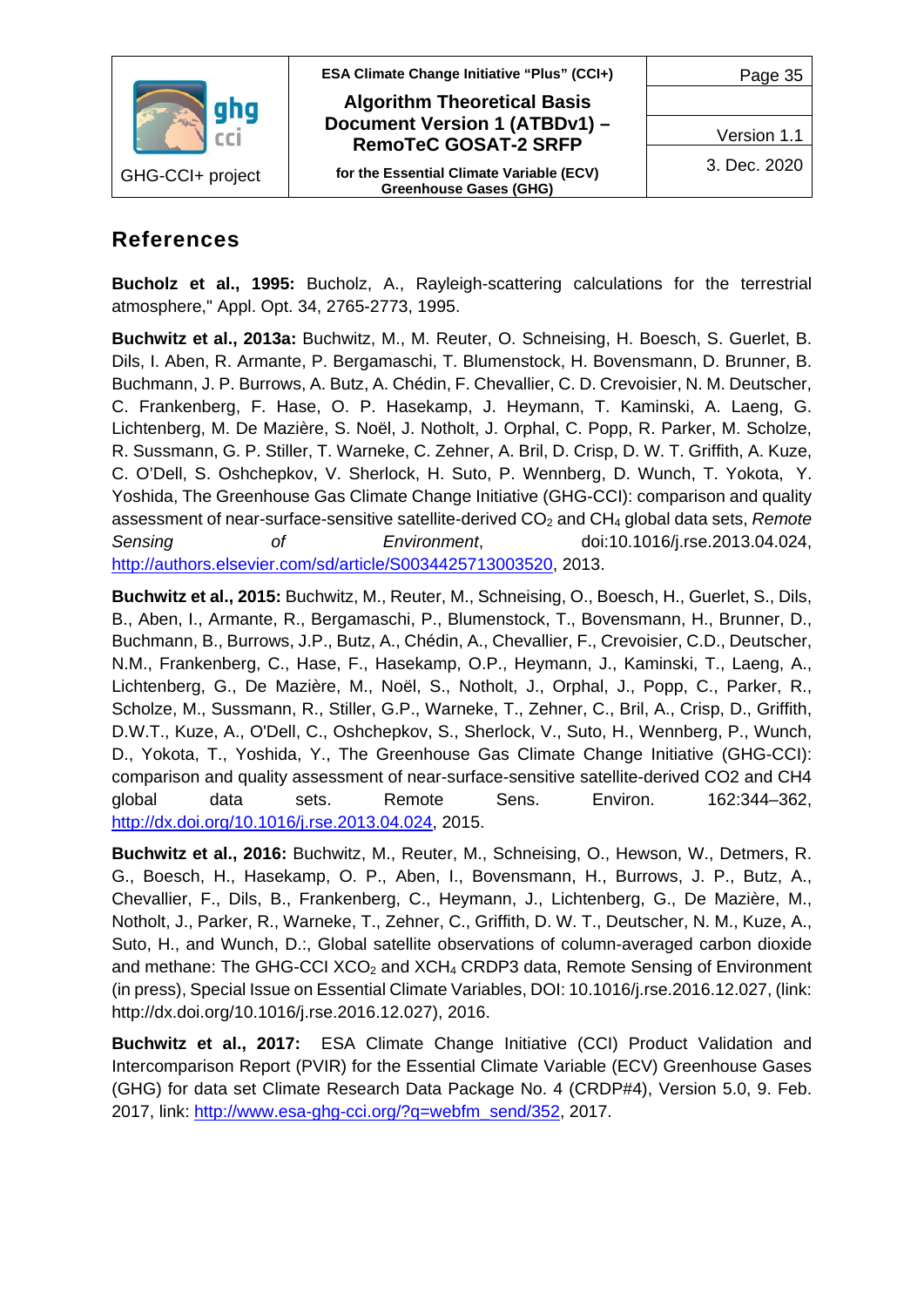

**Butz et al., 2009**: Butz, A., Hasekamp, O. P., Frankenberg, C., Aben, I. (2009). Retrievals of atmospheric CO2 from simulated space-borne measurements of backscattered near-infrared sunlight: Accounting for aerosol effects. Appl. Opt., 48, 3322.

**Butz et al., 2011:** Butz, A., Guerlet, S., Hasekamp, O., et al., Toward accurate CO<sub>2</sub> and CH<sub>4</sub> observations from GOSAT, *Geophys. Res. Lett.*, doi:10.1029/2011GL047888, 2011.

**Butz et al., 2012:** Butz, A., Galli, A., Hasekamp, O., Landgraf, J., Tol, P., and Aben, I.: Remote Sensing of Environment, TROPOMI aboard Sentinel-5 Precursor : Prospective performance of CH4 retrievals for aerosol and cirrus loaded atmospheres, 120, 267-276, doi:10.1016/j.rse.2011.05.030, 2012.

**Chevallier et al., 2010:** Chevallier, F., P. Ciais, T. J. Conway, T. Aalto, B. E. Anderson, P. Bousquet, E. G. Brunke, L. Ciattaglia, Y. Esaki, M. Fröhlich, A.J. Gomez, A.J. Gomez-Pelaez, L. Haszpra, P. Krummel, R. Langenfelds, M. Leuenberger, T. Machida, F. Maignan, H. Matsueda, J. A. Morguí, H. Mukai, T. Nakazawa, P. Peylin, M. Ramonet, L. Rivier, Y. Sawa, M. Schmidt, P. Steele, S. A. Vay, A. T. Vermeulen, S. Wofsy, D. Worthy, 2010: CO<sub>2</sub> surface fluxes at grid point scale estimated from a global 21-year reanalysis of atmospheric measurements. J. Geophys. Res., 115, D21307, doi:10:1029/2010JD013887

**Chevallier et al., 2019:** Validation report for the CO2 fluxes estimated by atmospheric inversion, v18r2Version 1.0, Copernicus Atmosphere Monitoring Service**,** ECMWF copernicus report, CAMS73\_2018SC1\_D73.1.4.1-2018-v1\_201907\_Validation inversionCO2fluxes\_v1, https://atmosphere.copernicus.eu/sites/default/files/2019-08/CAMS73\_2018SC1\_D73.1.4.1- 2018-v1\_201907\_v1.pdf

**Detmers et al., 2015:** Detmers, R. G., O. Hasekamp, I. Aben, S. Houweling, T. T. van Leeuwen, A. Butz, J. Landgraf, P. Koehler, L. Guanter, and B. Poulter, [Anomalous carbon](http://onlinelibrary.wiley.com/doi/10.1002/2015GL065161/full)  [uptake in Australia as seen by GOSAT,](http://onlinelibrary.wiley.com/doi/10.1002/2015GL065161/full) Geophys. Res. Lett., 42, doi:10.1002/2015GL065161, 2015.

**Van Diedenhoven et al., 2005:** Van Diedenhoven, B., O.P. Hasekamp, and I. Aben, 2005: Surface pressure retrieval from SCIAMACHY measurements in the  $O<sub>2</sub>$  A Band: validation of the measurements and sensitivity on aerosols. *Atmos. Chem. Phys.*, **5**, 2109-2120, doi:10.5194/acp-5-2109-2005.

**Van Diedenhoven et al., 2007:** van Diedenhoven, B., Hasekamp, O., Landgraf, J. (2007), Retrieval of cloud parameters from satellite-based reflectance measurements in the ultraviolet and the oxygen A-band, J. Geophys. Res., 112, D15208.

**Dubovik et al:, 2006:** Dubovik O., Sinyuk A., Lapyonok T., Holben B. N., Mishchenko M., Yang P., Eck T. F., Volten H., Muñoz O., Veihelmann B., van der Zande W. J., Leon J.-F., Sorokin M., Slutsker I. 2006. Application of spheroid models to account for aerosol particle nonsphericity in remote sensing of desert dust. J. Geophys. Res. D 111, D11208.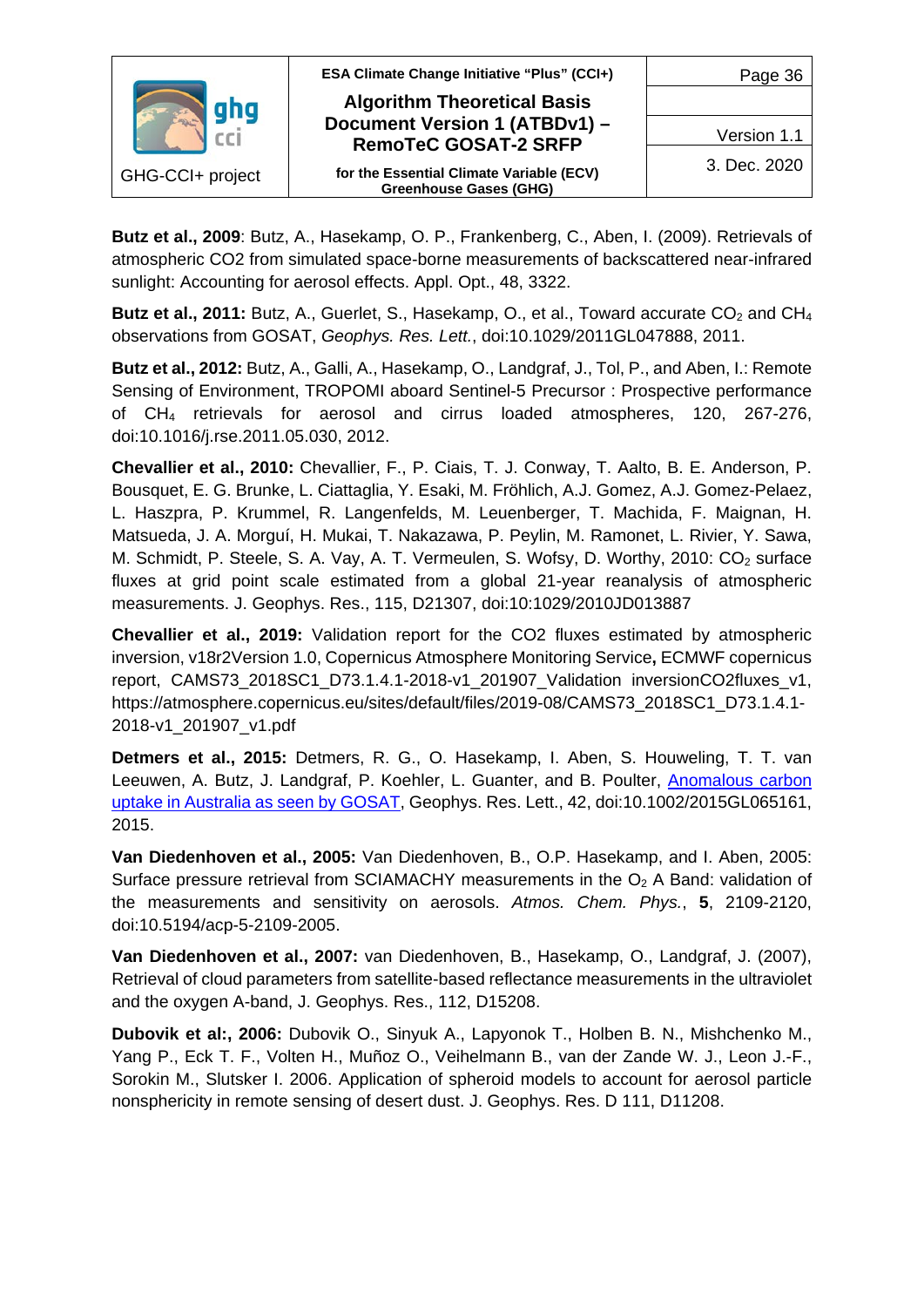

**Guerlet et al., 2013:** Guerlet, S., A. Butz, D. Schepers, S. Basu, O. P. Hasekamp, A. Kuze, T. Yokota, J.-F. Blavier, N. M. Deutscher, D. W. T. Griffith, F. Hase, E. Kyro, I. Morino, V. Sherlock, R. Sussmann, A. Galli and I. Aben (2013) Impact of aerosol and thin cirrus on retrieving and validating XCO2 from GOSAT shortwave infrared measurements, J. Geophys. Res., doi: 10.1002/jgrd.50332

**De Haan et al., 1987:** de Haan, J. F., Bosma, P. B., Hovenier, J. W. (1987), The adding method for multiple scattering calculations of polarized light, Astron. and Astrophys., 183, 371  $-391.$ 

**Hansen et al., 1998**: Hansen, P. C. (1998), Rank-deficient and discrete Ill-posed problems: Numerical aspects of linear inversion, SIAM - Monographs on Mathematical Modeling and Computation 4, Philadelphia, USA.

**Hasekamp et al., 2002:** Hasekamp, O. P. and Landgraf, J. (2002), A linearized vector radiative transfer model for atmospheric trace gas retrieval, J. Quant. Spectrosc. Radiat. Transfer, 75, 221–238.

**Hasekamp et al., 2005a:** Hasekamp, O. P. and Landgraf, J. (2005a), Linearization of vector radiative transfer with respect to aerosol properties and its use in satellite remote sensing, J. Geophys. Res, 110, D04203.

**Hasekamp et al., 2005b:** Hasekamp, O. P. and Landgraf, J. (2005b), Retrieval of aerosol properties over the ocean from multispectral single-viewing-angle measurements of intensity and polarization: Retrieval approach, information content, and sensitivity study, J. Geophys. Res. 110, D20207.

**Hasekamp et al., 2008:** Hasekamp, O. P. and Butz, A. (2008), Efficient calculation of intensity and polarization spectra in vertically inhomogeneous scattering and absorbing atmospheres, J. Geophys. Res., 113, D20309.

Jenouvrier et al., 2007: Jenouvrier, A., Daumont, L., Régalia-Jarlot, L., Tyuterev, V. G., Carleer, M., Vandaele, A. C., Mikhailenko, S., Fally, S. (2007), Fourier transform measurements of water vapor line parameters in the 4200 – 6600 cm-1 region, J. Quant. Spectrosc. Ra., 105, 326 – 355.

**Kuze et al., 2009:** Kuze, A., Suto, H., Nakajima, M., and Hamazaki, T. (2009), Thermal and near infrared sensor for carbon observation Fourier-transform spectrometer on the Greenhouse Gases Observing Satellite for greenhouse gases monitoring, Appl. Opt., 48, 6716–6733, 2009.

**Kuze et al., 2014:** Kuze, A., Taylor, T., Kataoka, F., Bruegge, C., Crisp, D., Harada, M., Helmlinger, M., Inoue, M., Kawakami, S., Kikuchi, N., Mitomi, Y., Murooka, J., Naitoh, M., O'Brien, D., O'Dell, C., Ohyama, H., Pollock, H., Schwandner, F., Shiomi, K., Suto, H., Takeda, T., Tanaka, T., Urabe, T., Yokota, T., and Yoshida, Y. (2014), Long-term vicarious calibration of GOSAT short-wave sensors: techniques for error reduction and new estimates of radiometric degradation factors, IEEE T. Geosci. Remote, 52, 3991–4004, doi:10.1109/TGRS.2013.2278696, 2014.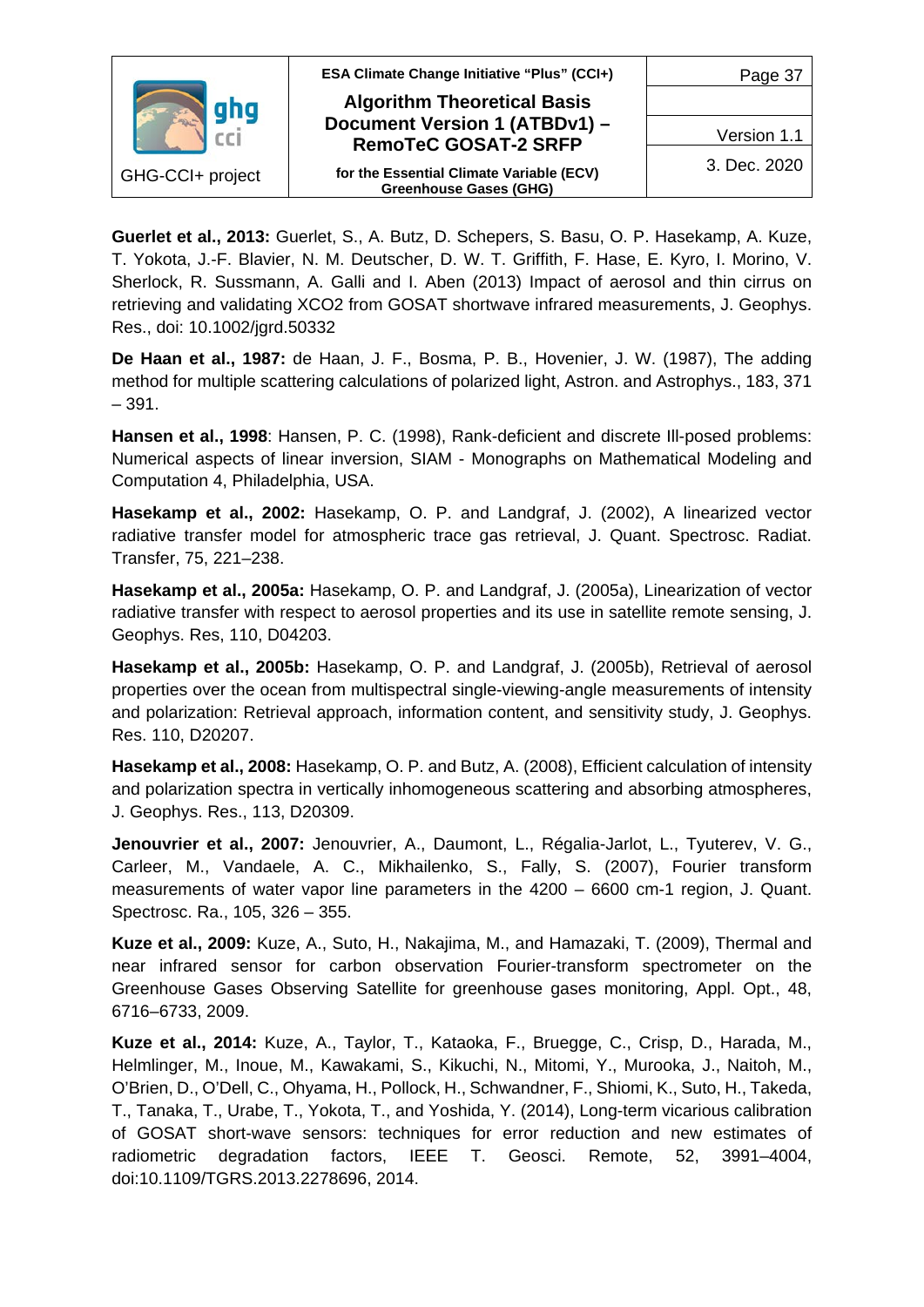

**Kuze et al., 2016:** Kuze, A., Suto, H., Shiomi, K., Kawakami, S., Tanaka, M., Ueda, Y., Deguchi, A., Yoshida, J., Yamamoto, Y., Kataoka, F., Taylor, T. E., and Buijs, H. L.: Update on GOSAT TANSO-FTS performance, operations, and data products after more than 6 years in space, Atmos. Meas. Tech., 9, 2445-2461, doi:10.5194/amt-9-2445-2016, 2016.

**Landgraf et al., 2001:** Landgraf, J., O. Hasekamp, T. Trautmann, and M. Box (2001), A linearized radiative transfer model for ozone profile retrieval using the analytical forwardadjoint perturbation theory, J. Geophys. Res., 106, 27,291 – 27,306.

**Landgraf et al., 2002:** Landgraf, J., O. Hasekamp, and T. Trautmann (2002), Linearization of radiative transfer with respect to surface properties, J. Quant. Spectrosc. Radiat. Transfer, 72, 327– 339.

**Landgraf et al., 2009:** Landgraf, J., Tol, P., Butz, A., Hasekamp, O., Aben, I. (2009), Level 1- B requirements for the SWIR 1.6 mm and 2.3 mm band, Camelot report, SRON/EOS/RP/09- 005, SRON-Utrecht, The Netherlands.

**Landgraf et al., 2010:** Landgraf Jochen, Paul Tol, Otto P. Hasekamp, "Spatial Re-Sampling of Spectral Radiance Measurements of the O2 A-Band", Technote SRON-TROPSC-TN-2010- 014, Netherlands Institute for Space Research (SRON), Utrecht, The Netherlands, 2010

**Mishchenko et al., 1999:** Mishchenko, M. I., Geogdzhayev, I. V. , Cairns, B., Rossow, W. B., Lacis, A. A. (1999), Aerosol retrievals over the ocean using channel 1 and 2 AVHRR data: A sensitivity analysis and preliminary results, Appl. Opt., 38, 7325 – 7341.

**/Nakajima, 2017/** M. Nakajima, Hiroshi Suto, K. Yotsumoto, K. Shiomi, T. Hirabayashi, "Fourier transform spectrometer on GOSAT and GOSAT-2," Proc. SPIE 10563, International Conference on Space Optics — ICSO 2014, 105634O (17 November 2017); [https://doi.org/10.1117/12.2304062.](https://doi.org/10.1117/12.2304062)

**Peters et al., 2007:** Peters, Wouter and Jacobson, Andrew R. and Sweeney, Colm and Andrews, Arlyn E. and Conway, Thomas J. and Masarie, Kenneth and Miller, John B. and Bruhwiler, Lori M. P. and Pétron, Gabrielle and Hirsch, Adam I. and Worthy, Douglas E. J. and van der Werf, Guido R. and Randerson, James T. and Wennberg, Paul O. and Krol, Maarten C. and Tans, Pieter P.: An atmospheric perspective on North American carbon dioxide exchange: CarbonTracker,PNAS, 104, 48, doi: 10.1073/pnas.0708986104

**Philips et al., 1962:** Phillips, D.L. (1962), A technique for the numerical solution of certain integral equations of the first kind, J. Assoc. Comput. Mach., 9, 84 – 97.

**PUG\_CH4 2020,** T. C. Krisna and the GHG-CCI+ group at SRON: ESA Climate Change Initiative "Plus" (CCI+) Product User Guide (PUG) for the RemoTeC XCH4 GOSAT2 Data Product CH4\_GO2\_SRFP (v1.0.0, 2020) for the Essential Climate Variable (ECV) Greenhouse Gases (GHG), ESA GHG CCI+, 2020.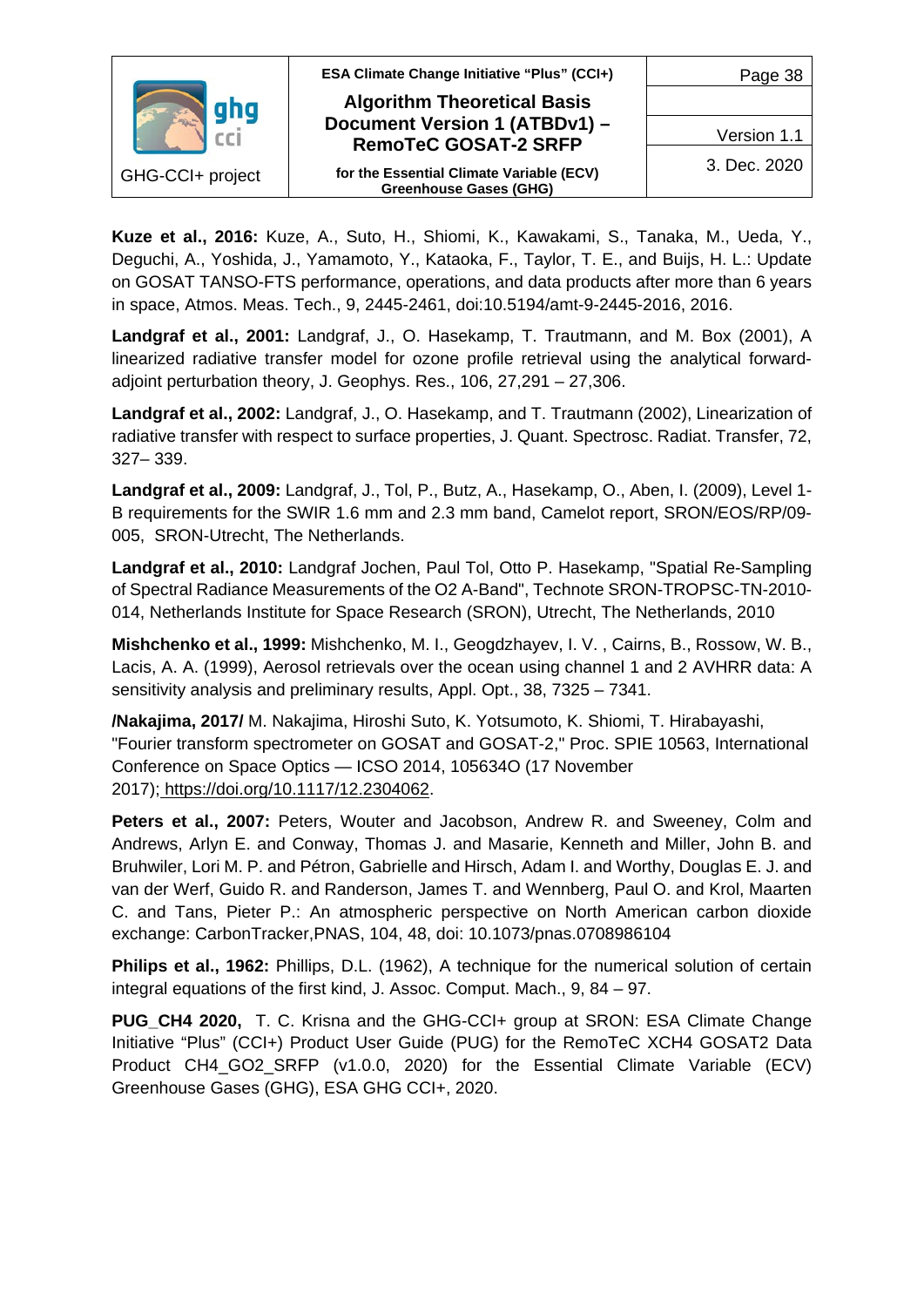

**PUG CO2 2020, T. C. Krisna and the GHG-CCI+ group at SRON: ESA Climate Change** Initiative "Plus" (CCI+) Product User Guide (PUG) for the RemoTeC XCO2 GOSAT2 Data Product CO2 GO2 SRFP (v1.0.0, 2020) for the Essential Climate Variable (ECV) Greenhouse Gases (GHG), ESA GHG CCI+, 2020.

**Rodgers et al., 2000:** Rodgers, C.D. (2000), Inverse methods for atmospheric sounding: Theory and practice, World Sc., River Edge, USA.

**Rodgers et al., 2003:** Rodgers, C. D., and B. J. Connor (2003), Intercomparison of remote sounding instruments, J. Geophys. Res., 108, 4116, doi[:10.1029/2002JD002299,](http://dx.doi.org/10.1029/2002JD002299) D3.

**Rothman et al., 2009:** Rothman, L. S., Gordon, I. E., Barbe, A., Benner, D. C., Bernath, P. F., Birk, M., Boudon, V., Brown, L. R., Campargue, A., Champion, J. P., et al. (2009), The HITRAN 2008 molecular spectroscopic database, J. Quant. Spectrosc. Ra., 110, 533 – 572.

**Scheepmaker et al., 2012:** Scheepmaker, R. A., Frankenberg, C., Galli, A., Schrijver, H., Fally, S., Deutscher, N. M., Wunch, D., Warneke, T., Aben, I. (2012), Improved water vapour spectroscopy in the 4174 – 4300 cm-1 region and its impact on SCIAMACHY's HDO/ H2O measurements, Atmos. Meas. Tech., in preparation.

**Schepers et al., 2012:** Schepers, D., et al. (2012), Methane retrievals from Greenhouse Gases Observing Satellite (GOSAT) shortwave infrared measurements: Performance comparison of proxy and physics retrieval algorithms, J. Geophys. Res., 117, D10307, doi[:10.1029/2012JD017549.](http://dx.doi.org/10.1029/2012JD017549)

**Stier et al., 2005:** Stier, P., Feichter, J., Kinne, S., Kloster, S., Vignati, E., Wilson, J., Ganzeveld, L., Tegen, I., Werner, M., Balkanski, Y., Schulz, M., Boucher, O., Minikin, A., Petzold, A. (2005), The aerosol-climate model ECHAM5-HAM, Atmos. Chem. Phys., 5, 1125  $-1156.$ 

**Tikhonov et al., 1963:** Tikhonov, A. (1963), On the solution of incorrectly stated problems and a method of regularization, Dokl., Akad., Nauk SSSR, 151, 501-504.

**Tran et al., 2006:** Tran, H., Boulet, C., Hartmann, J. M. (2006), Line mixing and collisioninduced absorption by oxygen in the A band: Laboratory measurements, model, and tools for atmospheric spectra computations, J. Geophys. Res., 111, D15210.

**Tran et al., 2008:** Tran, H., and J.‐M. Hartmann (2008), An improved O2A band absorption model and its consequences for retrievals of photon paths and surface pressures, J. Geophys. Res., 113, D18104, doi:10.1029/2008JD010011.

**TRD GHG, 2017:** Buchwitz, M., Aben, I., Anand, J., Armante, R., Boesch, H., Crevoisier, C., Detmers, R. G., Hasekamp, O. P., Reuter, M., Schneising-Weigel, O., Target Requirement Document, Copernicus Climate Change Service (C3S) project on satellite-derived Essential Climate Variable (ECV) Greenhouse Gases  $(CO<sub>2</sub>$  and CH<sub>4</sub>) data products (project C3S\_312a\_Lot6), Version 1, 28-March-2017, pp. 52, 2017.

**Velazco et al. 2011:** Velazco, V. A., Buchwitz, M., Bovensmann, H., Reuter, M., Schneising, O., Heymann, J., Krings, T., Gerilowski, K., and Burrows, J. P.: Towards space based